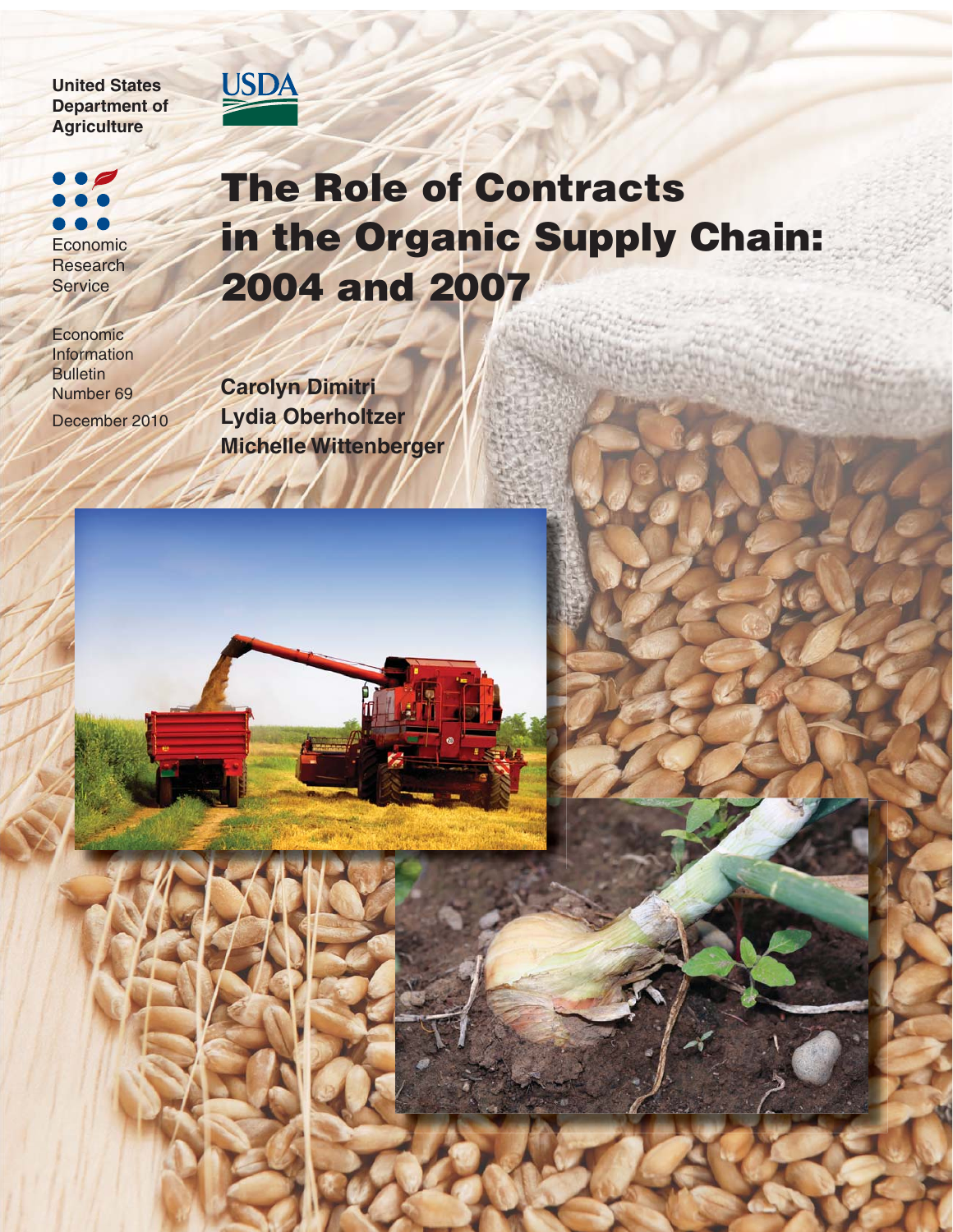

**For more information on the organic supply chain, see http:// www.ers.usda.gov/Briefing/Organic www.ers.usda.gov/Briefing/Organic/Retailing.htm**

#### **Recommended citation format for this publication:**

Dimitri, Carolyn, Lydia Oberholtzer, and Michelle Wittenberger. *The Role of Contracts in the Organic Supply Chain: 2004 and 2007,*  EIB-69, U.S. Department of Agriculture, Economic Research Service, December 2010.

#### Cover photos: Thinkstock©

The U.S. Department of Agriculture (USDA) prohibits discrimination in all its programs and activities on the basis of race, color, national origin, age, disability, and, where applicable, sex, marital status, familial status, parental status, religion, sexual orientation, genetic information, political beliefs, reprisal, or because all or a part of an individual's income is derived from any public assistance program. (Not all prohibited bases apply to all programs.) Persons with disabilities who require alternative means for communication of program information (Braille, large print, audiotape, etc.) should contact USDA's TARGET Center at (202) 720-2600 (voice and TDD).

To file a complaint of discrimination write to USDA, Director, Office of Civil Rights, 1400 Independence Avenue, S.W., Washington, D.C. 20250-9410 or call (800) 795-3272 (voice) or (202) 720-6382 (TDD). USDA is an equal opportunity provider and employer.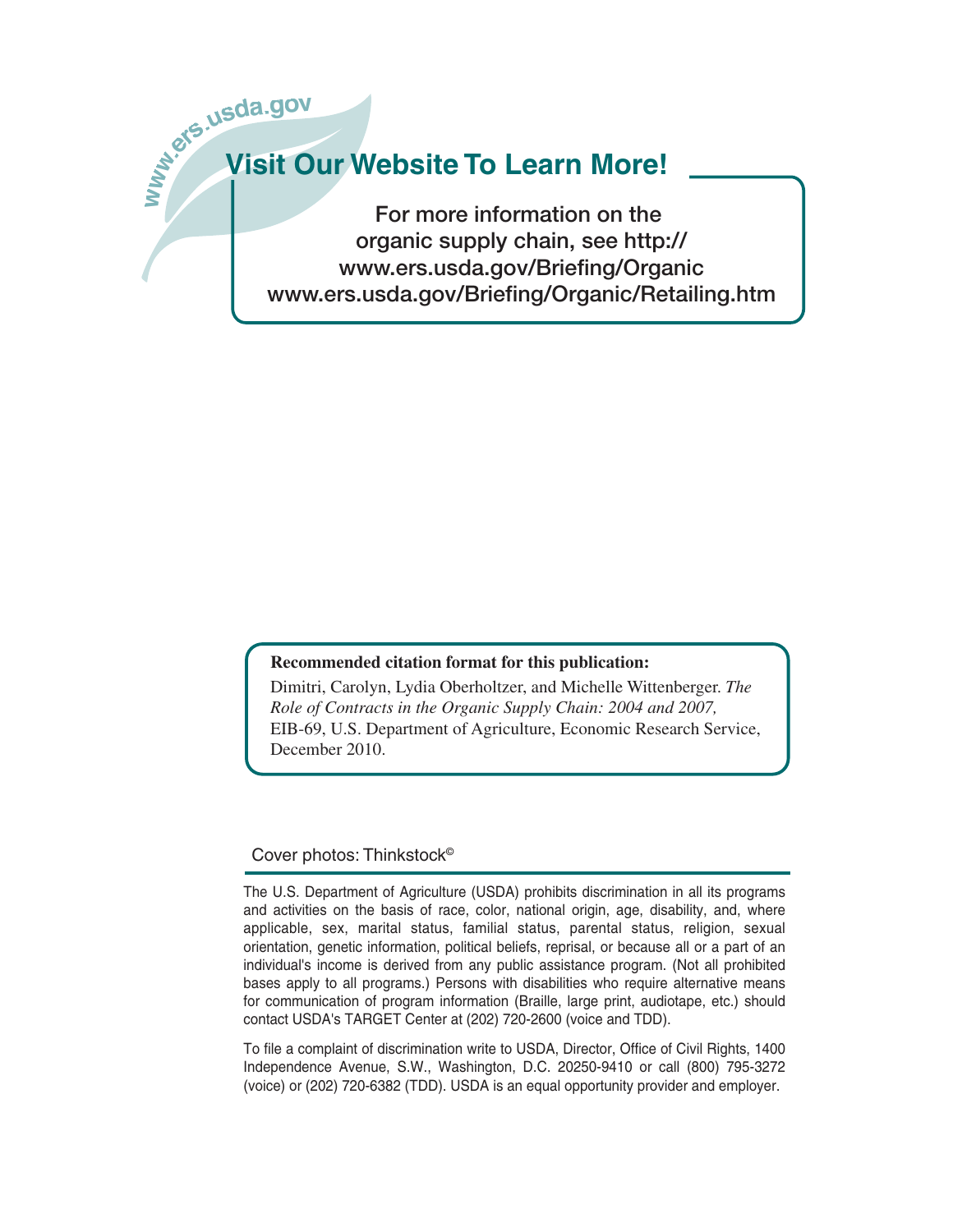

**United States Department of Agriculture**

**Economic Information Bulletin Number 69**

**December 2010**





**www.ers.usda.gov**

# **The Role of Contracts in the Organic Supply Chain: 2004 and 2007**

**Carolyn Dimitri,** cdimitri@ers.usda.gov **Lydia Oberholtzer Michelle Wittenberger**

# **Abstract**

Organic food products are excellent candidates for contract production and marketing because they are produced using a distinct process and are in high demand. This report summarizes survey data on contracting in the organic sector, addressing the extent of contracting, the rationale for using contracts, and contract design for select commodities. The central survey data were collected from certified organic handlers (intermediaries) in the United States who marketed and procured organic products in 2004 and 2007. Contracting is widespread in the organic sector, and, in 2007, firms used contracts most frequently to secure organic products essential to their business and to source products in short supply. Large firms were more likely to use contracts for procurement, and these firms contracted for a larger share of their procurement needs. Nearly all contracts required suppliers to provide evidence of organic certification. Firms using contracts rarely assisted suppliers with obtaining organic certification or the transition to organic. Most contracts include provisions regarding quality, and quality verification was an essential component of these contracts. Prices were determined in a variety of ways and, in some cases, depended on delivered quality.

**Keywords:** Organic supply chain, contracts, organic marketing, organic procurement, intermediaries, certified organic handlers, contract design, certified organic

# **Acknowledgments**

The authors extend thanks to Economic Research Service's Don Blayney, Gary Lucier, Agnes Perez, and Susan Pollack for their insights into the milk, vegetable, and fruit sectors. The authors are also grateful for Brent Hueth (University of Wisconsin-Madison) and Ethan Ligon's (University of California, Berkeley) assistance with developing the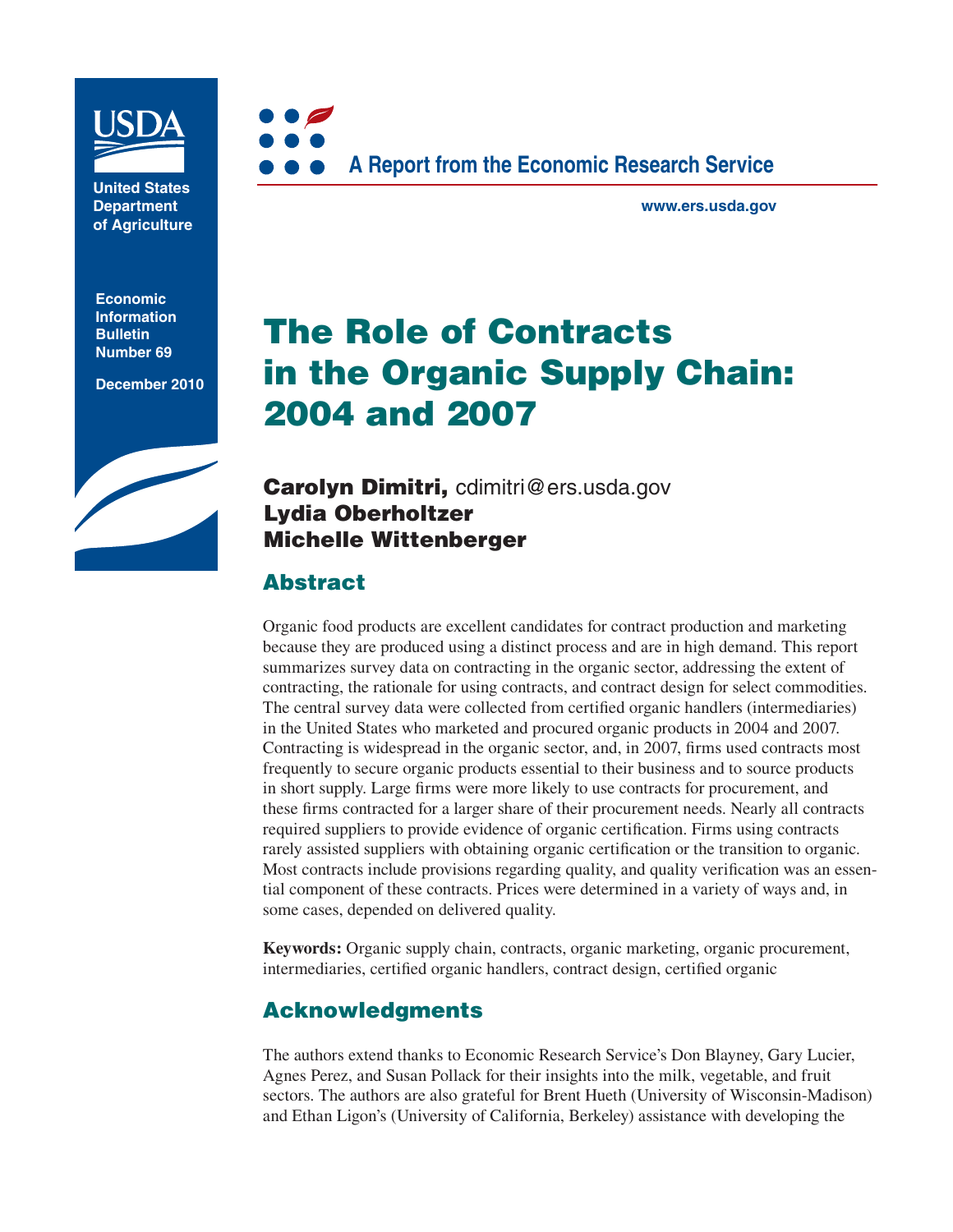survey instrument. Thanks is also extended to USDA's Risk Management Agency (Virginia Guzman) for its financial support. We appreciate the helpful comments and feedback from Sharon Hestvik (USDA's Risk Management Agency), Enrique Ospina (USDA, Agricultural Marketing Service) and three anonymous reviewers. The survey was authorized by Office of Management and Budget control number 0563-0078. Thanks also go to our editor, Angela Anderson, and to Wynnice Pointer-Napper for graphic design and layout.

# **About the Authors**

Carolyn Dimitri is an economist with USDA's Economic Research Service (ERS). Lydia Oberholtzer is a senior research assistant at Penn State's Department of Agricultural Economics and Rural Sociology. Michelle Wittenberger is an agricultural economist at USDA's Foreign Agricultural Service, who was formerly employed with ERS.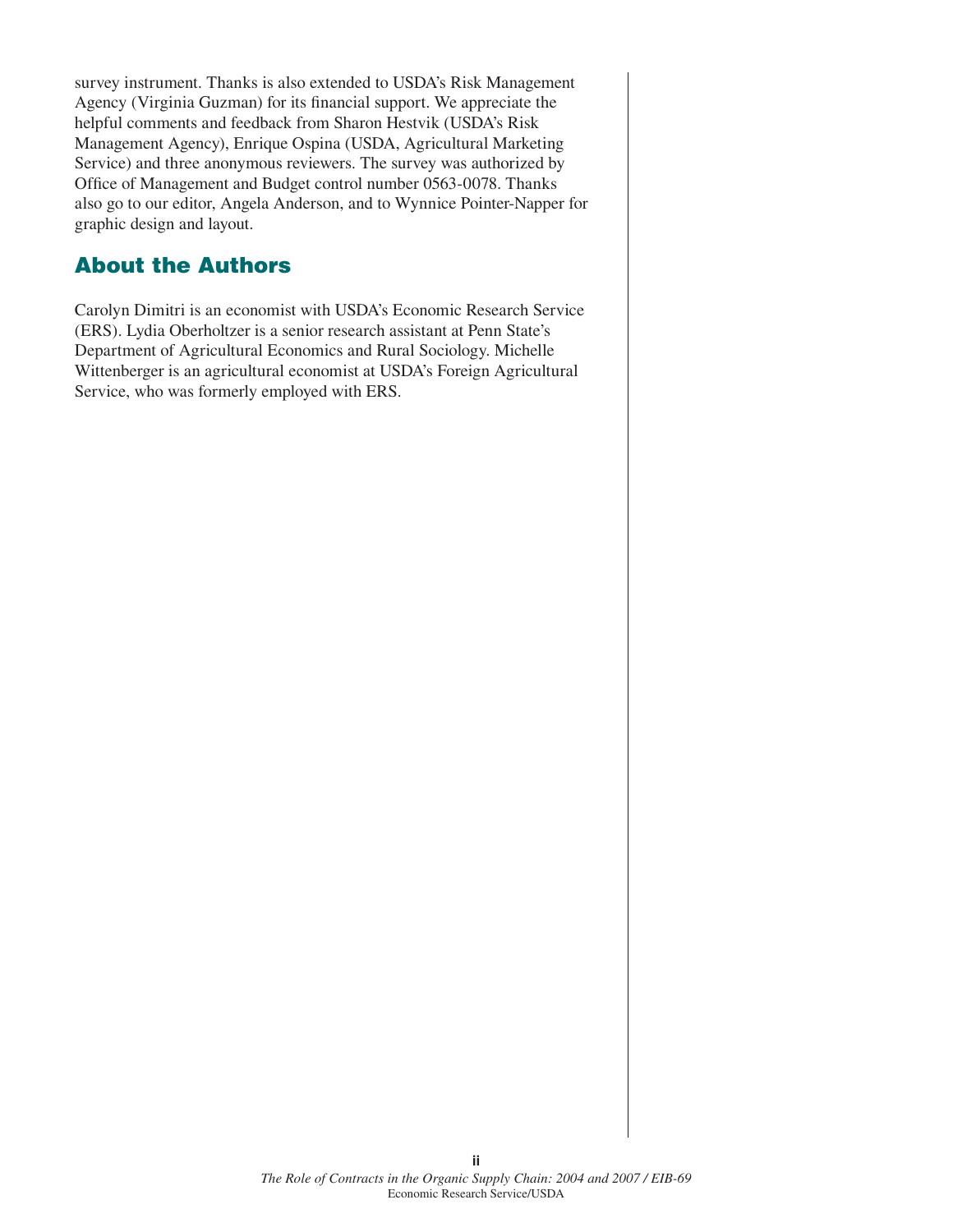# **Contents**

| <b>Functions, Suppliers, and Marketing Outlets</b>                                                                                                                                                                                           |
|----------------------------------------------------------------------------------------------------------------------------------------------------------------------------------------------------------------------------------------------|
|                                                                                                                                                                                                                                              |
| <b>The Economics of Contract Design:</b><br>Contracting for Quality Is Essential for the Organic Sector 13<br>Quality Verification in Contracts With Organic Suppliers 15<br>Pricing and Compensation in Contracts With Organic Suppliers 17 |
|                                                                                                                                                                                                                                              |
|                                                                                                                                                                                                                                              |
|                                                                                                                                                                                                                                              |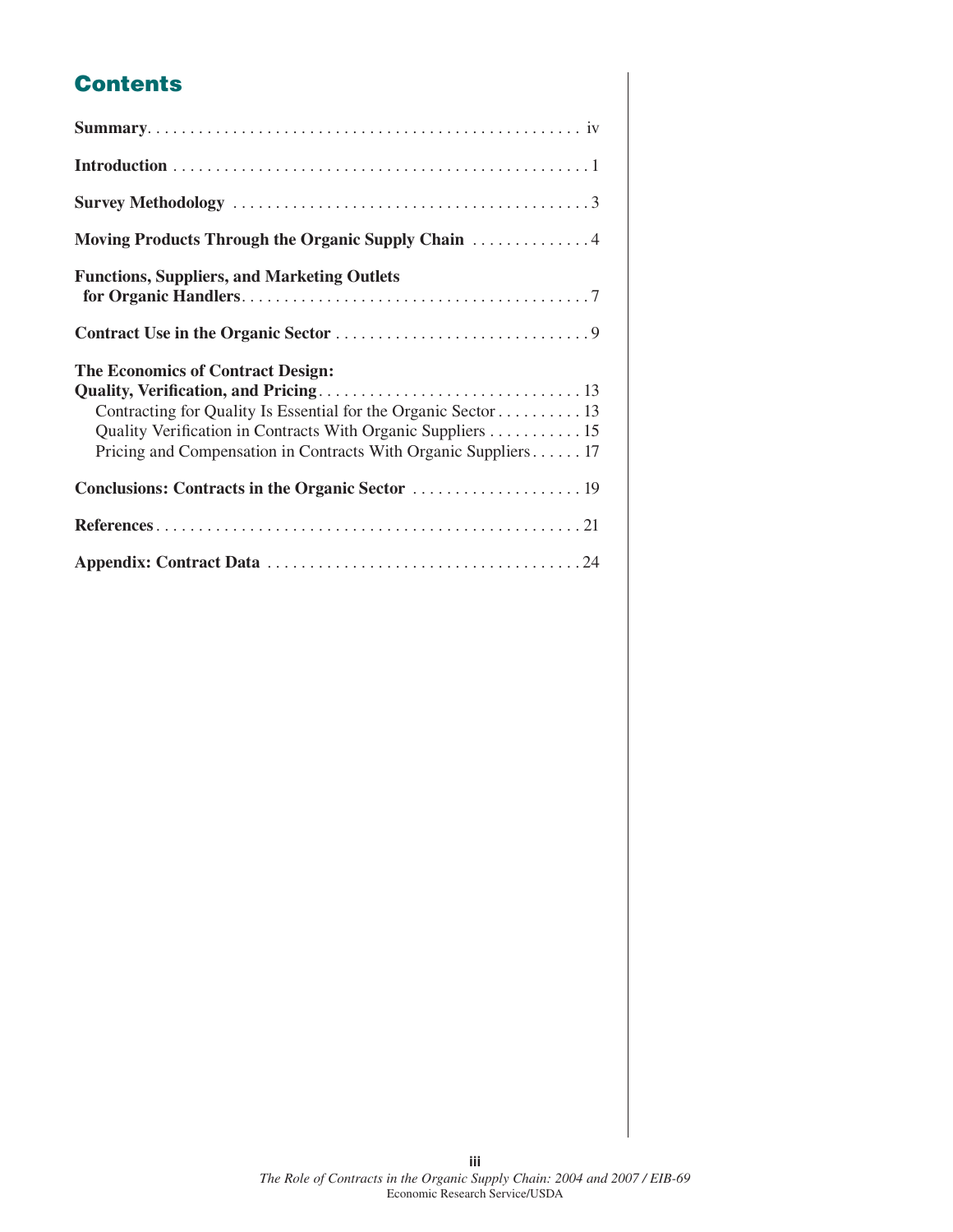# **Summary**

Contracts are widely used for marketing agricultural products, particularly when buyers seek products with specific attributes. Economic research indicates that, under certain circumstances, both suppliers and buyers can benefit from using contracts. The production, handling, and marketing of organic products follow a distinct process, as specified by the National Organic Standards. For products to carry an "organic" label, their production and handling processes must be certified by an accredited third-party inspector. Retail sales of organic products have been increasing rapidly, and the market has faced periodic shortages of some organic products.

## **What Is the Issue?**

Contracts can be designed to provide suppliers with incentives to deliver products with attributes desired by buyers. Conditions in the organic sector suggest that organic handlers (i.e., processors, distributors, manufacturers, repackers), as well as their suppliers (i.e., producers or other handlers), may potentially benefit from contracts, given growth in demand for organic products, short supplies, and the need for certification. Previous research, however, has not investigated the use of contracts in the organic sector. Data from two Economic Research Service (ERS) surveys of certified organic handlers (or intermediaries) provide insight into the extent of contracting in the organic sector, the rationale for using contracts, and reasons for contract termination. Other key questions relate to specific terms of contracts, including whether buyers offer suppliers assistance, how quality is specified in contracts and then measured, how prices are determined, and the frequency of contract termination.

# **What Did the Study Find?**

In 2007, contracts were used chiefly to procure needed products, particularly those in short supply. The next factor leading to contract use is the desire to source products with specific quality attributes. Large firms were more likely to use contracts for procurement. Assistance offered by contractors to suppliers typically included transportation or technical advice on organic standards. Contractors rarely assisted suppliers with obtaining organic certifi cation or with the transition to organic.

Exploring contract use for a group of 13 commodities, the analysis examines provisions on quality, organic certification verification, and pricing. Nearly all contracts required firms to provide evidence of organic certification. Most contracts included provisions regarding quality, with the most common provision being minimum quality standards. Best management practices, which can have a significant impact on final product quality, are specified in some contracts for nearly all products (except for nuts). Some contracts impose a penalty for low quality (typically in corn, soybean, and seed contracts, such as those used by farmers for raising crops), while others offer a premium for high quality (typically in milk, coffee, and wheat contracts).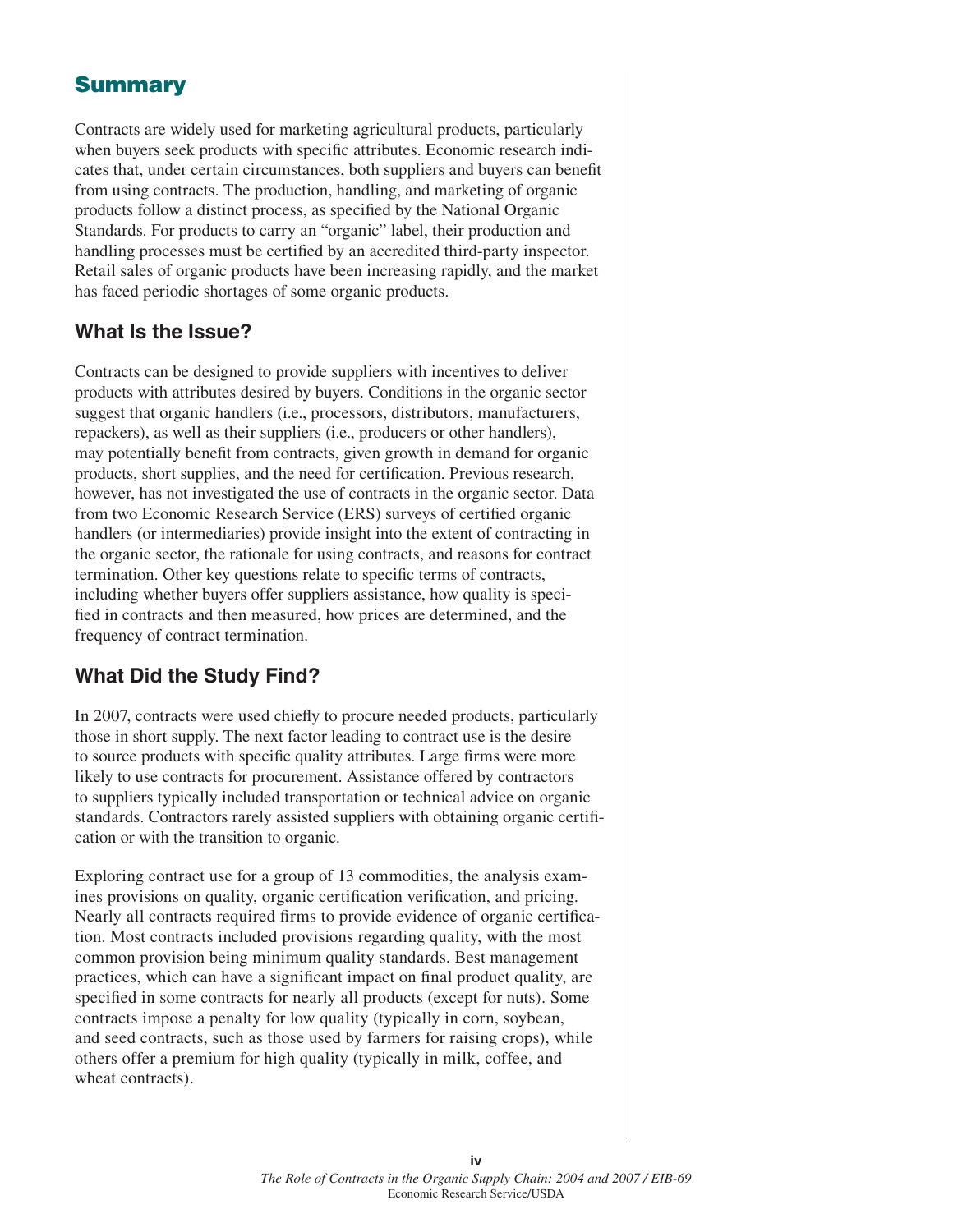



Quality verification was an essential component of contracts, and the verification method depended largely on whether quality was observable. Grain quality has both observable and unobservable attributes, so verification consists of both physical observation and testing for specific attributes. Because the quality attributes for coffee and milk are largely unobservable, nearly all quality verification is done through testing.

The methods for determining contract-specified prices paid to suppliers vary by product. The market price for organic products was specified most often in contracts for apples/pears, coffee, and seeds. Quantity discounts were part of contracts for nearly all products, except for berries, and were most common in seed, wheat, rice, and tomato contracts. Flat prices were specified most often for onions/garlic, poultry, and grains. Flat prices that depended on the supplier's past performance were most prominent for seeds, coffee, apples/ pears, berries, grapes, onions/garlic, and tomatoes.

# **How Was the Study Conducted?**

The analysis is based on data collected when ERS conducted nationwide surveys of certified organic processors, manufacturers, and distributors for 2004 and 2007 practices. The surveys were funded by a cooperative agreement with USDA's Risk Management Agency and were developed in conjunction with a group of organic stakeholders.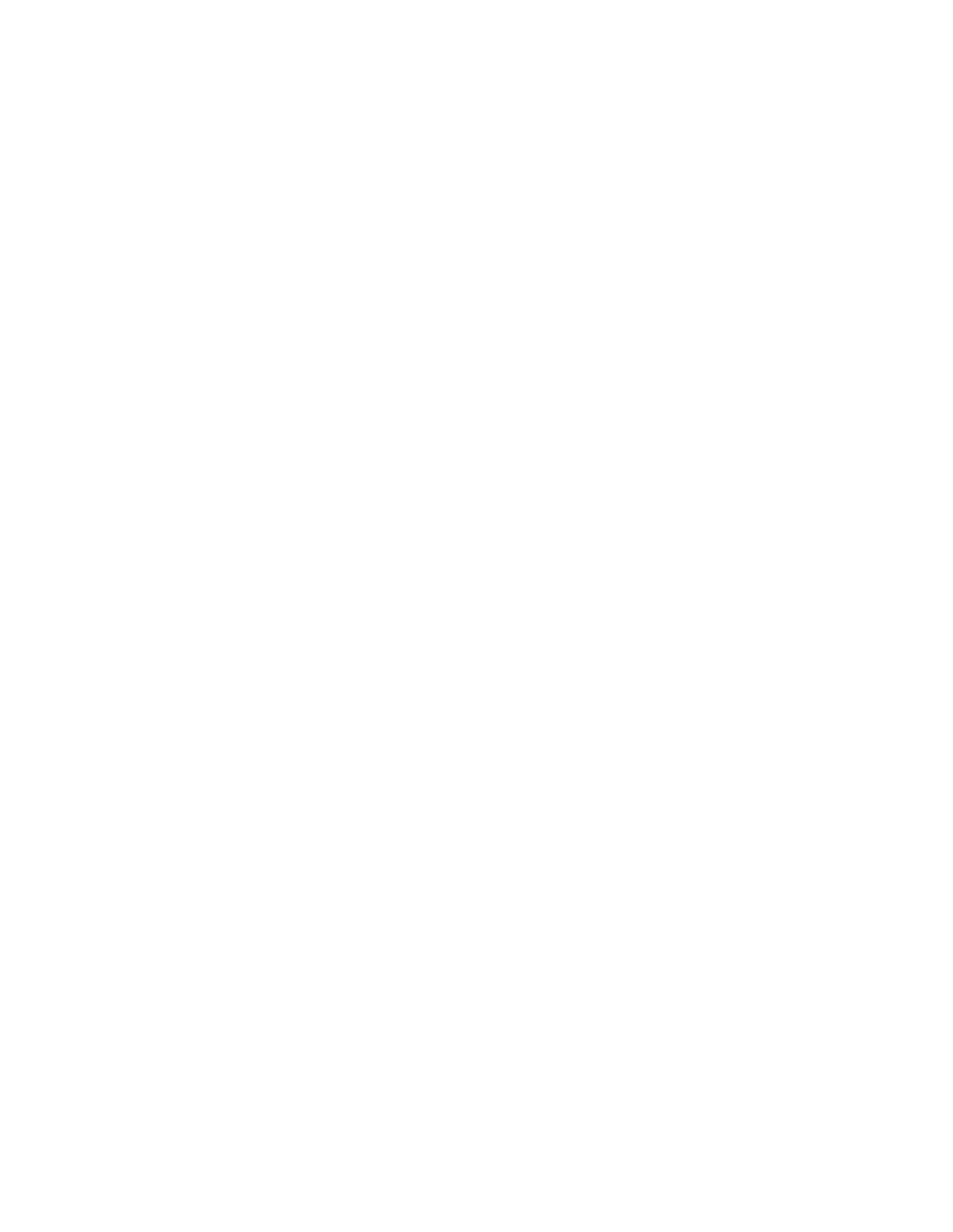### **Introduction**

Much of the production and marketing of agricultural products relies on contracts to facilitate sales between buyers and sellers. In 2005, contracts covered approximately 40 percent of the value of agricultural production in the United States, with the remaining share sold on the spot market via auctions, wholesale markets, or direct negotiation between buyers and sellers (MacDonald and Korb, 2008; MacDonald et al., 2004). Contract usage varies across products, with contracting occurring more often for some products, such as poultry, eggs, sugar beets, fruit, and dairy, and less frequently for others, such as corn, wheat, and soybeans (MacDonald and Korb, 2008). Most researchers agree that contracting for agricultural products occurs when spot markets fail to produce enough of the commodity with attributes consumers desire, particularly in markets experiencing short supply or increased demand for a distinct process (MacDonald et al., 2004). In such cases, to ensure that the correct quality and quantity of agricultural inputs are received, manufacturers and other intermediaries directly contract with suppliers (Drabenstott, 1994).

Several characteristics of organic food products make them prime candidates for agricultural contracts, as they satisfy the criteria spelled out by MacDonald et al. (2004): (1) Organic food is produced using a distinct process; (2) consumer demand for organic products has increased, resulting in an expansion of retail sales from \$3.5 billion in 1997 to \$22.2 billion in 2009; and (3) organic products have also experienced periodic supply shortages. These shortages may be due to the fact that certified organic cropland, in comparison with retail sales, has not grown quickly enough (fig 1). Shortages have resulted in empty supermarket shelves for some products milk in particular—due, in part, to processor unwillingness to raise prices high enough to clear markets (Oberholtzer et al., 2008). While past organic milk shortages were largely eased by the end of 2008, industry reports suggest that scarcity of organic livestock feed and grains still persists (Oliver, 2006; Weinraub and Nicholls, 2005; Organic Valley, 2009; Clarkson, 2009).

#### Figure 1





Sources: USDA, Economic Research Service, 2010; *Nutrition Business Journal*, 2010.

**1** *The Role of Contracts in the Organic Supply Chain: 2004 and 2007 / EIB-69* Economic Research Service/USDA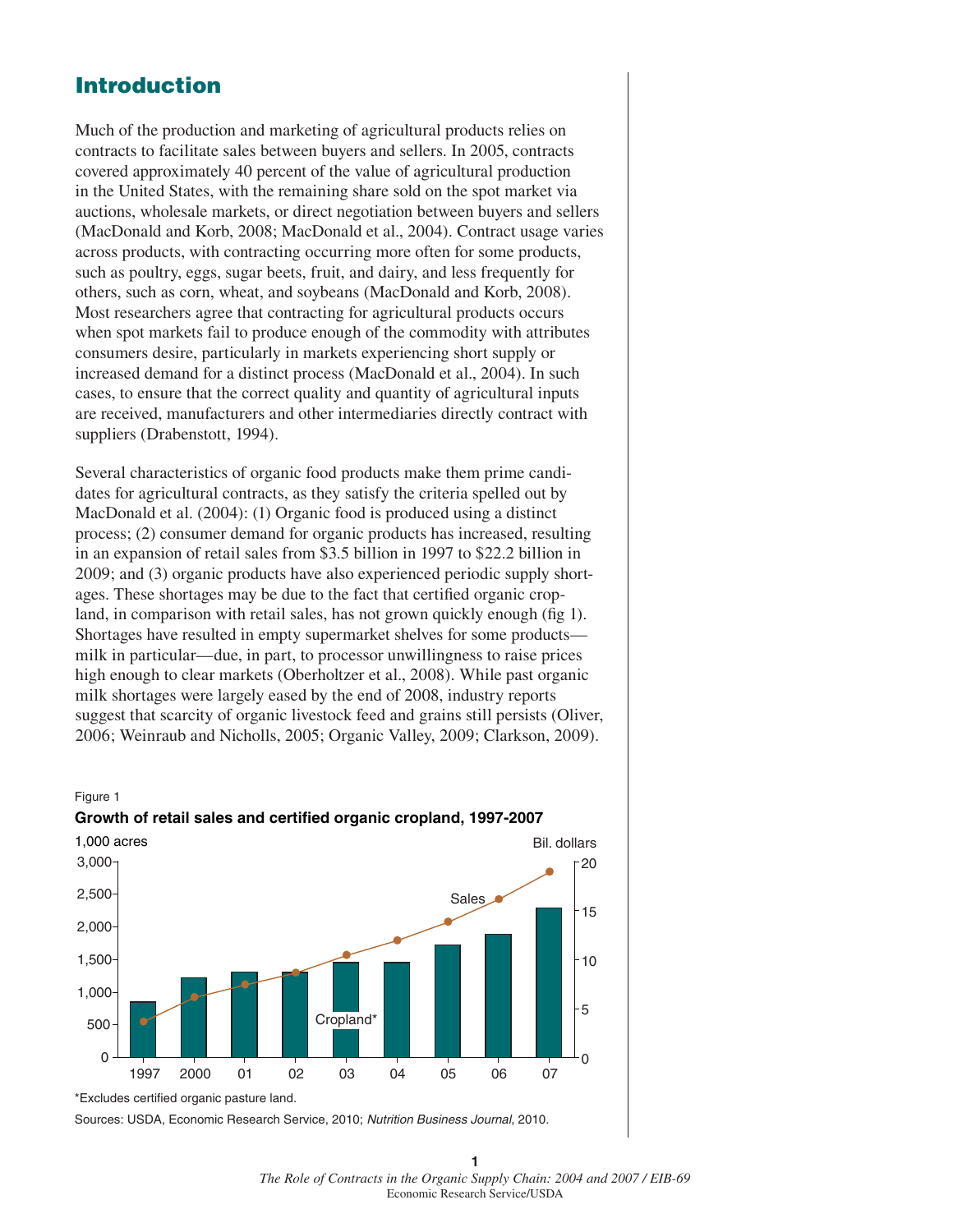The analysis reported here is the first systematic exploration of contract use in the organic sector. The findings rely on data obtained from a national survey that was administered twice to collect data for the years 2004 and 2007 of firms certified to handle (i.e., process, distribute, manufacture, or repack) organic products in accordance with National Organic Standards. In addition to addressing the extent of contracting in the organic sector, we explore handlers' reasons for using contracts in order to understand the benefits of contracts to the organic sector. The study's findings further provide insight into the design of typical contracts for a number of organic products, with an emphasis on how contracts are designed so that handlers receive products with attributes suited to their needs.<sup>1</sup> The products covered in this analysis include produce (apples/pears, onions/garlic, grapes, berries, and tomatoes), grains (corn, rice, soybeans, and wheat), and other products (coffee, nuts, poultry, seeds, and milk). This selection of commodities is representative of the products purchased by organic intermediaries and includes those most often procured via contract.

<sup>1</sup>MacDonald et al. (2004) provides an economic discussion of contracting in agriculture, including the risk-sharing, transaction cost, and market power of contract use.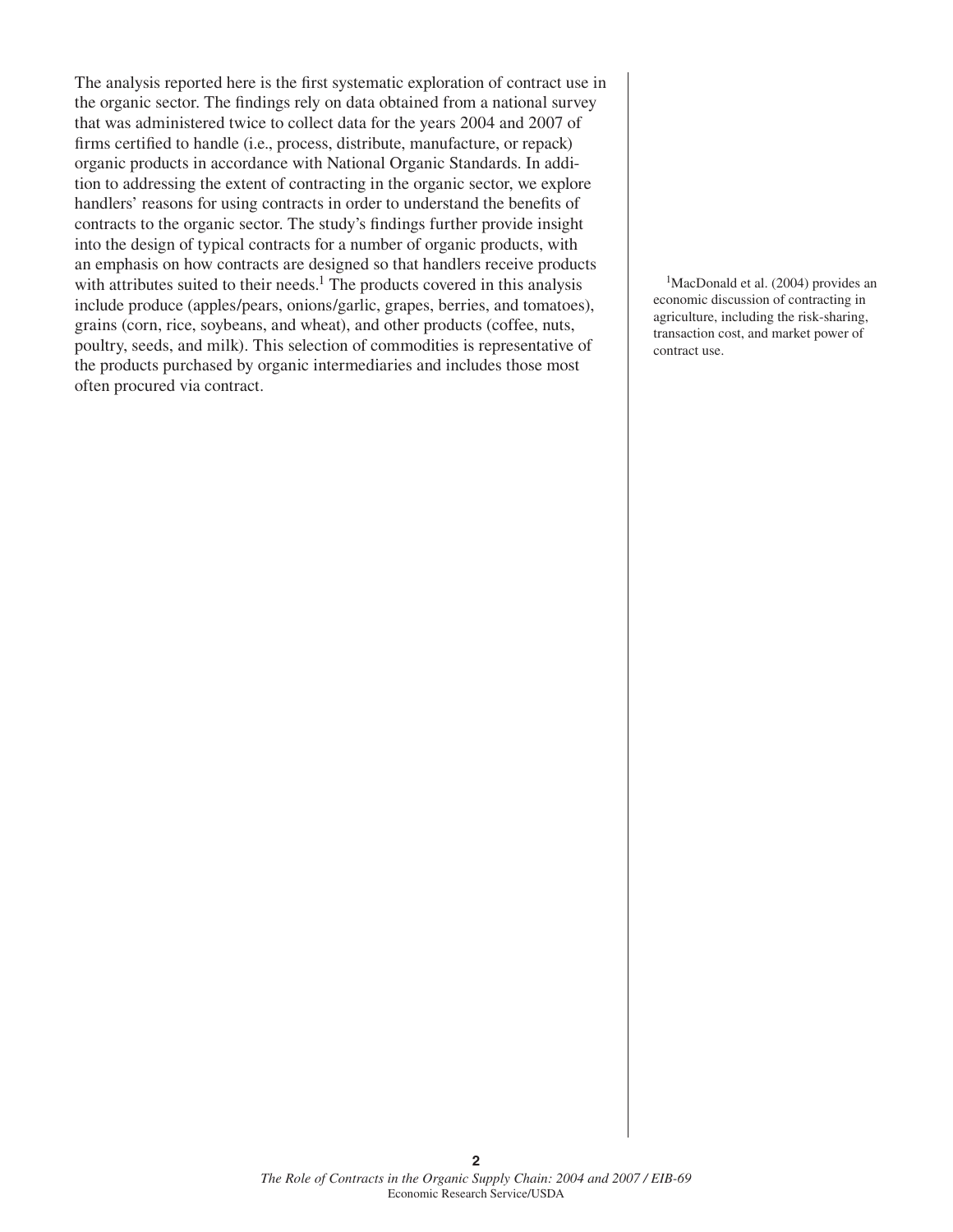# **Survey Methodology**

To gain a deeper understanding of the supply chain for organic products, ERS studied how organic products are marketed and procured, including contracting, by firms certified as "handlers" in accordance with the National Organic Standards (see http://ers.usda.gov/Briefing/Organic/Certification. htm for more information on organic certification). Organic handlers process and distribute organic products, playing an intermediary role between the farm and retail levels. We also collected primary data from firms holding certificates to handle organic products in 2004 and 2007.

Two Nationwide Surveys of Organic Processors, Manufacturers, and Distributors were funded through a cooperative agreement with USDA's RMA and authorized by the U.S. Office of Management and Budget (control number 0563-0078). The survey instrument was developed by ERS with stakeholder input and collaboration with the Social and Economic Sciences Research Center at Washington State University (WSU).<sup>2</sup> The methodology followed Dillman's Tailored Design Method (TDM) and, in accordance with the TDM procedure, all firms holding certificates to handle organic products were prenotified of the survey by postcard (Dillman, 1999). This communication was followed by a letter from Administrators at USDA's ERS and RMA (dated September 2005 for the 2004 survey and February 2008 for the 2007 survey) and support letters from the Organic Trade Association and the Organic Farming Research Foundation. The survey was sent by first-class mail with a \$5 incentive and was followed up by additional mail and phone communication. For 2007, \$5 incentives were sent to approximately half the population.

Different techniques were used to identify the population of firms holding certificates to handle organic products for the 2 years covered. In 2004, 2,790 certified organic handling facilities were identified by contacting 56 domestic accredited certified agents. Because most firms are certified at the facility level, each facility was surveyed separately, regardless of whether it belonged to a larger company or was independent. Of the total 2004 population, 1,393 certified organic firms completed the 16-page survey, representing a 63-percent return rate of eligible facilities. In 2007, the population increased to 3,225 certified organic handling facilities. Identification of the firms in the population relied primarily on the list of certified entities available through USDA's National Organic Program (NOP), but was then modified using lists supplied by domestic accredited certifying agents, as well as with lists kept by the researchers. Of the total 2007 population, 1,408 facilities completed the 16-page survey, representing a 44-percent return rate of eligible facilities.

While the entire population of handlers was surveyed for 2004 and 2007, there is no way to link each firm's responses over the two periods. As a result, tracking changes in handler behavior by individual firm over the period is not possible. Characterizing nonrespondents is also not possible, which prevents us from making conjectures about the direction of nonresponse bias.

2For more detail on the survey methodology and for a report of the baseline findings for 2004, see http://www.ers. usda.gov/Publications/ EIB36/.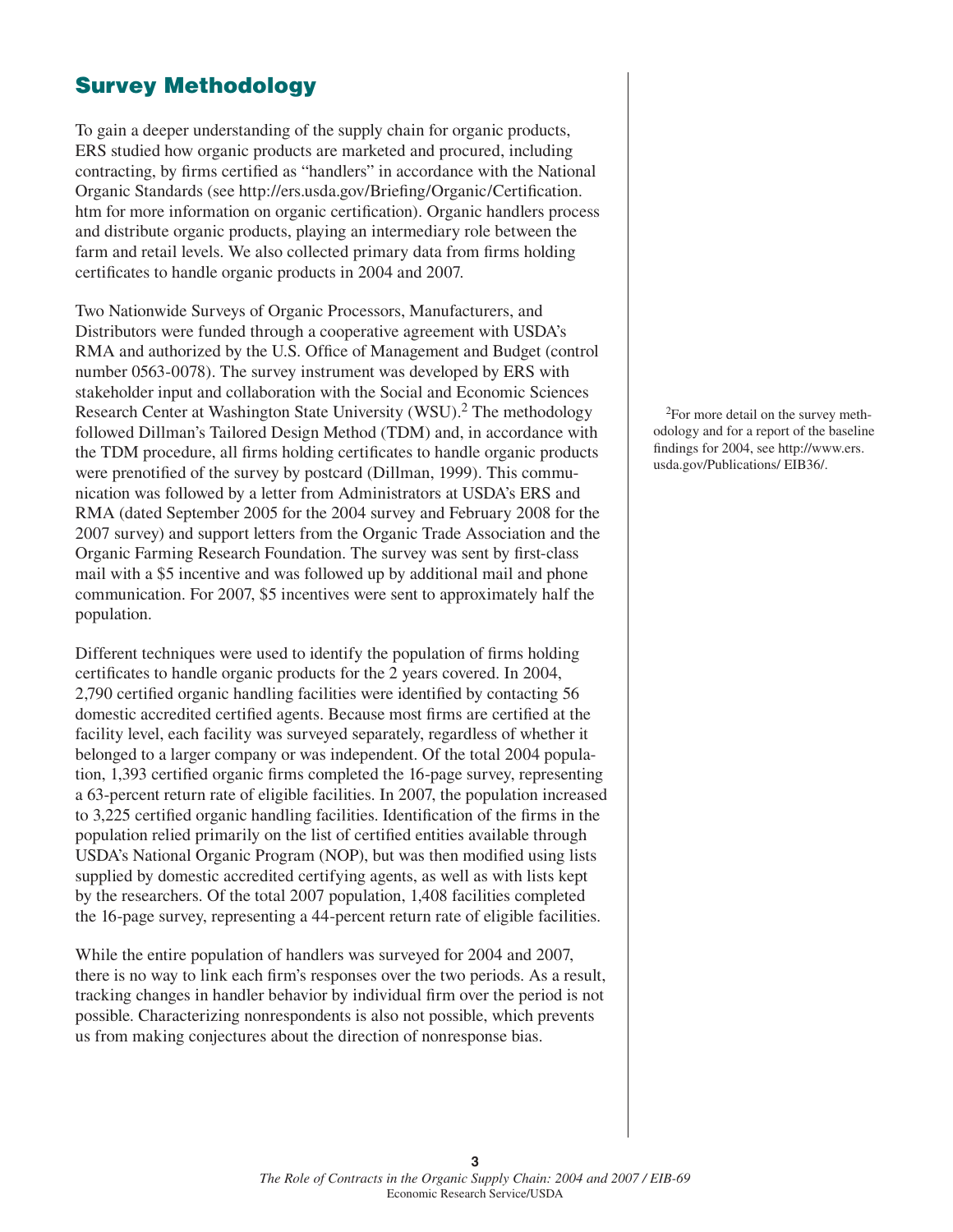# **Moving Products Through the Organic Supply Chain**

In many ways, the organic food supply chain is consistent with that for conventionally produced food products. Both conventional and organic food products pass through many hands as they move from the farm to the consumer. Organic products, however, are produced and distributed according to the National Organic Standards, which, in addition to specifying production and handling practices, require that organic and conventional products do not commingle. The standards for organic products are promulgated by the Government and administered by USDA's NOP. By late 2010, 97 third-party certifiers had been accredited by USDA to certify, to the NOP's standards, farmland and handling facilities across the world (USDA, AMS, 2010).

The organic supply chain consists of certified organic farms, which produce organic commodities; certified organic handlers, who distribute, manufacture, and process organic products; and retailers, who sell organic food products to consumers. With the exception of direct sales, farm products generally move along the supply chain with the assistance of a handler (fig. 2).

As agricultural products are produced, processed, manufactured, distributed, and retailed, buyers and sellers incur costs and face risks (fig. 3). Some of these costs and risks are common to all agricultural products. Farm-level risk results from uncertainty regarding the amount of output a given plot of land will yield, as well as the final quality of output. Separate from production decisions and outcomes, there are costs buyers and sellers incur each time they exchange an agricultural commodity. These "transaction costs" result from searching for products or buyers, locating products with specific quality attributes, measuring the quality of the good being exchanged, establishing a price, and enforcing the agreement.

For conventional and organic agricultural products, many risks begin at the farm level and are transmitted along the supply chain. Farm-level risk has a

#### Figure 2

#### **The organic food supply chain**

*Products travel along the supply chain with the assistance of wholesalers, distributors, and brokers*



Source: USDA, Economic Research Service.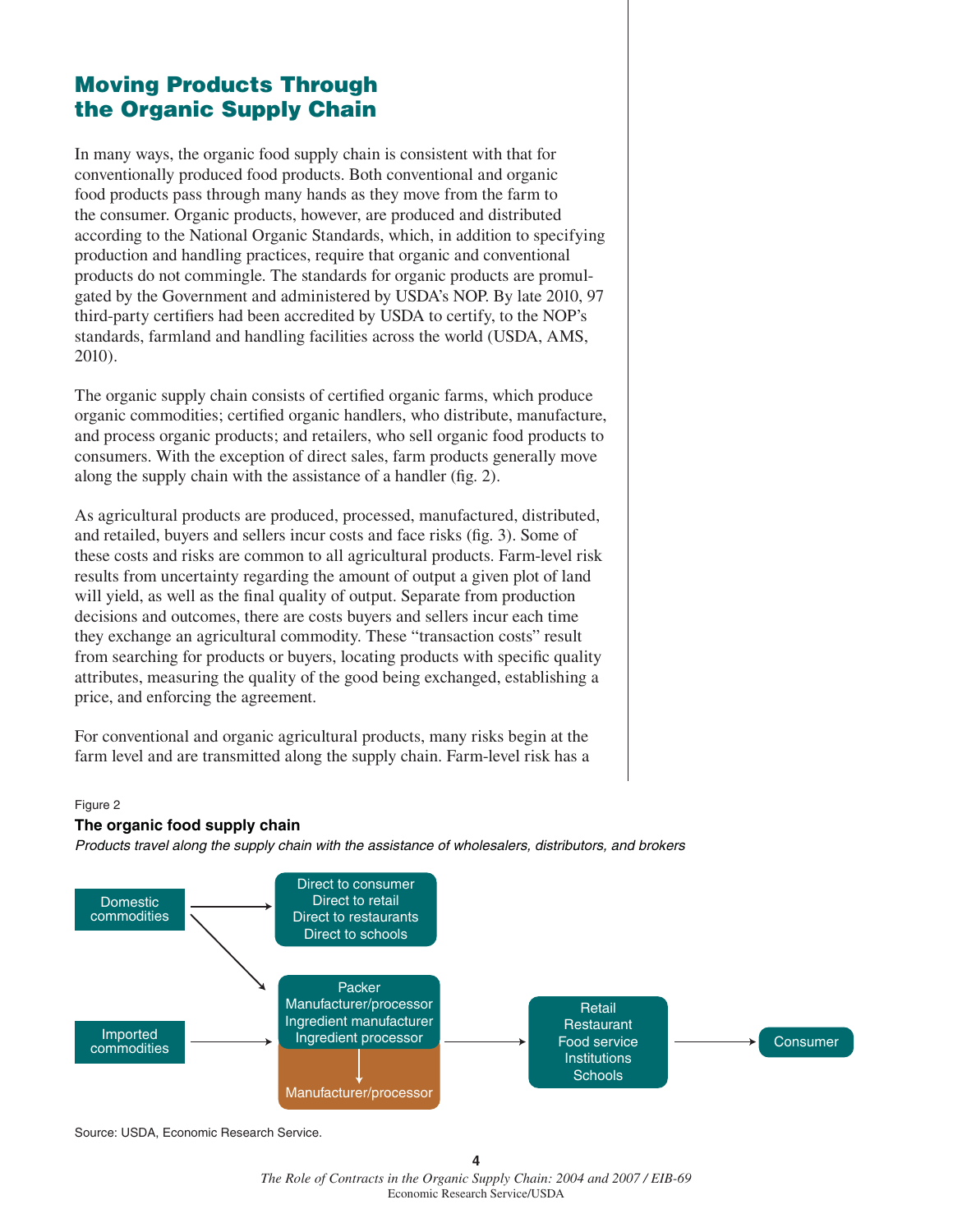#### Figure 3

#### **Risks and transaction costs associated with buying and selling agricultural products**



Source: USDA, Economic Research Service.

common component, or systemic risk, which affects many producers (e.g., a drought, freeze, or pest infestation that can adversely impact all producers in a region), and an idiosyncratic component (e.g., managerial skill or onfarm soil quality) that affects just one producer. Farmers can affect product quality and quantity of output from their land, given certain inputs, by using best management practices and undertaking a sufficient amount of effort (Milgrom and Roberts, 1992). Onfarm output uncertainty may translate into price uncertainty for farmers.

Organic commodities face unique challenges related to maintaining organic integrity along the supply chain, and thus may have higher transaction costs than those for conventional products. At the intermediary level, because organic products make up a small percentage of total agricultural production, search costs for organic products are relatively high. These costs may increase along with growth in demand for organic products. As organic products move along the supply chain, they must be handled in accordance with organic regulations to maintain their organic status. For example, handlers are required to keep organic products from commingling with conventional products. Thus, certified organic handlers incur additional transaction costs. Buyers, such as retailers, processors, and other intermediaries, incur costs to ensure that purchased products satisfy the requirements of the organic regulation. While organic standards likely reduce many of these transaction costs, the standards do not eliminate all transaction costs associated with marketing organic products.

Available data on the organic sector provide only a partial understanding of the structure of the organic supply chain. At the farm level, 10,903 farms and 4.1 million acres of crop and pastureland were certified as organic in the United States for 2008 (USDA, NASS, 2010). The data suggest that the composition of farm-level sales of organic products differs from that of conventional products. For example, organic produce and milk account for a higher share of farm-level sales than conventional produce and milk, while organic grains and livestock account for a smaller share (table 1).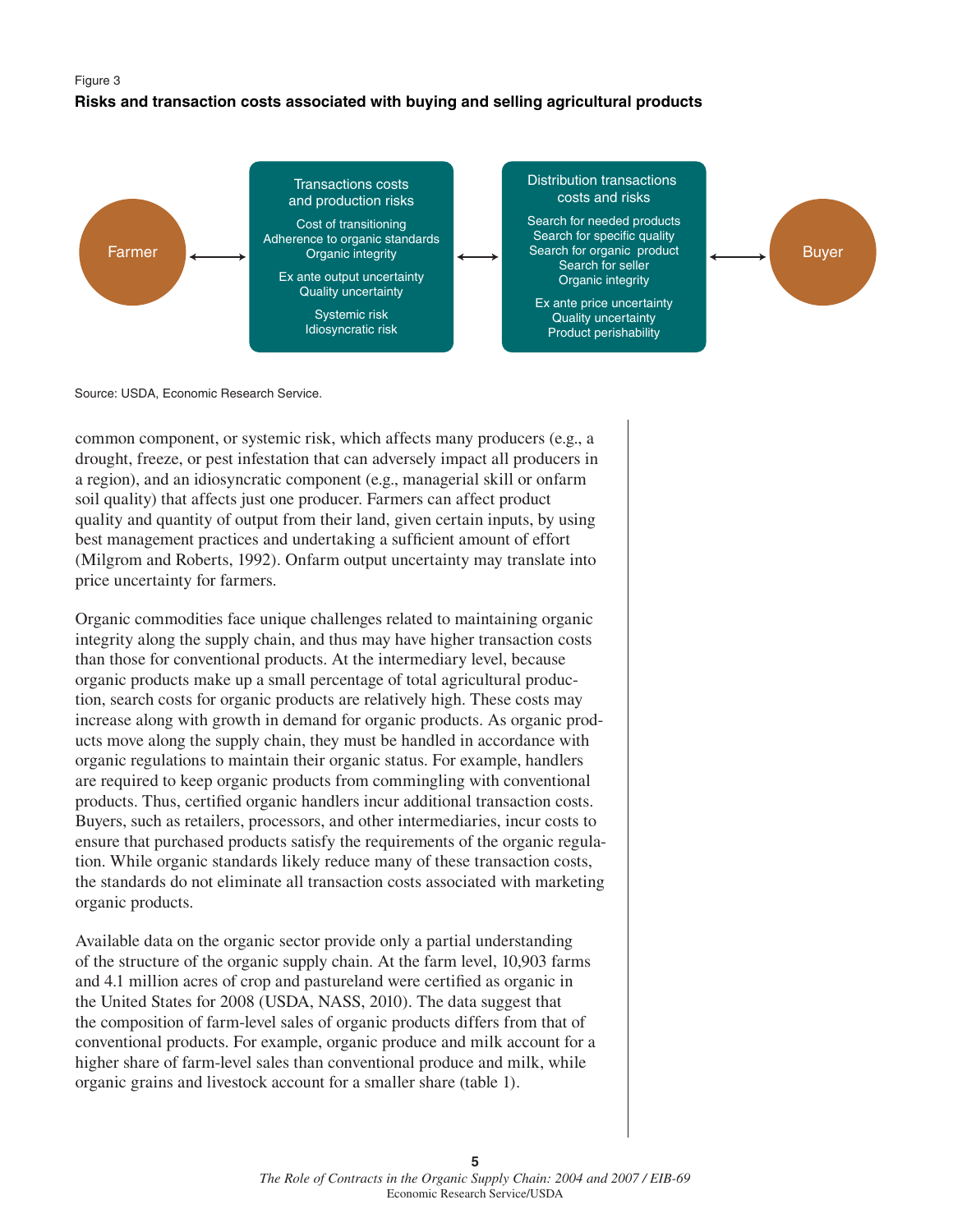#### Table 1 **Farm-level sales of organic and conventional products**

| Category                              | Organic<br>2008 | Conventional<br>2007 |
|---------------------------------------|-----------------|----------------------|
|                                       |                 | Percent              |
| Vegetables and melons                 | 22              | 5                    |
| Fruits and tree nuts                  | 13              | 6                    |
| Grains, oilseeds, dry beans, and peas | 16              | 26                   |
| Livestock                             | 3               | 27                   |
| Poultry and eggs                      | 12              | 12                   |
| Milk from cows                        | 24              | 11                   |
| Other                                 | 10              | 12                   |

Sources: USDA, National Agricultural Statistics Service, 2010; USDA, National Agricultural Statistics Service, 2009.

Once the products leave the farm, they are either sold direct to consumers or other entities, or they enter distribution/processing/manufacturing channels. Data from the 2008 Organic Production Survey (USDA, NASS, 2010) and the 2007 Census of Agriculture (USDA, NASS, 2009) reveal differences here as well. In 2008, approximately 7 percent of organic farm sales went direct to consumers, 10 percent went direct to retailers, and approximately 83 percent went into wholesale markets. In the conventional sector, only 0.4 percent of the value of agricultural commodities went direct to consumers.

Organic products that enter the distribution channel are most likely to be handled by a certified organic handler (3,225 domestic handlers in 2007). Findings from the Nationwide Survey of Organic Manufacturers, Processors, and Distributors make it possible to estimate the proportion of organic products flowing through the firms that sit in the middle of the supply chain. Based on the responses to the 2007 survey, approximately \$3 billion worth of organic products were handled by the certified organic handlers, an increase of 17 percent over the amount handled in 2004. Because the survey did not have a 100 percent response rate, sales values are a lower bound on the amount handled by intermediaries. Of this amount, manufacturing made up 62 percent of the value of sales; 18 percent of sales moved through wholesalers, distributors, and brokers; 13 percent of sales were handled by packers and shippers; restaurants accounted for 2 percent of sales; and the remaining 5 percent were classified as other.

The next stage of the supply chain consists of food service or retail venues. While organic food is available in restaurants, schools, hospitals, and other food service establishments, there are no estimates indicating the value of these sales. Ultimately, however, retail outlets are where most organic products are purchased. Industry estimates suggest that organic food was available in 82 percent of retail food stores in 2007 (Food Marketing Institute, 2008), and retail sales brought in \$21.1 billion in 2008 (*Nutrition Business Journal*, 2010).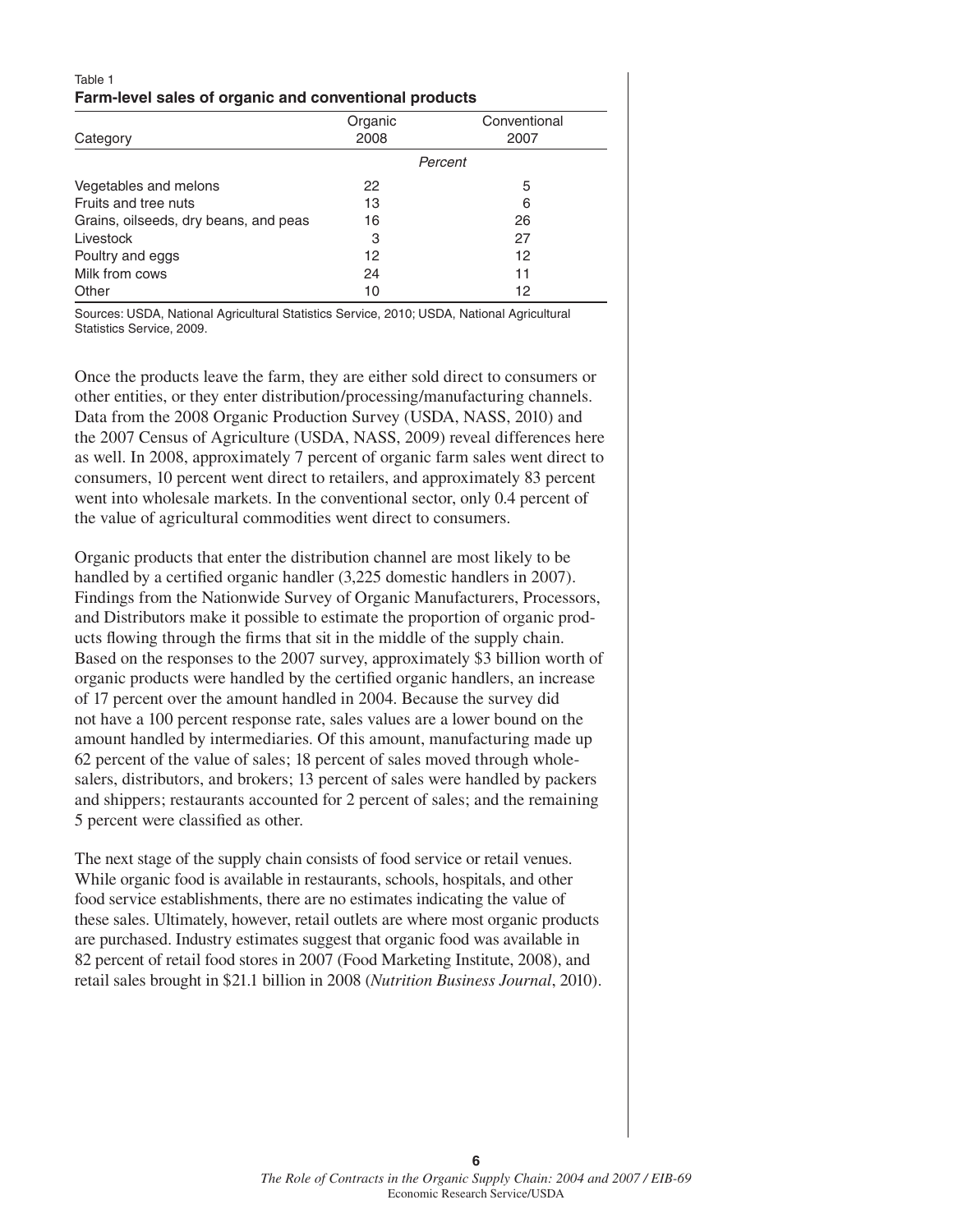# **Functions, Suppliers, and Marketing Outlets for Organic Handlers**

The middle of the organic supply chain, like the conventional supply chain, has largely been unexplored by researchers. The lack of research in this area could be due to proprietary data that describe product flow. Results from the 2004 and 2007 surveys characterized the firms that are certified to handle organic products. According to respondents, most organic intermediaries are "split operations" that handle both organic and conventional products. In 2007, 39 percent of firm sales came from organic products, a significant increase<sup>3</sup> from the 34 percent reported for 2004. In both 2004 and 2007, approximately 20 percent of firms were exclusively organic. Most firms converted or expanded their businesses to include organic products, although a declining share converted from conventional. In 2007, 62 percent of firms reported that their roots were in the conventional sector, a significant decrease from the 73 percent reported for 2004.

Most certified organic handlers manufacture or process certified organic products; between 2004 and 2007, the percent of firms that manufactured or processed increased from 65 to 73 (table 2). Further, organic products comprised a larger percent of their total sales, increasing from slightly more than half to 64 percent, suggesting that organic products are a growing part of their businesses. While the percent of firms distributing organic products increased from 20 to 26 percent, the organic portion of their businesses decreased, as exemplified by the decline in their share of organic sales from 20 percent in 2004 to 16 percent in 2007.

Organic handlers, as "middlemen" in the organic supply chain, both procure and market organic products. As buyers, organic handlers purchase from a wide range of suppliers, including growers and other intermediaries. In 2007, an average of 10 growers and 4 manufacturers/processors supplied product to the handlers who responded to the survey (table 3). The number of suppliers in

#### Table 2 **Percent of facilities and sales, by function**

|                                      |                                       | 2004                                                                         | 2007    |                                                   |  |
|--------------------------------------|---------------------------------------|------------------------------------------------------------------------------|---------|---------------------------------------------------|--|
| All facilities                       | Percent<br>of facilities <sup>1</sup> | Share<br>of sales that<br>is organic <sup>2</sup> of facilities <sup>1</sup> | Percent | Share<br>of sales that<br>is organic <sup>2</sup> |  |
| Manufacturer/processor               | 65                                    | 51                                                                           | 73      | 64                                                |  |
| Distributor, broker, and wholesaler  | 20                                    | 20                                                                           | 26      | 16                                                |  |
| Packer and shipper                   | 15                                    | 11                                                                           | 14      | 10                                                |  |
| Restaurant and retailer <sup>3</sup> | <b>NA</b>                             | ΝA                                                                           | 9       | 4                                                 |  |
| Other                                | 11                                    | 12                                                                           | 9       |                                                   |  |

NA = Not available.

Note: Sample size 1,371 in 2004 and 1,333 in 2007.

1Refers to the share of facilities reporting sales in the corresponding function. Many facilities reported more than one function; thus, the percent of facilities column sums to more than 100 percent.

<sup>2</sup>Refers to the share of sales that is organic; the two columns do not sum to 100 percent due to respondent error in filling out the surveys.

 $3$ Data were not collected for restaurants and retailers in 2004; these firms reported their functions as "other."

Source: USDA, Economic Research Service.

# Survey reveals basic characteristics

 $3$ All statistical tests of significance were conducted by applying t-test to the sample estimate of the difference between the two means.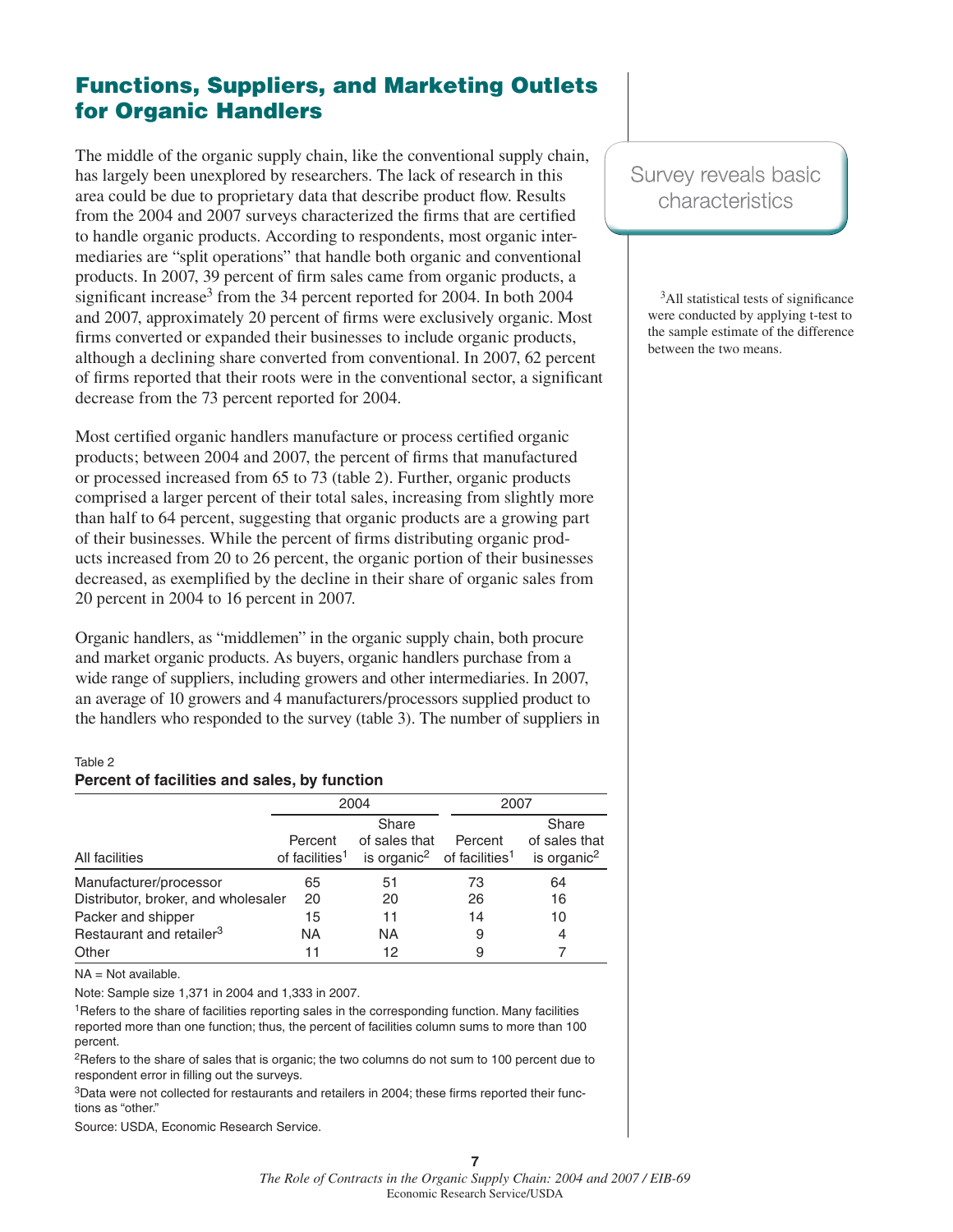each category for 2004 does not statistically differ from those in 2007, where they increased or decreased, on average, by only one or two per category.

After packing, manufacturing, and processing organic products, handlers sell their products to firms in the next level of the supply chain. The unique nature of this section of the supply chain is made evident by the range of marketing outlets available to organic intermediaries, where handlers can sell their products (such as cheese) direct to a consumer at a farmers' market or to a large conventional supermarket. Handlers market most of their products to three types of outlets: manufacturers/processors, distributors, and retailers (table 4). Retailers encompass a wide range of venues, including natural product chains (e.g., Whole Foods), independent natural product stores (e.g., My Organic Market in the DC metropolitan area), conventional chains (e.g., Safeway), and club/discount stores (e.g., Costco). In 2004, distributors accounted for the largest average share of sales, followed by retailers (when considering all types), and then manufacturers. In 2007, retailers accounted for the largest average percent of sales, followed by wholesalers and distributors. Between 2004 and 2007, the share of sales made to club stores increased, while the percent of sales made to distributors decreased.

#### Table 3 **A handler's average number of suppliers, by type**

| Type of supplier                | 2004   | 2007 |
|---------------------------------|--------|------|
|                                 | Number |      |
| Growers                         | 12     | 10   |
| Marketing or grower cooperative | З      |      |
| Manufacturer/processor          | 3      |      |
| Wholesaler/distributor          | 2      | З    |
| Agent/broker                    | 2      | 2    |

Source: USDA, Economic Research Service.

#### Table 4

#### **Organic handler sales to different market outlets**

| Market outlet                | 2004             | 2007 |  |  |  |  |
|------------------------------|------------------|------|--|--|--|--|
|                              | Percent of sales |      |  |  |  |  |
| Retailers:                   |                  |      |  |  |  |  |
| Natural product chains       | 14               | 9    |  |  |  |  |
| Natural product independents | 7                | 10   |  |  |  |  |
| Conventional grocery         | 10               | 13   |  |  |  |  |
| Club/discount stores         | 2                |      |  |  |  |  |
| Total retailing              | 33               | 39   |  |  |  |  |
| Wholesale/distribution       | 45               | 32   |  |  |  |  |
| Manufacturers/processors     | 15               | 16   |  |  |  |  |
| Other outlets:               |                  |      |  |  |  |  |
| Direct to consumer           | 3                | 4    |  |  |  |  |
| Restaurants and institutions | 2                | 2    |  |  |  |  |
| Growers and producers        | NA.              |      |  |  |  |  |
| Other                        | 2                | 6    |  |  |  |  |

NA=Not available.

Notes: Use of growers as a marketing outlet was included in the 2007 survey but not the 2004 survey; in 2004, respondents listed growers in the "other" category. Respondents that filled in "other" indicated a wide range of outlets, including mail order, Internet sales, gift shops, and other categories.

Source: USDA, Economic Research Service.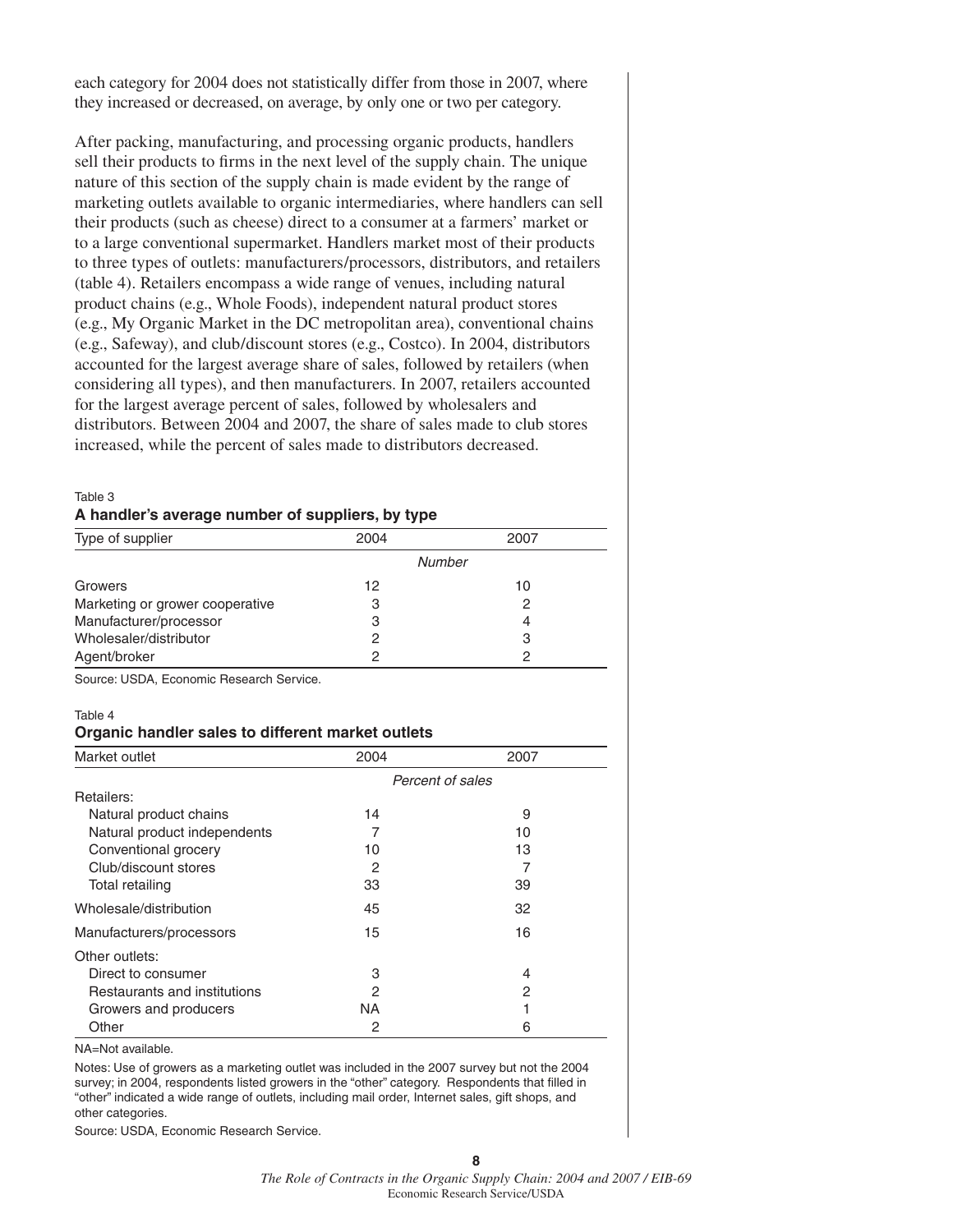# **Contract Use in the Organic Sector**

As products move from one level of the supply chain to another, transactions are either made in the spot market (e.g., via wholesaler or a broker) or arranged in advance by contract. In general, informal contracts, which may be written or verbal, may be used when it is less critical for the "quid pro quo" to be immediate (Hart and Holmstrom, 1987). Formal contracts, which are written negotiated agreements, often impose costs or penalties on growers or firms who fail to honor contract terms. Informal contracts usually persist over time because firms have repeated interactions, have developed reputations, and/or desire long-term relationships. Contract sales result from various arrangements, including those agreed upon between farmers and intermediaries; farmers and retailers; ingredient suppliers and processors; wholesalers and retailers; or manufacturers and retailers. With the exception of those made directly between farmers and retailers, a contract typically has an intermediary or handler as one party to the agreement. In most cases, contracts help reduce transaction costs and/or risk (MacDonald et al., 2004).

Survey findings suggest that handlers rely on contracts to procure organic ingredients and commodities. In 2007, 67 percent reported using verbal or written contracts for procurement, a significant decrease from 76 percent in 2004. The percent of the volume of organic products under contract, however, remained largely unchanged between 2004 and 2007 (table 5). In 2007, an average of 46 percent of organic products purchased was obtained by written, negotiated contracts; 24 percent were procured through verbal agreements or ongoing implicit relationships between suppliers and handlers. The remaining 27 percent of organic products were acquired through spot markets; these shares are largely unchanged from 2004.

Research on contracting in the conventional sector has shown that large farms are most likely to contract, and that larger farms produce and market a greater share of their output under contract (MacDonald et al., 2004). Handlers responding to the survey indicated that this relationship also holds true for organic intermediaries. Large handlers (i.e., those with more organic sales) were more likely to use contracts than small firms (fig. 4) and use contracts to procure a greater portion of their input needs. The smallest firms in the organic sector had sales of less than \$500,000 per year, and those using contracts procured approximately 50 percent of their supply through contracts. Intermediate sized firms had organic sales in the \$5 million to \$15 million range, and those using contracts procured an average of 70 percent via contract. Similar results were reported by organic handlers in 2004.

#### Table 5

| Percent of volume of commodities, by procurement method |
|---------------------------------------------------------|
|                                                         |

|                  | 2004              | 2007 |
|------------------|-------------------|------|
|                  | Percent of volume |      |
| Written contract | 46                | 43   |
| Verbal contract  | 24                | 22   |
| Spot market      | 27                | 29   |
| Other            | 3                 | 6    |

Note: Sample size 1,393 for 2004 and 1,408 for 2007.

Source: USDA, Economic Research Service.

**9**

Survey reveals the extent of use of contracts, the reasons for their use, and the assistance provided.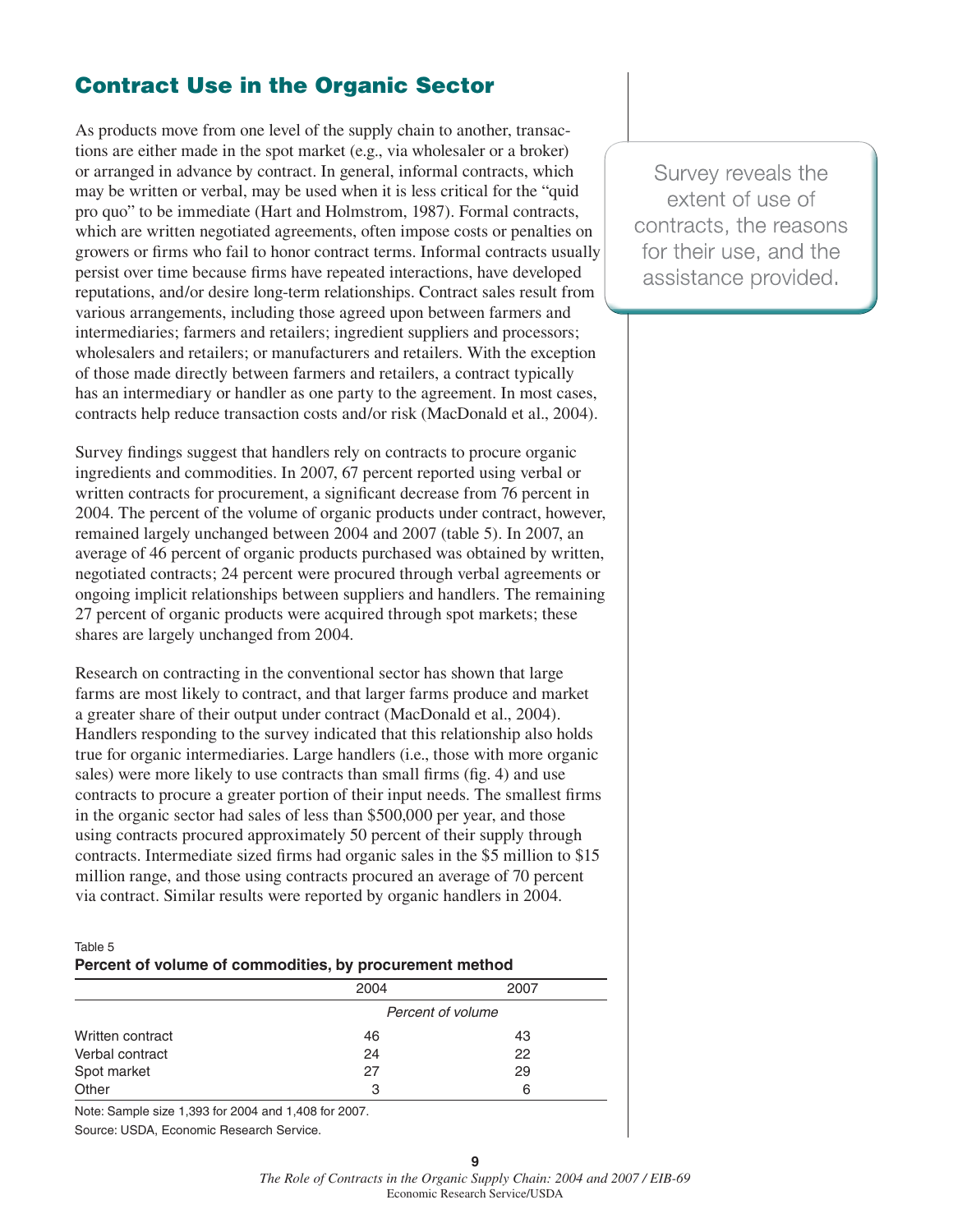#### Figure 4

#### **Percent of handlers using contracts and average percent of volume procured by contract, by firm size, 2007**



Notes: The percent of volume under contract is for firms that use contracts; N=653. The sales categories represent total organic sales of firms. The sizes reported contain a fairly large number of categories in order to reflect the range of sizes for different handler types in the organic sector.

Source: USDA, Economic Research Service.

Handlers may provide their contract suppliers with resources, including physical goods (e.g., seeds or chicks) or services (e.g., labor for harvesting or packaging or transportation). In conventional farming systems, for example, broiler processors provide growers with flocks; hog processors provide feed; and floriculture wholesalers provide seedlings and technical advice (MacDonald et al., 2004). According to survey findings, organic handlers provided a broad range of assistance to their suppliers (table 6). Transportation assistance, while the most common form of contract supplier assistance in both years, was offered less in 2007 than in 2004. Suppliers or intermediaries were least interested in providing organic contract suppliers with labor or organic certification in either period.

Contracts may promote long-term relationships between buyers and suppliers. For a multitude of reasons, however, buyers may decide to terminate rather than renew a contract (table 7). The survey responses regarding contract termination indicated essentially no changes in the sector between the two periods, and overall, more than half of handlers had not terminated contracts. For those who did terminate contracts, it was typically due to quality and supplier performance.

Handlers have a variety of reasons for using contracts. Survey respondents were asked to indicate which factors influenced their decision to use contracts. Risk management is one rationale for contracting, and terms are intended to ameliorate the effects of risk by lowering procurement costs and stabilizing input prices and suppliers' prices. In 2007, 62 percent of handlers reported that stabilizing input prices was a very important reason for the use of contracts, while half indicated that lowering procurement costs was a very important reason for using contracts (fig. 5). The percent of handlers using contracts to stabilize input prices significantly increased between 2004 and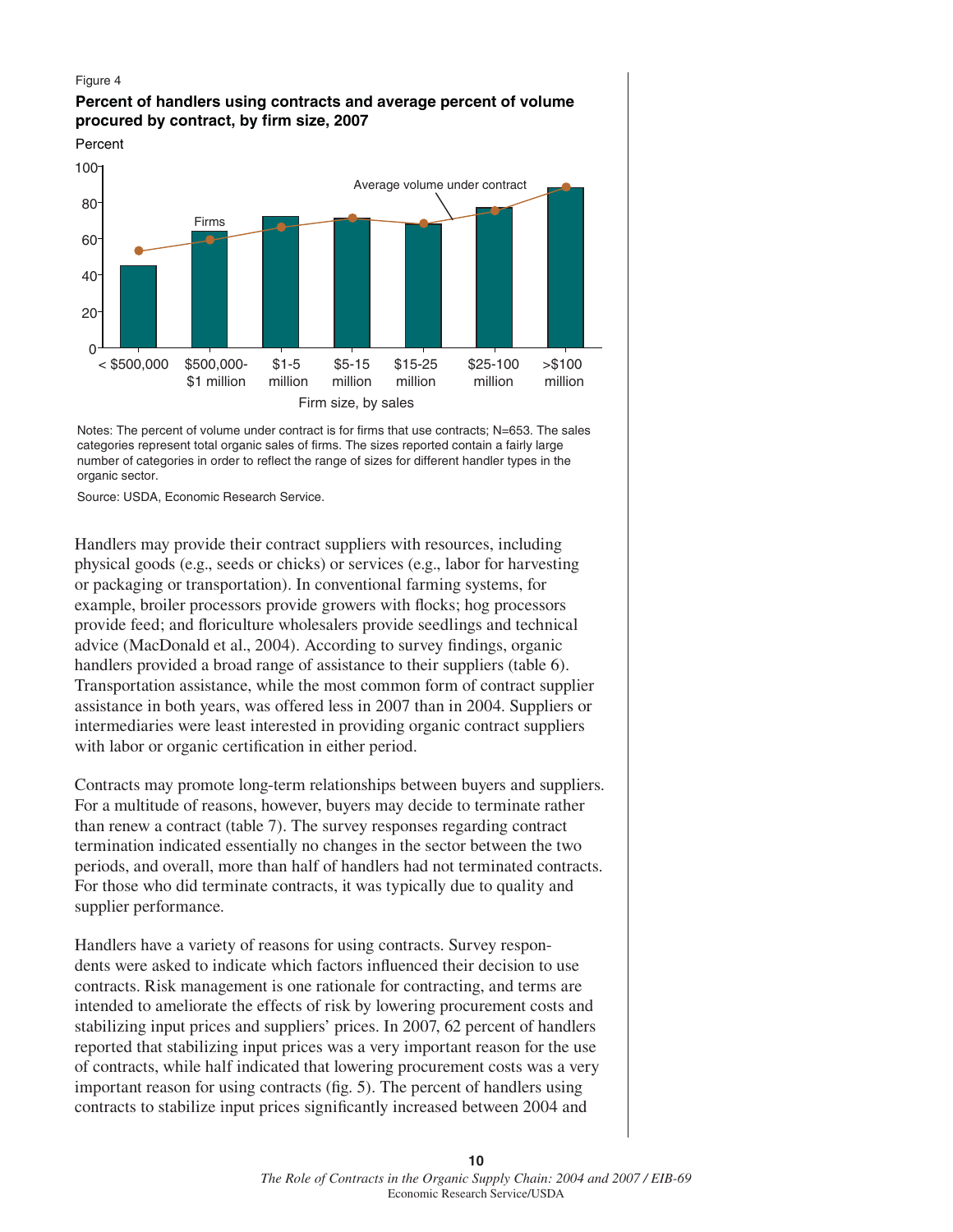#### Table 6 **Assistance provided to organic contract suppliers by handlers, 2004 and 2007**

|                                                  | 2004 | 2007             |
|--------------------------------------------------|------|------------------|
|                                                  |      | Percent of firms |
| Transportation                                   | 45   | 38               |
| Technical advice on organic standards            | 29   | 28               |
| Onfarm production advice                         | 24   | 24               |
| Inputs                                           | 19   | 16               |
| Assistance/incentives with transition to organic | 14   | 11               |
| Labor                                            | 11   | 9                |
| Organic certification                            | 14   | 9                |

Notes: The data refer to the percent of handlers who use contracts; N=729 in 2004 and 653 in 2007.

Source: USDA, Economic Research Service.

#### Table 7 **Stated reasons for contract termination, 2004 and 2007**

|                                  | 2004 | 2007                |
|----------------------------------|------|---------------------|
|                                  |      | Percent of handlers |
| Unsatisfactory quality           | 22   | 19                  |
| Inability to deliver             | 17   | 15                  |
| Supplier unreliability           | 17   | 17                  |
| Failure to produce certification | 8    | 9                   |
| Other                            | 5    | 5                   |
| Have not terminated contracts    | 55   | 57                  |

Notes: The data refer to the percent of handlers who use contracts; N=729 in 2004 and 653 in 2007.

Source: USDA, Economic Research Service.

2007, suggesting that price volatility likely became a greater issue between 2004 and 2007.

Transaction cost factors are related to search costs, enforcement costs, and product quality. In 2007, 87 percent of firms using written or verbal contracts stated that securing essential organic products was a very important reason for contracting, which is a significant, albeit slight, increase over 83 percent in 2004. Seventy-seven percent of firms in 2007 reported using contracts to procure products that are limited in supply, which is a significant increase from 69 percent in 2004. In 2007, 76 percent of respondents reported that procuring products of consistent quality was a very important reason for using contracts, essentially unchanged from 2004. Procuring products that meet specific quality standards in order to meet a company mission such as "fair trade" "or socially responsible" was a very important reason for contracting to approximately 40 percent of firms in both 2004 and 2007. Firms were much less likely to use contracts to encourage growers to transition to organic agriculture.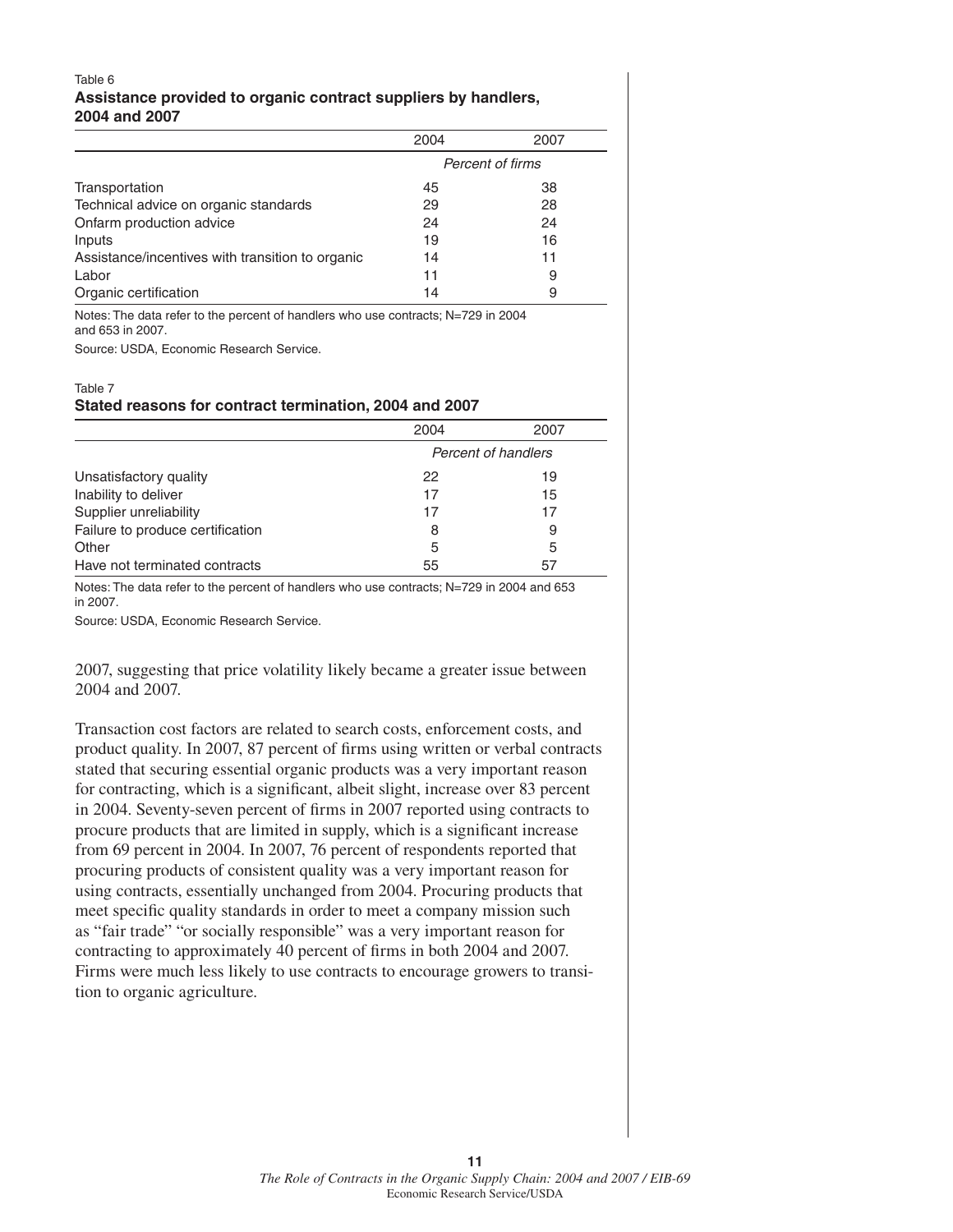

Notes: This chart reflects the share of handlers who use contracts that stated these were "very important" reasons for contracting. N=620 in 2004 and 653 in 2007.

Source: USDA, Economic Research Service.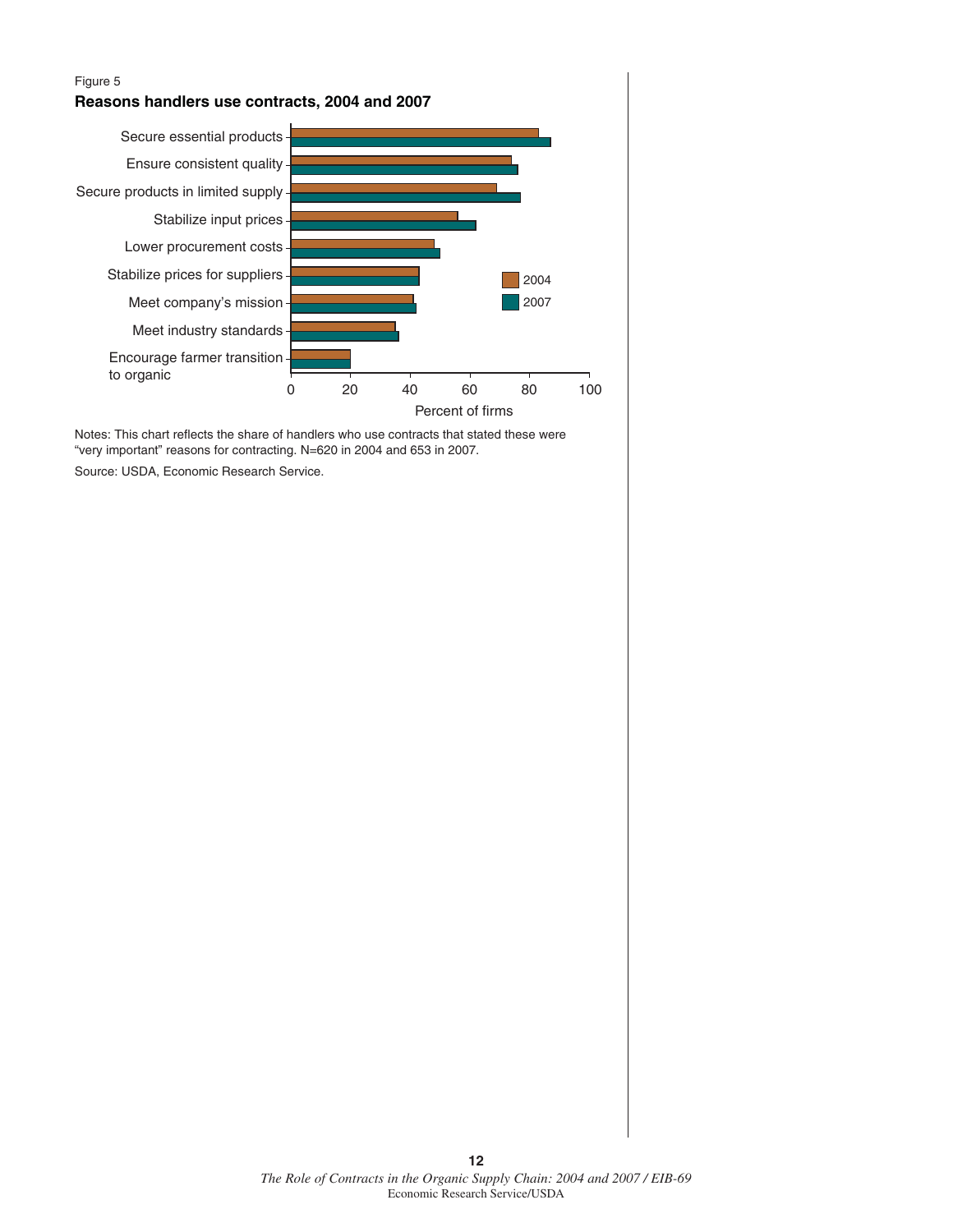# **The Economics of Contract Design: Quality, Verification, and Pricing**

Once buyers and sellers decide to enter into a contract, the specific form of the contract is negotiated. In practice, the actual form of an agricultural contract, such as the length, complexity, and provisions, may vary widely by the company offering the contract, by product, and by geography. Underlying the specific structure of all contracts is an information problem between the buyer and the seller, which takes one of two forms (or a combination of the two). In the first case, the seller knows the quality of the product being sold and the buyer does not (i.e., the classic adverse selection problem). In the second case, the buyer wants the seller to undertake a specific action that is unobservable to the buyer, but affects the buyer's profits (i.e., the standard moral hazard problem) (Salanié, 1997). An optimal contract addresses these information problems in two ways. First, the terms of the contract must be at least as good as the supplier's other available opportunities. Otherwise, the supplier will not agree to the contract (participation constraint). The second aspect of an optimal contract is designed so that the seller will truthfully reveal quality or will exert the level of effort the buyer specifies in the contract (incentive compatibility).

Contract terms usually address some of the following aspects: quality, quantity, best management practices, time and date of delivery, prices and payment, and actions taken if the contract provisions are not met. The survey questioned handlers about these aspects of the typical contract for the product they most often procure via contract. The selected commodities include produce (apples/pears, onions/garlic, grapes, berries, and tomatoes), grains (corn, rice, soybeans, and wheat), and other products (coffee, nuts, poultry, seeds, and milk). In the following sections, the data are explored with regard to select commodities to study more closely quality and verification of quality, as well as pricing and compensation mechanisms, of contracts in the organic sector. Select data are also included in the appendix, with additional data concerning contracting in the organic sector available at www.ers.usda. gov/Data/OrganicHandlers.

# **Contracting for Quality Is Essential for the Organic Sector**

The relationship between price and quality is often a key component in contracts, given that sales and prices of agricultural products are typically contingent on quality (Waugh, 1928). This relationship creates a conflict between buyers and sellers because, while buyers are generally willing to pay higher prices for higher quality, producers (all else equal) usually must incur greater costs to produce higher quality products. Quality verification is essential, because when buyers cannot observe quality, producers are unwilling to undertake needed activities to sell high-quality products, resulting in low-quality merchandise being sold in the marketplace (Akerlof, 1970). This phenomenon has been observed repeatedly in agricultural markets and has led to the legislation of Federal grades, standards, and quality inspections for fruits, vegetables, and grains (Dimitri, 2002). Two separate contracting issues are related to quality: how to structure incentives so that the desired quality will be produced; and how to observe or measure quality.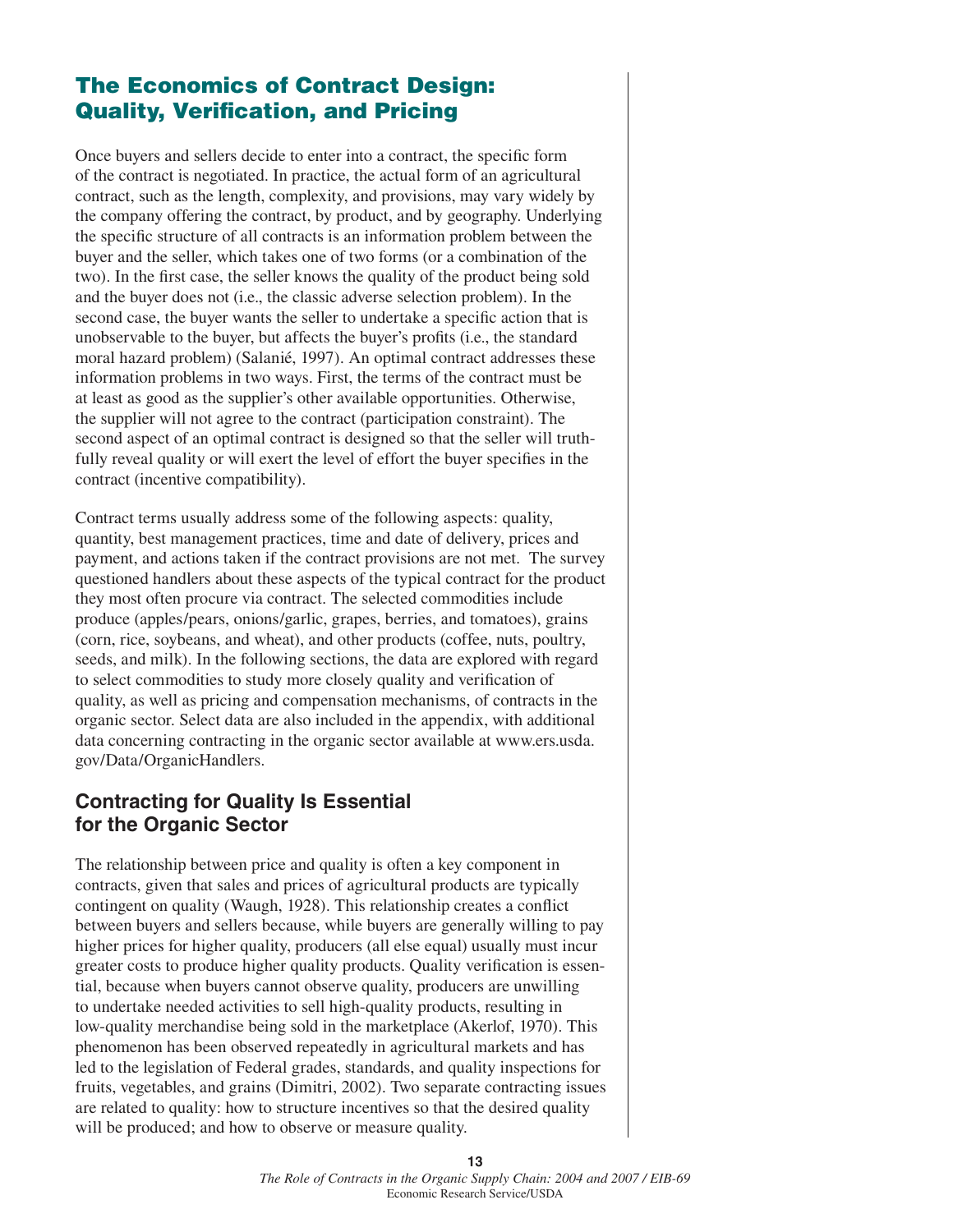Encouraging suppliers to deliver high-quality products can be done by linking price with delivered quality, by placing production and handling requirements on suppliers, or by a combination of both. The importance of quality to organic buyers is readily apparent by the dominance of quality provisions in contracts; nearly all contracts include quality provisions (table 8). Minimum quality standards for delivered quality, which set a lower bound on quality so that anything delivered below this level will be rejected by the buyer, appear with the greatest frequency. In 2007, grain contracts specified a minimum quality standard most often. Over three-quarters of handlers indicated that their seed, milk, onions/garlic, wheat, soybeans, corn, and grape contracts specified minimum quality standards.

In addition to setting a minimum quality, contract provisions often tie price and quality by offering incentives for high quality or penalties for low quality. Incentives for high quality typically take one of two forms: a premium for high quality output; or a two-part price, where the price has a fixed component and a component that increases with quality. In the organic market, buyers tend to offer a price premium for high quality. Other contracts penalize a supplier for delivering a low-quality product. Some products are more likely to be penalized for low quality (e.g., corn, soybeans, and tomatoes), while others are more likely to offer a premium for high quality (e.g., milk, coffee, and wheat). Nearly all survey respondents indicated that their contracts did not explicitly set prices as a fixed price plus a variable component that explicitly depends on quality.

|                | Minimum quality<br>standards |      |      | Premium<br>Penalty<br>for high quality<br>for low quality |                                        | Best management<br>practices |      |         |
|----------------|------------------------------|------|------|-----------------------------------------------------------|----------------------------------------|------------------------------|------|---------|
| Product        | 2004                         | 2007 | 2004 | 2007                                                      | 2004                                   | 2007                         | 2004 | 2007    |
|                |                              |      |      |                                                           | Percent of handlers that use contracts |                              |      |         |
| Produce:       |                              |      |      |                                                           |                                        |                              |      |         |
| Apples/pears   | 72                           | 46   | 31   | 15                                                        | 37                                     | 19                           | 19   | 23      |
| <b>Berries</b> | 73                           | 64   | 9    | 21                                                        | 18                                     | 21                           | 20   | 14      |
| Grapes         | 64                           | 79   | 22   | 26                                                        | 42                                     | 26                           | 37   | 37      |
| Onions/garlic  | 100                          | 85   | 17   | 38                                                        | 67                                     | 31                           | 40   | 15      |
| Tomatoes       | 75                           | 67   | 27   | 33                                                        | 30                                     | 50                           | 17   | 17      |
| Grains:        |                              |      |      |                                                           |                                        |                              |      |         |
| Corn           | 78                           | 80   | 26   | 10                                                        | 39                                     | 39                           | 30   | 22      |
| Rice           | 77                           | 71   | 21   | 18                                                        | 21                                     | 12                           | 23   | 24      |
| Soybeans       | 87                           | 84   | 27   | 19                                                        | 36                                     | 30                           | 13   | 19      |
| Wheat          | 85                           | 85   | 54   | 41                                                        | 44                                     | 15                           | 13   | 11      |
| Other:         |                              |      |      |                                                           |                                        |                              |      |         |
| Coffee         | 73                           | 54   | 38   | 38                                                        | 11                                     | $\star$                      | 16   | 15      |
| <b>Nuts</b>    | 81                           | 71   | 24   | 21                                                        | 30                                     | 25                           | 25   | $\star$ |
| Poultry        | 50                           | 64   | 22   | $\star$                                                   | 33                                     | 14                           | 44   | 21      |
| Milk           | 73                           | 78   | 34   | 43                                                        | 21                                     | 30                           | 23   | 17      |
| Seeds          | 88                           | 80   | 24   | 27                                                        | 52                                     | 33                           | 30   | 20      |
| All products   | 78                           | 67   | 27   | 21                                                        | 29                                     | 20                           | 23   | 18      |

#### Table 8 **Quality provisions in contracts with organic suppliers, select commodities, 2004 and 2007**

\* Indicates that less than 10 percent of handlers reported using a specific clause or term.

Source: USDA, Economic Research Service.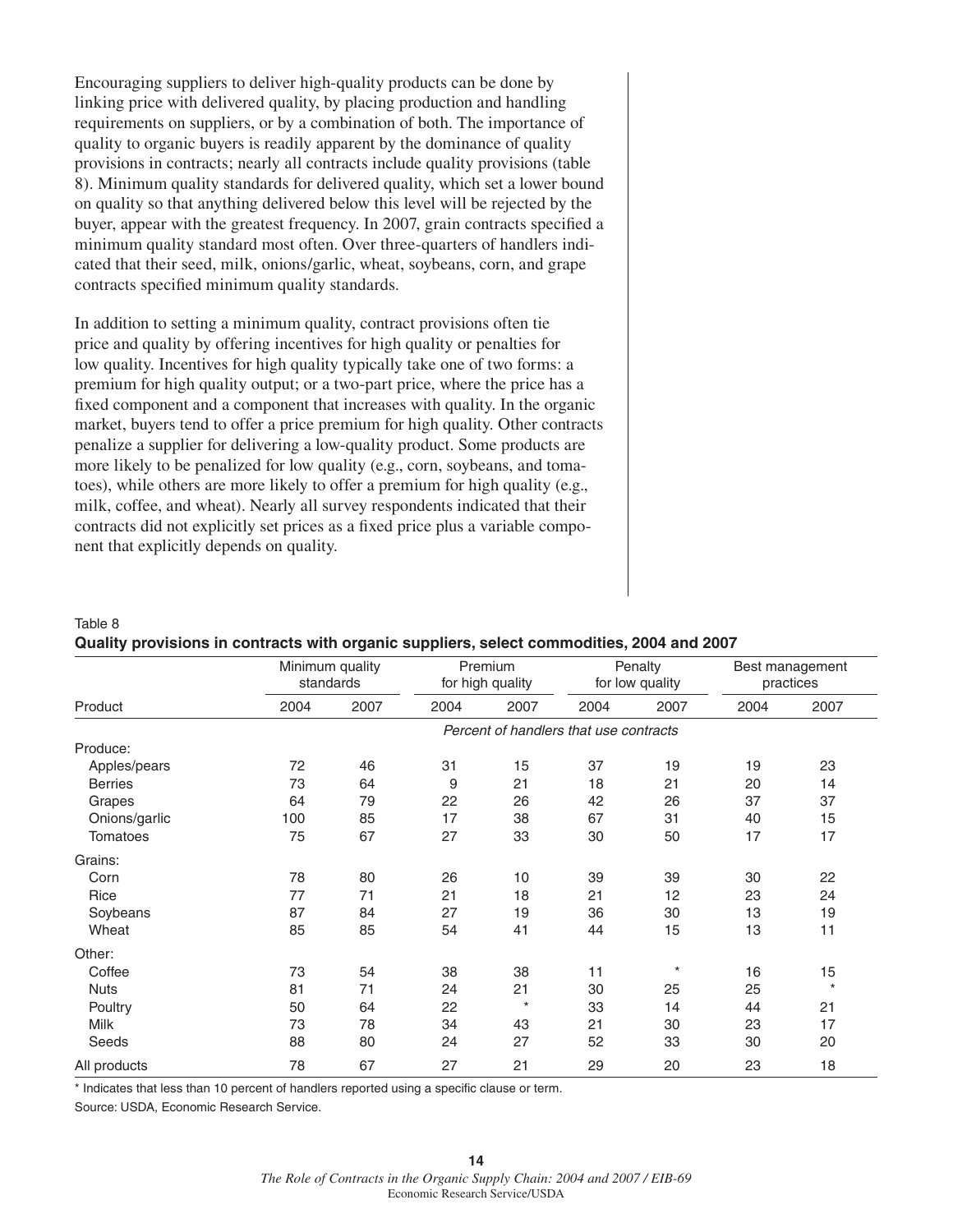Some contracts include stronger provisions intended to control quality through adoption of best management practices. While exact practices vary by region and crop, best management practices cover many aspects of farming, including soil, water, and pest management, to increase output, reduce costs, minimize environmental pollution, or increase quality (Hassell et al., 2005; Daane et al., 2005). From a contracting perspective, contracts that provide a large amount of risk-sharing often remove farmer incentives to undertake good management practices, and specifying best management practices may be an effort to offset this effect (MacDonald et al., 2004). According to survey findings, best management practices were part of all contracts for all commodities except those for nuts, but were used most often in contracts for grapes and rice, followed by apples/pears, corn, and poultry.

### **Quality Verification in Contracts With Organic Suppliers**

Verification of quality ensures that the delivered product meets the standards specified in the contract and is an essential part of contracts. Thus, contracts that contain provisions relating to quality also stipulate the method of verification. The timing of quality measurement, as well as the verification method, varies widely in the organic sector. In many cases, buyers observe or measure quality prior to paying for a delivery. Even when quality is observable, however, ascertaining quality of an entire delivery is cost prohibitive. While most firms test a sample of the delivered product, this method is prone to measurement error (Hueth et al., 1999). At times, when quality characteristics are not perceivable until the commodity has traveled farther downstream, quality measurement occurs after delivery (Hueth and Ligon, 1999).

The quality measurement technique depends on how suppliers and handlers define quality. For some products (e.g., apples), quality is defined by size, color, and freedom from visible blemishes. When attributes of quality can be observed, the buyer can evaluate samples at the time of delivery. Quality of wheat and specialty grains, however, maybe be defined by moisture, protein, or fat content. In such cases, quality is unobservable, so quality verification requires that samples of the product be tested. Some products may have qualities defined by both observable and unobservable attributes, so quality verification may require a combination of observation and testing. In other cases, when attributes cannot be measured even with testing, (e.g., cocoa labeled "fair trade," tuna labeled "dolphin friendly," or products labeled "organic"), a buyer may require third-party certification of the supplier's process to ensure quality standards are satisfied.

The most commonly used quality measurement provisions are presented in table 9 for select commodities. Nearly all contracts specify that the supplier provide the buyer with a copy of an organic inspection certificate. The organic certificate ensures that the seller and the buyer are exchanging a product that satisfies the national organic standards and means that the product was produced on a farm that was certified organic by a USDA-accredited certifying agent and processed and distributed by an organic handler with similar certification. Handlers may also request third-party certification for other quality attributes, such as for "fair trade" or "kosher" attributes.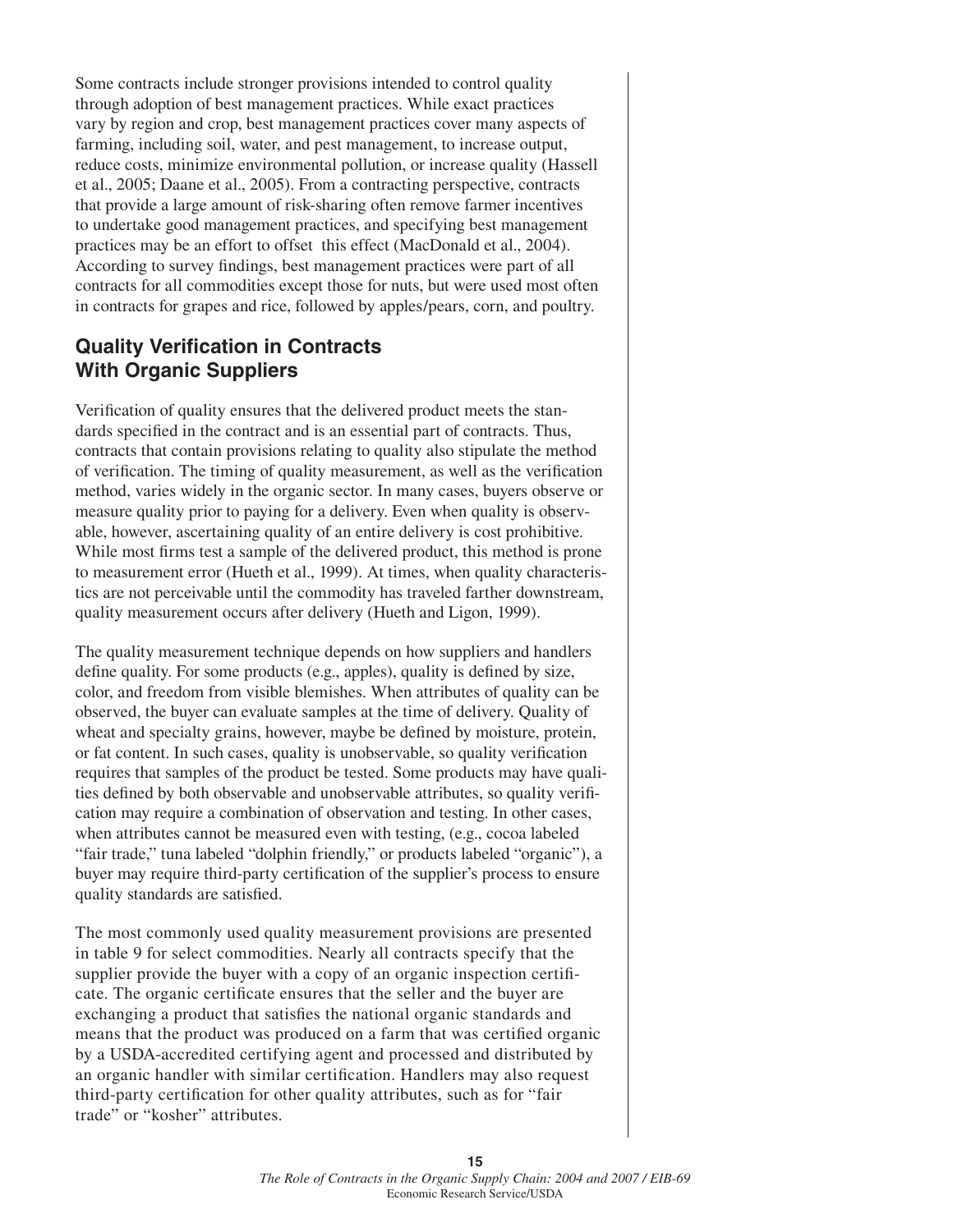|                 |      | Observation |                                        | Testing |             | Third-party<br>certification |      | USDA grades |      | Organic<br>certificate |
|-----------------|------|-------------|----------------------------------------|---------|-------------|------------------------------|------|-------------|------|------------------------|
| Product         | 2004 | 2007        | 2004                                   | 2007    | 2004        | 2007                         | 2004 | 2007        | 2004 | 2007                   |
|                 |      |             | Percent of handlers that use contracts |         |             |                              |      |             |      |                        |
| Produce:        |      |             |                                        |         |             |                              |      |             |      |                        |
| Apples/pears    | 67   | 50          | 55                                     | 46      | 9           | 31                           | 21   | 42          | 71   | 65                     |
| <b>Berries</b>  | 45   | 71          | 73                                     | 57      | 27          | 21                           | 18   | 29          | 82   | 79                     |
| Grapes          | 17   | 37          | 61                                     | 58      | $\mathbf 0$ | 21                           | 26   | 21          | 77   | 89                     |
| Onions/garlic   | 50   | 62          | 33                                     | 46      | 17          | 15                           | 17   | 46          | 83   | 85                     |
| <b>Tomatoes</b> | 57   | 44          | 43                                     | 56      | 13          | 22                           | 35   | 17          | 91   | 83                     |
| Grains:         |      |             |                                        |         |             |                              |      |             |      |                        |
| Corn            | 57   | 59          | 61                                     | 76      | 37          | 27                           | 46   | 29          | 88   | 93                     |
| Rice            | 64   | 47          | 50                                     | 82      | 21          | 35                           | 36   | 47          | 85   | 82                     |
| Soybeans        | 71   | 68          | 83                                     | 70      | 36          | 35                           | 24   | 24          | 89   | 95                     |
| Wheat           | 39   | 59          | 78                                     | 78      | 22          | 30                           | 36   | 30          | 97   | 85                     |
| Other:          |      |             |                                        |         |             |                              |      |             |      |                        |
| Coffee          | 66   | 46          | 78                                     | 85      | 36          | 27                           | 11   | $\star$     | 83   | 75                     |
| <b>Nuts</b>     | 64   | 46          | 45                                     | 46      | 27          | 17                           | 50   | 38          | 73   | 88                     |
| Poultry         | 38   | 57          | 38                                     | 43      | 13          | 29                           | 50   | 36          | 75   | 86                     |
| Seeds           | 50   | 53          | 65                                     | 80      | 15          | 53                           | 19   | 13          | 71   | 87                     |
| Milk            | 33   | 22          | 69                                     | 74      | 24          | $^\star$                     | 11   | 13          | 78   | 87                     |
| All products    | 56   | 52          | 62                                     | 63      | 26          | 24                           | 25   | 23          | 84   | 82                     |

Table 9 **Verifying quality for select commodities in contracts with organic suppliers, 2004 and 2007**

\* Indicates that less than 10 percent of handlers that use contracts reported using a specific clause or term.

Notes: Third-party certification differs from providing an organic certificate. Third-party certification covers attributes of quality other than "organic," while the organic certificate covers only the attribute "organic."

Source: USDA, Economic Research Service.

USDA grading standards, which provide a shorthand definition for quality, were used more frequently for some crops in 2007 (e.g., rice, onions/garlic, apples/pears, nuts, and poultry) than for others, reflecting the importance of their usage for conventional crops. Conventional rice sales, for example, often rely on USDA grades.

For most agricultural products (including those raised and handled under organic management), quality verification relies on both observation and testing. Fresh produce relies equally on observing quality and testing quality, likely because many quality attributes for fruits and vegetables can be readily observed. Grain quality has both observable and unobservable attributes of quality. As a result, the definition of grain quality is complex, where verification consists of observation for some attributes and testing for others. Wheat quality, for example, depends on a number of visible attributes, such as the amount of shrunken and/or broken kernels and heat-damaged kernels, the presence of foreign material, smut damage, insect damage, frost damage, germ damage, and mold damage. Unobservable quality attributes, such as moisture, protein content, weight, and kernel hardness, can also be tested using equipment developed specifically for this purpose. Contracts often include specifications for such attributes (U.S. Wheat Associates, 2007).

Because quality attributes for coffee and milk are largely unobservable, nearly all quality verification is done through testing. Coffee bean quality is tested at both the green stage and the roasted stage. Quality tests include a cup test, which considers brewed coffee aroma and flavor; a roast test, which

**16**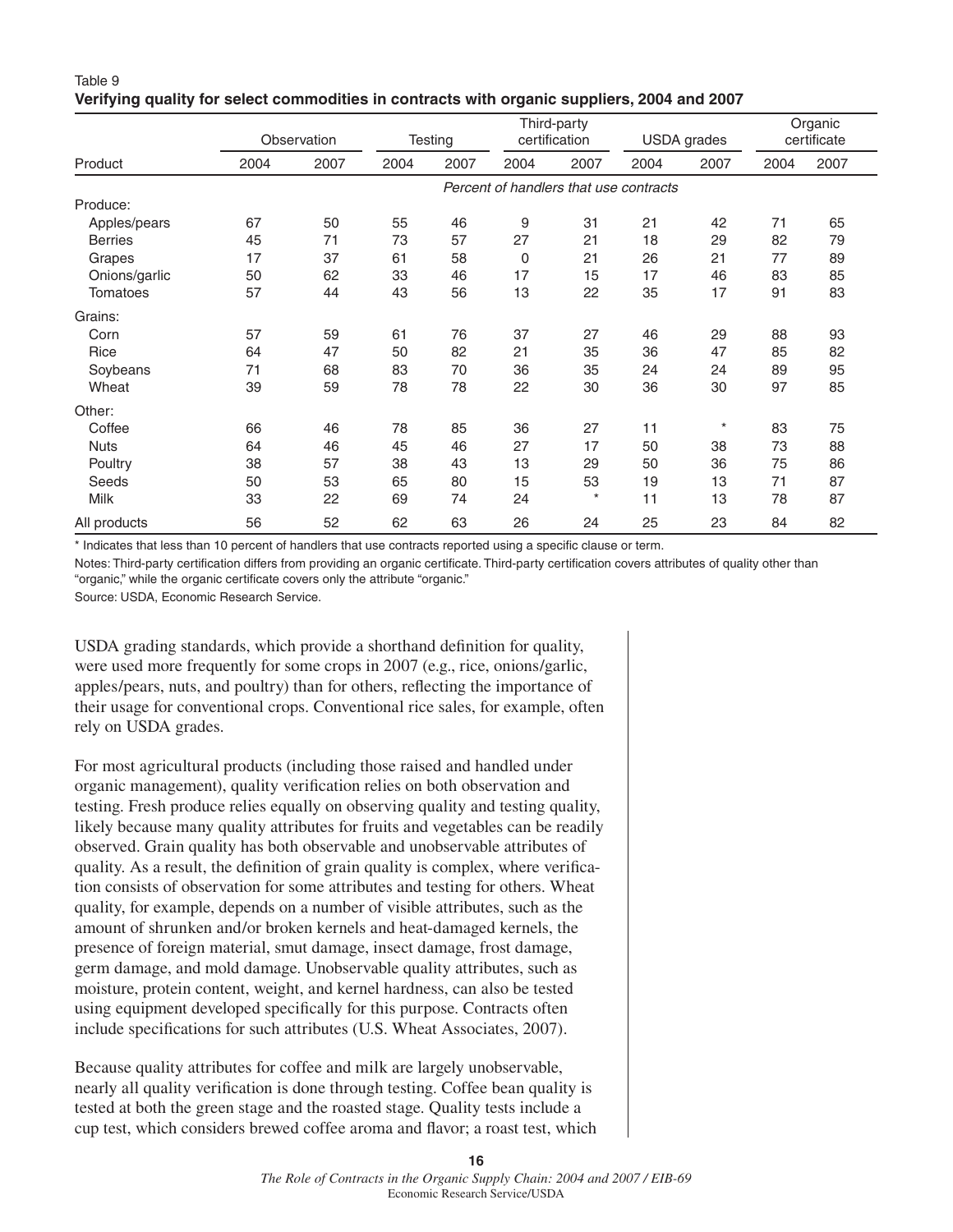indicates whether the coffee was roasted at the proper temperature; and a measure for moisture content (Coffee Quality Institute, 2009). Assessing milk quality involves analyzing the milk for fat and nonfat milk solids, gathering somatic cell counts, and testing for various residues (FDA, 2009). Milk quality tests are based on samples taken on farm or from milk products after they have been processed or manufactured.

## **Pricing and Compensation in Contracts With Organic Suppliers**

A crucial part of the contract is supplier compensation, which includes how prices are determined and the timing of payment. An appropriately set price will keep the buyer and the seller from breaking the contract and using the spot market to buy or sell their products. Optimal contract theory indicates that, at a minimum, a contract needs to compensate a supplier by at least as much as the next best alternative. In some cases, buyers will try to cultivate long-term relationships with growers through the contract and price specification. While some prices are fixed at a flat rate in advance, pricing can be more complex and can be calculated in a variety of ways, such as equal to market prices or dependent on a supplier's past performance. Past performance generally influences current prices when the buyer and seller have an established long-term relationship or when it is costly for the supplier to switch from one crop to another (Fama, 1990). Performance-based pricing provides the supplier with some risk sharing and, by basing current prices on past performance, a supplier will not be severely punished for a bad crop in the current year.

Pricing can be structured in many ways, and there is no dominant method of price determination in the organic sector. Contracts between different pairs of suppliers and buyers, even for the same product, likely specify prices in several ways. The timing of payment varies, as well, with the two most common provisions specifying that the supplier is paid on delivery or after a specified number of days. In 2007, prices were negotiated at the time of transaction (versus in advance when the contract is signed) most often for organic soybeans, wheat, berries, and nuts. The provision that suppliers receive the market price for organic products at the time of delivery is specified most often in contracts for apples/pears, coffee, and seeds (table 10). By committing in advance to the market price, the supplier does not have an incentive to breach the contract and sell the product in the market. Quantity discounts receiving a lower price in exchange for the purchase of a large quantity—are part of contracts for nearly all products except for organic berries and are most common in organic seed, wheat, rice, and tomato contracts.

Flat prices (i.e., those that do not explicitly vary with quantity or quality) are specified most often in contracts for organic onions/garlic, poultry, and grains. The least frequently used price mechanism is one linking prices to the supplier's past performance, which rewards suppliers for consistently delivering high-quality products to the handler. This provision most often covers organic seeds, coffee, apples/pears, berries, grapes, onions/garlic, and tomatoes. These products have characteristics that encourage long-term relationships between suppliers and buyers. For example, coffee, berry, grape, and apple/pear production occurs on perennial plants or trees and represents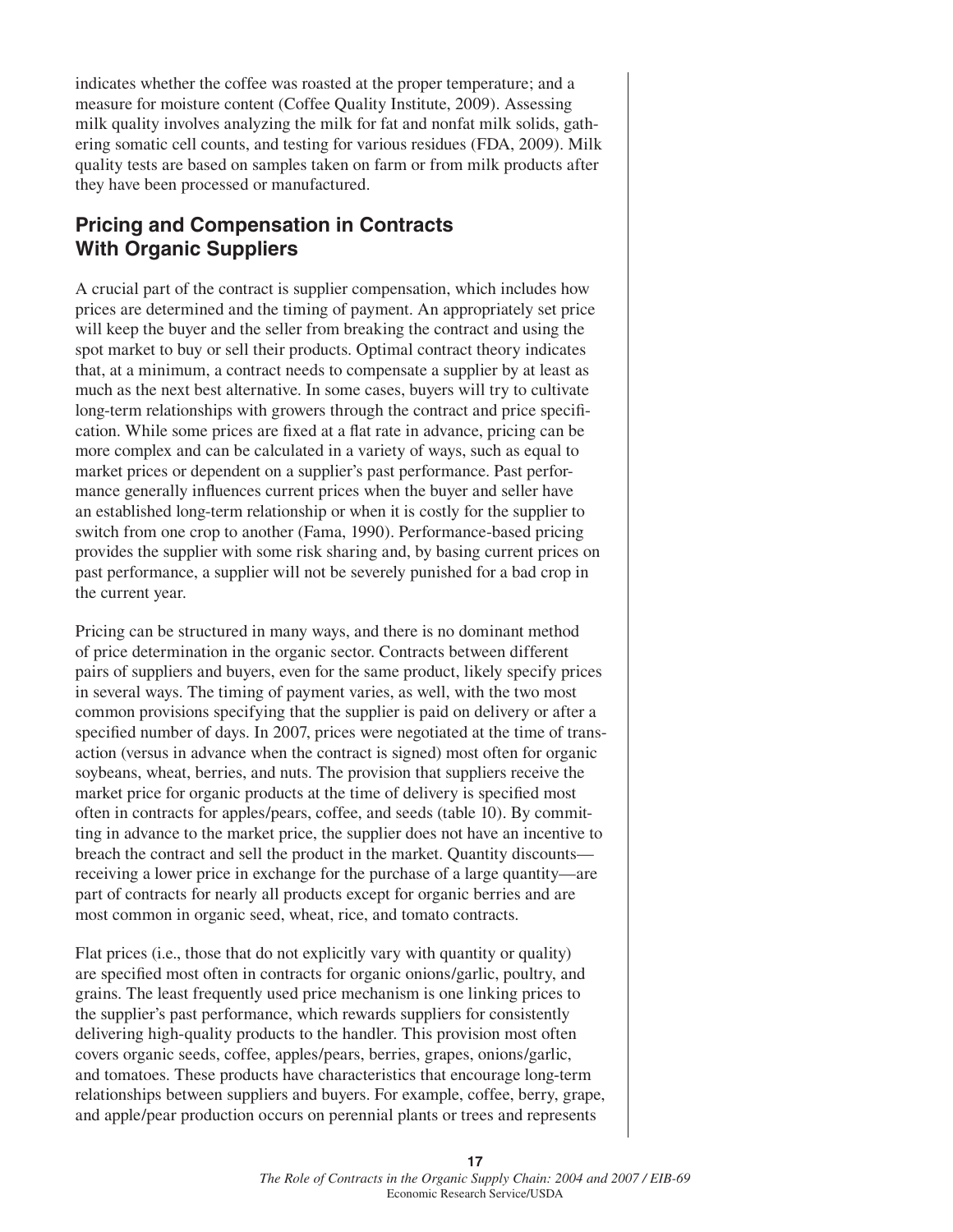a long-term investment for growers. In such cases, growers often prefer longterm relationships with buyers. Prices that consider a supplier's production history will encourage that relationship. While onions/garlic and tomatoes are annual crops, their production requires a high level of skill, particularly for processing varieties, so buyers are willing to compensate their long-term providers based on past performance.

Nearly all contracts specify that payment be made to suppliers after a specified number of days for all products, except for soybeans and poultry when payment is made at the time of delivery.

#### Table 10

#### **Handlers' use of compensation clauses in contracts with organic suppliers for select commodities, 2004 and 2007**

|                 |      |          | Flat price                             | Organic<br>market price |      |         |          | Negotiated at time<br>of transaction |         |         | Prices based on<br>past performance |  | Quantity<br>discount |
|-----------------|------|----------|----------------------------------------|-------------------------|------|---------|----------|--------------------------------------|---------|---------|-------------------------------------|--|----------------------|
| Product         | 2004 | 2007     | 2004                                   | 2007                    | 2004 | 2007    | 2004     | 2007                                 | 2004    | 2007    |                                     |  |                      |
|                 |      |          | Percent of handlers that use contracts |                         |      |         |          |                                      |         |         |                                     |  |                      |
| Produce:        |      |          |                                        |                         |      |         |          |                                      |         |         |                                     |  |                      |
| Apples/pears    | 16   | 12       | <b>NA</b>                              | 65                      | 44   | $\star$ | $\star$  | $\star$                              | 22      | 15      |                                     |  |                      |
| <b>Berries</b>  | 36   | 14       | <b>NA</b>                              | 29                      | 64   | 36      | $^\star$ | 14                                   | $\star$ | $\star$ |                                     |  |                      |
| Grapes          | 43   | 26       | <b>NA</b>                              | 21                      | 17   | 21      | 11       | 26                                   | 10      | $\star$ |                                     |  |                      |
| Onions/garlic   | 33   | 54       | <b>NA</b>                              | 15                      | 17   | 15      | $^\star$ | 23                                   | 33      | 15      |                                     |  |                      |
| <b>Tomatoes</b> | 35   | 22       | <b>NA</b>                              | 33                      | 35   | 22      | $\star$  | 17                                   | 23      | 33      |                                     |  |                      |
| Grains:         |      |          |                                        |                         |      |         |          |                                      |         |         |                                     |  |                      |
| Corn            | 56   | 39       | NA                                     | 32                      | 27   | 24      | 14       | $\star$                              | 36      | 24      |                                     |  |                      |
| Rice            | 43   | 47       | NA                                     | 24                      | 29   | 29      | $\star$  | $\star$                              | 21      | 35      |                                     |  |                      |
| Soybeans        | 45   | 32       | <b>NA</b>                              | 27                      | 35   | 41      | 17       | $\star$                              | 28      | 11      |                                     |  |                      |
| Wheat           | 38   | 33       | <b>NA</b>                              | 30                      | 41   | 37      | 13       | $\star$                              | 12      | 44      |                                     |  |                      |
| Other:          |      |          |                                        |                         |      |         |          |                                      |         |         |                                     |  |                      |
| Coffee          | 18   | 13       | <b>NA</b>                              | 47                      | 40   | 24      | 15       | 10                                   | 30      | 18      |                                     |  |                      |
| <b>Nuts</b>     | 32   | 29       | <b>NA</b>                              | 13                      | 27   | 33      | $\star$  | $\star$                              | 19      | 25      |                                     |  |                      |
| Poultry         | 25   | 43       | NA                                     | 29                      | 13   | $^\ast$ | 11       | $\star$                              | 11      | 21      |                                     |  |                      |
| Seeds           | 67   | $^\star$ | NA                                     | 40                      | 11   | 27      | 21       | 13                                   | 20      | 47      |                                     |  |                      |
| <b>Milk</b>     | 44   | 22       | NA                                     | 17                      | 23   | 13      | $\star$  | $\star$                              | 16      | $\star$ |                                     |  |                      |
| All products    | 40   | 30       | <b>NA</b>                              | 30                      | 32   | 23      | 11       | $\star$                              | 26      | 22      |                                     |  |                      |

NA=Not available.

\* Indicates that less than 10 percent of handlers who use contracts reported using a specific clause or term.

Note: The 2004 survey instrument did not ask handlers to report whether contracts included a price clause for organic market price. Source: USDA, Economic Research Service.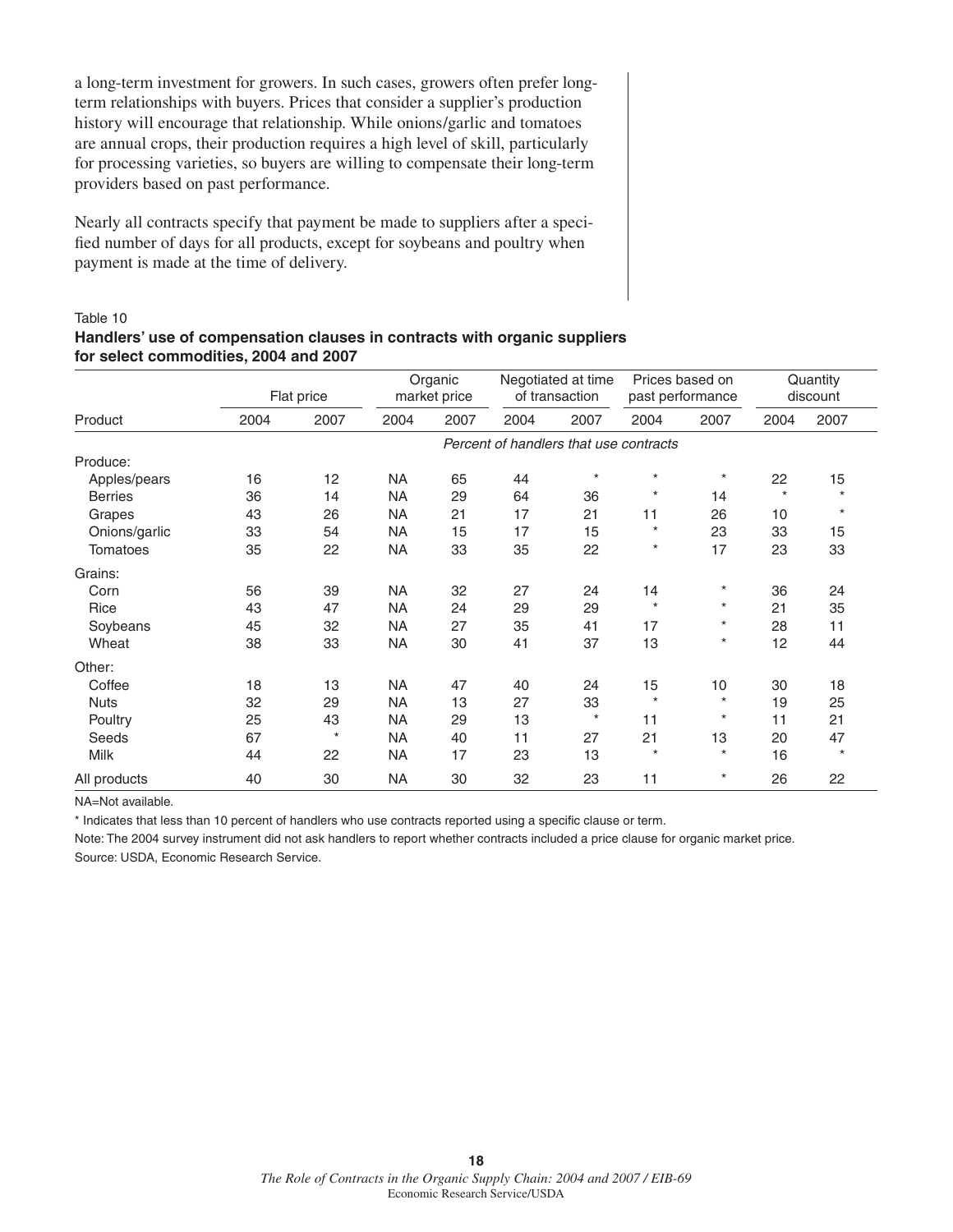# **Conclusions: Contracts in the Organic Sector**

This report provides the first systematic exploration of contract use in the organic sector, assessing the extent of contracting in the organic sector and providing insight into contract design for different organic commodities. The findings indicate that there is widespread use of contracting in the organic sector and that securing supplies of a highly differentiated product is less costly when using contracts than when relying on the spot market. Most contracts include quality standards and specific quality testing protocol; these provisions are similar to those included in contracts for conventionally produced agricultural commodities.

This report does not address the controversy over contract use in the conventional sector, where processor market power over suppliers is an issue, particularly in the livestock sector. While the source of tension between processors and suppliers in some conventional sectors is not fully understood, economic research suggests that the link between contracts and market power is weak (MacDonald et al., 2004). At the time this report was written, evidence did not indicate such concerns in the organic sector. Nontheless, the research and survey instrument did not directly address market power in the organic sector.

While there was a decline in the percent of handlers using contracts between 2004 and 2007, the average percent of volume procured under contract remained constant. We hypothesized that as the market grows and competition for scarce products increases, more handlers would rely on contracts and a greater share of volume would be procured under contract. This contradiction could be the result of respondent bias in the data, but also that suppliers may be less willing to agree to contracts if selling their products will be more profitable on the spot market. Missing data on prices and product availability would allow for analysis of this question, as would information on why organic suppliers use contracts, providing a comparative analysis that identifies which factors lead to the use of contracts in general, and whether measurable differences exist between the factors leading to contract use in the organic and conventional sectors. Future research might also examine sectors, such as poultry, where contracts dominate the conventional sector but are rarely used in the organic sector. Information on the use of contracts by intermediaries in the conventional sector is not currently available—nearly all research focuses on contracting from the producer's perspective.

Whether the share of certified organic handlers using contracts continues to decline will depend on the interplay of many factors. First, the industry is adapting to the recent slowing of demand growth. For nearly 15 years, the industry has operated on a model that anticipates approximately 20 percent growth per annum, with periodic severe product shortages. The organic market now appears—for the first time—to be affected by the same cyclical conditions that face the entire agricultural sector. Growth in retail sales between 2007 and 2008 was 12 percent, and growth between 2008 and 2009 was even lower, at 5 percent (*Nutrition Business Journal*, 2010). As growth in the organic market slows in response to changing macroeconomic conditions, handlers and suppliers must adapt their business strategies, including procurement and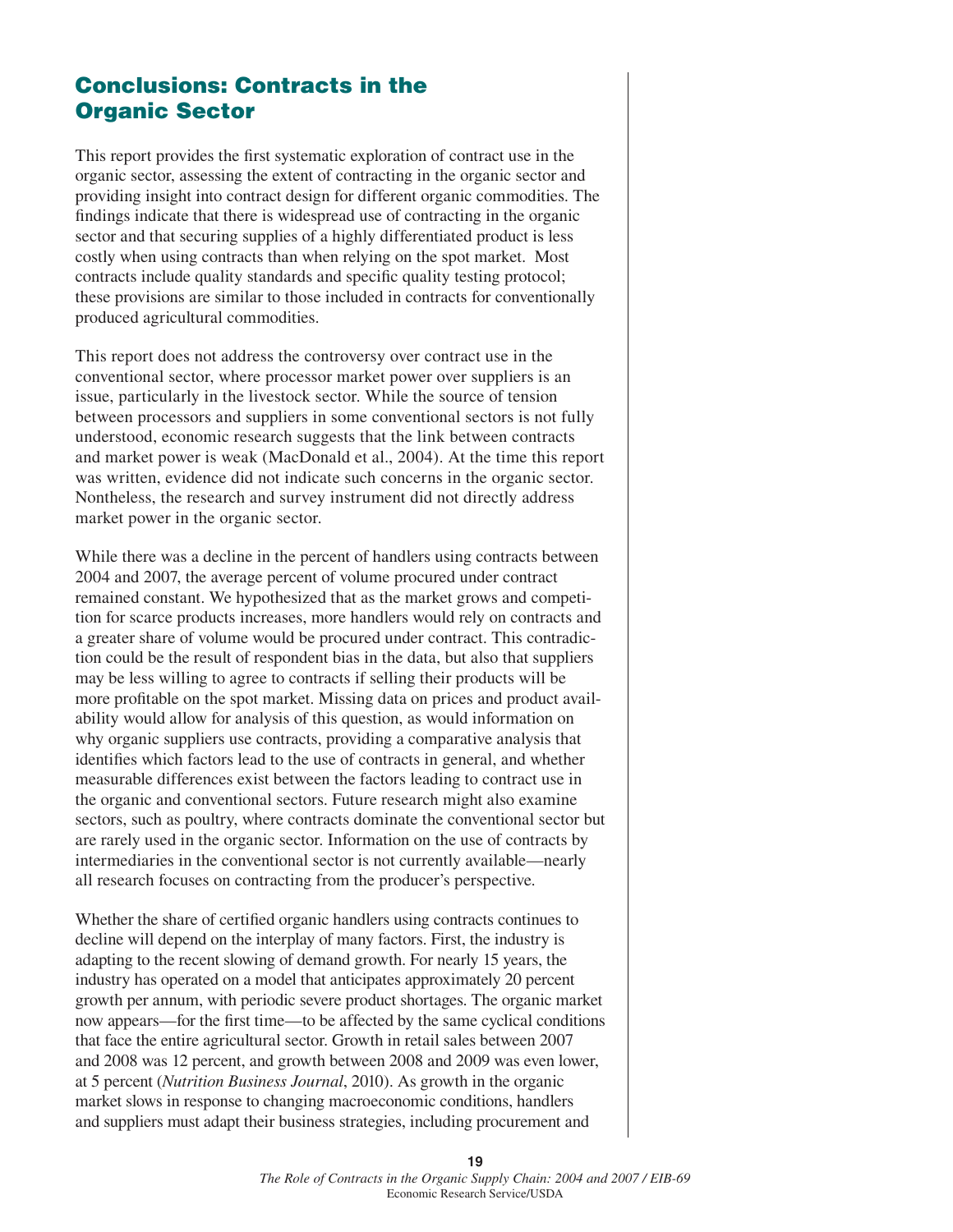contracting, to remain profitable through downturns in the business cycle. Changing expectations about future supply needs may result in changes in the frequency of contract usage, as well as different contract terms. Such changes are visible in the terms of organic milk contracts, which were subject to temporary mandatory quota reductions in early 2010, which have since eased. These changes in contract terms were implemented by one major milk processor specifically to reduce supply to prevent a decline in organic milk prices.

However, the impact of these changes on the use of contracts in the organic sector is not predictable. Handlers may increase their reliance on contracts, in order to ensure they secure an adequate supply of top quality products. It is equally plausible that handlers may seek to contract for fewer products and rely on the spot market instead. Whether these changing market realities in the organic sector result in a widespread increase or decrease in contracting is an empirical question that can only be answered over time.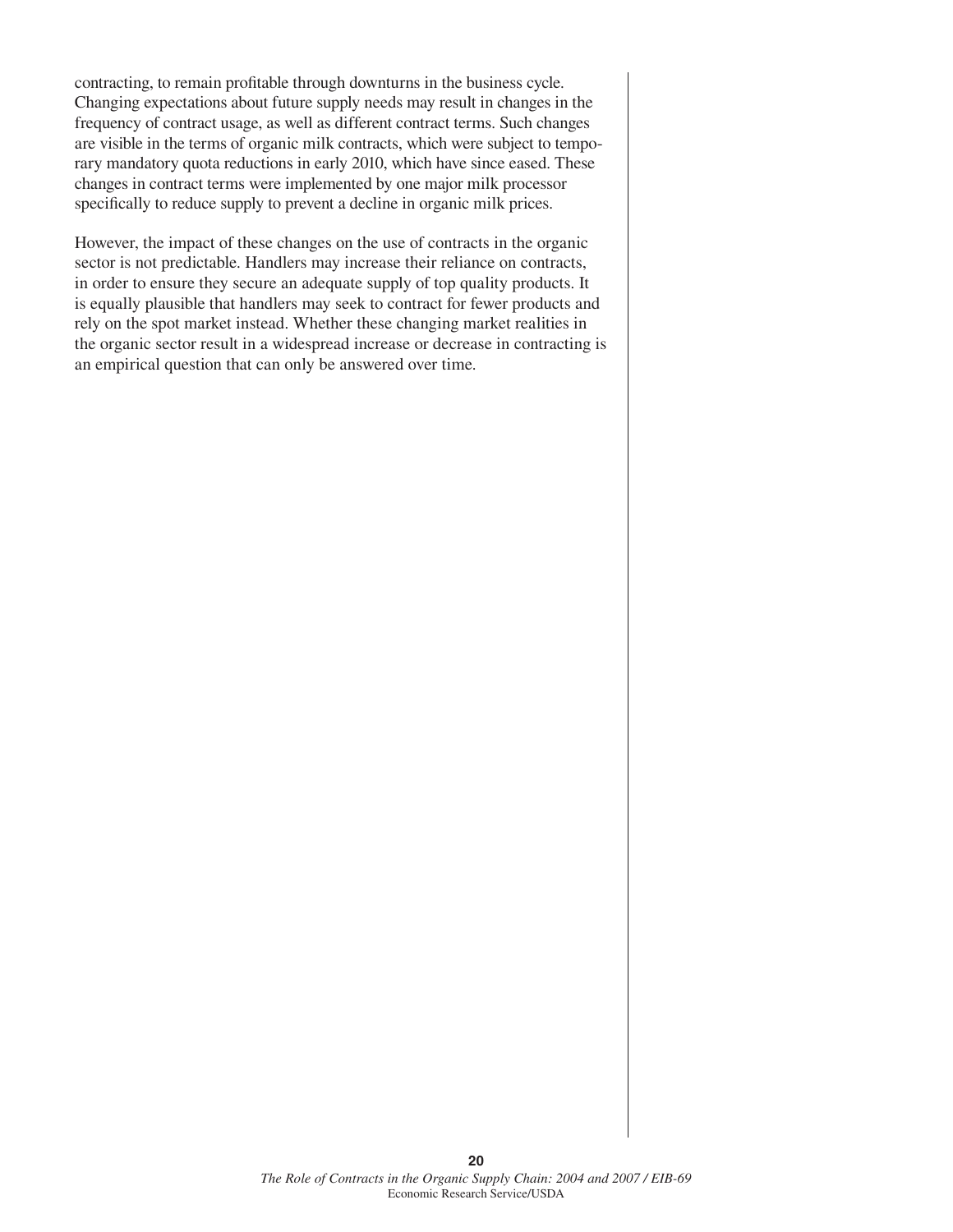# **References**

- Akerlof, George. "The Market for "Lemons:" Quality Uncertainty and the Market Mechanism," *Quarterly Journal of Economics* Vol. 84, No. 3, 1970.
- Clarkson, Lynn. President of Clarkson Grain Company, personal communication with author, 2009.

Coffee Quality Institute, 2009, www.coffeeinstitute.org.

- Daane, Kent E., Rhonda J. Smith, Karen M. Klonsky, and Walter J. Bentley. "Organic vineyard management in California," *Organic-Research.com*, CAB International, 2005.
- Dillman, D. *Mail and Internet Surveys: The Tailored Design Method*, John Wiley & Sons, New York, 1999.
- Dimitri, Carolyn. "Contract Evolution and Institutional Innovation: Marketing Pacific-Grown Apples from 1890 to 1930," Journal of Economic History, March 2002.
- Drabenstott, M. "Industrialization: Steady Current or Tidal Wave?" *Choices*, pp. 4 – 8, 1994.
- Fama, Eugene F. "Contract Costs and Financing Decisions," *The Journal of Business* Vol. 63, No. 1, Part 2, 1990.
- Food and Drug Administration (FDA). *Milk Safety*, 2009, http://www. fda.gov/Food/FoodSafety/ProductSpecificInformation/MilkSafety/ default.htm.
- Food Marketing Institute. *U.S. Grocery Shopper Trends 2008*, Arlington, VA, 2008.
- Hart, Oliver. *Firms, Contracts, and Financial Structure*, Oxford: Clarendon Press, 1995.
- Hart, Oliver, and Bengt Holmstrom. "Theory of Contracts," *Advances in Economic Theory Fifth World Congress* (T. Bewley, editor), Cambridge: Cambridge University Press, 1987.
- Hassell, A.G., P. Kristiansen, and A. Taji. "Investigation of management practices and economic viability of vineyards for organic wine production," presented at IFOAM, 2005.
- Hueth, Brent, and Ethan Ligon. "Producer Price Risk and Quality Measurement," *American Journal of Agricultural Economics* Vol. 81, No. 3, pp. 512-24, 1999.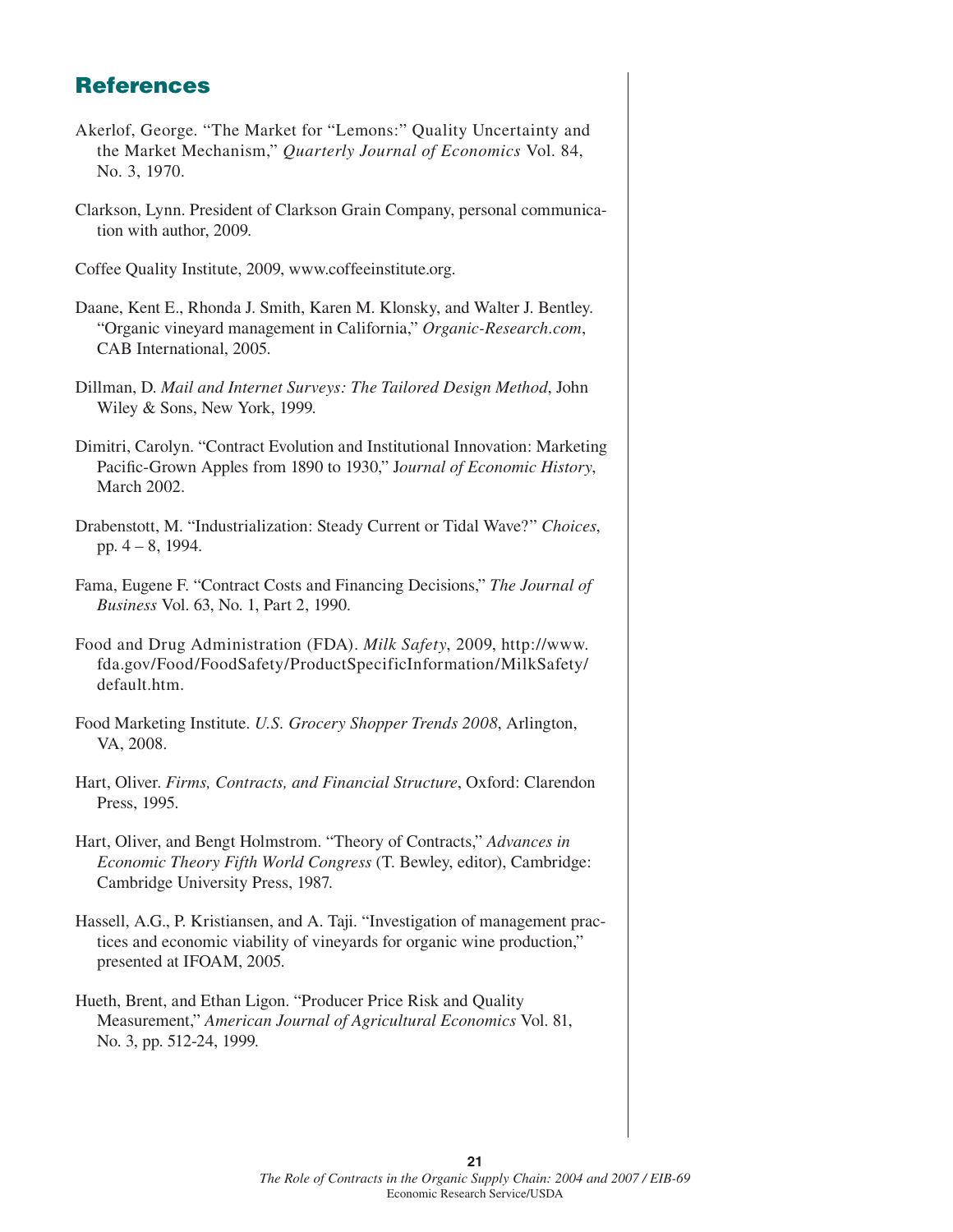| Hueth, Brent, Ethan Ligon, Steven Wolf, and Steven Wu. "Incentive<br>Instruments in Fruit and Vegetable Contracts: Input Control, Monitoring,<br>Measuring, and Price Risk," Review of Agricultural Economics Vol. 21,<br>No. 2, pp. 374-89, 1999.                                            |
|-----------------------------------------------------------------------------------------------------------------------------------------------------------------------------------------------------------------------------------------------------------------------------------------------|
| MacDonald, J., and P. Korb. Agricultural Contracting Update, 2005, EIB-35,<br>U.S. Department of Agriculture, Economic Research Service, p. 37,<br>April 2008.                                                                                                                                |
| MacDonald, J., J. Perry, M. Ahearn, D. Banker, W. Chambers, C. Dimitri,<br>N. Key, K. Nelson, and L. Southard. Contracts, Markets, and Prices:<br>Organizing the Production and Use of Agricultural Commodities, AER-837,<br>U.S. Department of Agriculture, Economic Research Service, 2004. |
| McBride, William D., and Catherine Greene. "The Profitability of Organic<br>Soybean Production," paper for the AAEA meeting, Orlando, Florida, 2008.                                                                                                                                          |
| Milgrom, Paul, and John Roberts. Economics, Organization and Management,<br>Englewood Cliffs: Prentice Hall, NJ, 1992.                                                                                                                                                                        |
| Nutrition Business Journal. "U.S. Organic Food Sales (\$Mil) 1997-2010e,"<br>chart 22 (online data chart), Penton Media, Inc., 2010.                                                                                                                                                          |
| Oberholtzer, Lydia, Carolyn Dimitri, and Catherine Greene. "Adding value<br>in the organic sector: characteristics of organic producer-handlers,"<br>Renewable Agriculture and Food Systems Vol. 23(3): pp. 200-7, 2008.                                                                      |
| Oliver, H. "Organic Dairy Demand Exceeds Supply," Natural Foods<br>Merchandiser, August 2006.                                                                                                                                                                                                 |
| Organic Valley. Letter to CROPP Cooperative members, May 15, 2009.                                                                                                                                                                                                                            |
| Salanié, Bernard. The Economics of Contracts, 1st edition, The Massachusetts<br>Institute of Technology Press, 1997.                                                                                                                                                                          |
| Siemon, G. "Options and Opportunities for Producers in Organic<br>Agriculture," proceedings from Organic Agriculture: Innovations in<br>Organic Marketing, Technology, and Research Symposium, October<br>2-7, 2005, www.plantmanagementnetwork.org/pub/cm/symposium/<br>organics/Siemon/.    |
| U.S. Department of Agriculture, Agricultural Marketing Service. National<br>Farmers Market Manager Survey, 2006.                                                                                                                                                                              |
|                                                                                                                                                                                                                                                                                               |
| U.S. Department of Agriculture, Agricultural Marketing Service, National<br>Organic Progam. USDA Accredited Certifying Agents (ACAs), 2010,<br>www.ams.usda.gov/nop/.                                                                                                                         |
| U.S. Department of Agriculture, Economic Research Service. Organic<br>Production, 2010, http://www.ers.usda.gov/Data/Organic/.                                                                                                                                                                |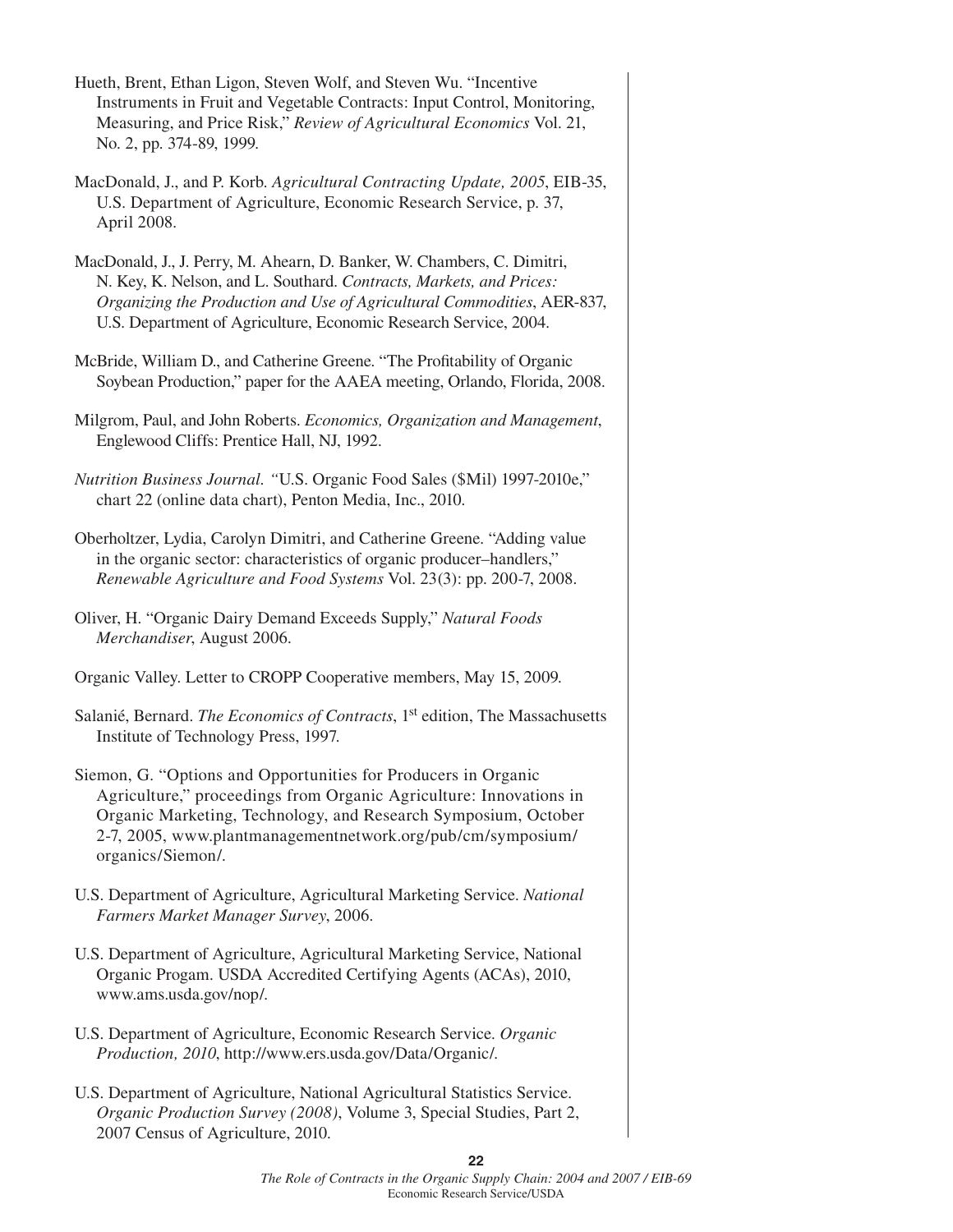U.S. Department of Agriculture, National Agricultural Statistics Service. *2007 Census of Agriculture*, 2009. U.S. Wheat Associates. *Overview of Wheat Inspection*, 2007, www.uswheat.org. Waugh, Frederick V. "Quality Factors Influencing Vegetable Prices," Journal *of Farm Economic*s Vol. 10, No. 2, pp. 185-96, 1928. Weinraub, J., and W. Nicholls. "Organic Milk Supply Falls Short," *Washington Post*, p. F01, June 1, 2005.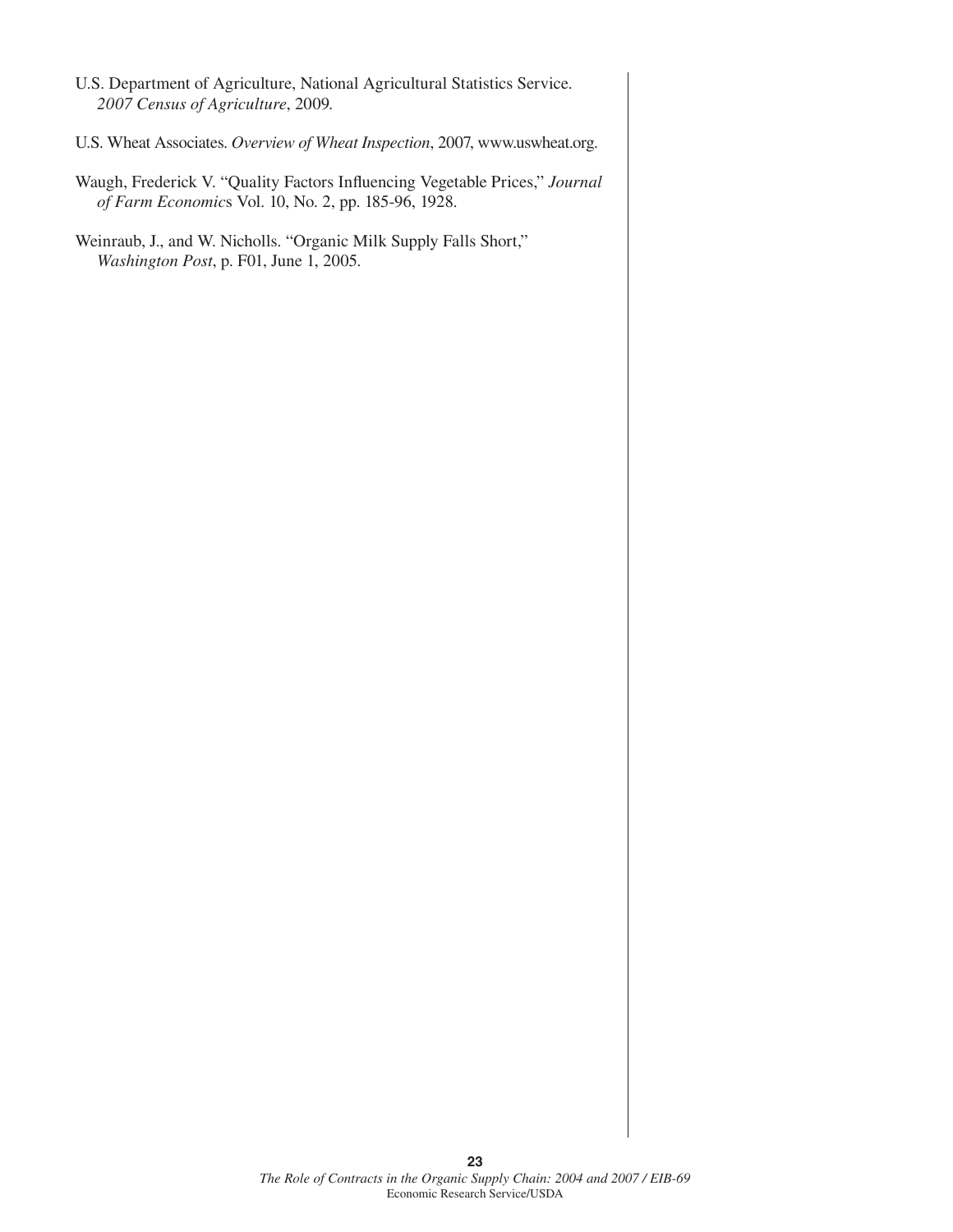# **Appendix: Contract Data**

Appendix table 1

**Wheat contract terms between handlers and suppliers, 2004 and 2007**

|                                        | 2004                 | 2007    |
|----------------------------------------|----------------------|---------|
|                                        | Percent of contracts |         |
| Contract form:                         |                      |         |
| Written                                | 77                   | 67      |
| Verbal                                 | 23                   | 33      |
| Contract length:                       |                      |         |
| Seasonal                               | 35                   | 19      |
| Yearly                                 | 47                   | 59      |
| Pricing terms:                         |                      |         |
| Flat price                             | 38                   | 33      |
| Organic market price                   | <b>NA</b>            | 30      |
| Negotiated at time of transaction      | 41                   | 37      |
| Quantity discount                      | 12                   | 44      |
| Quality premium                        | 54                   | 41      |
| Penalty for low quality                | 44                   | 15      |
| Prices depend on past performance      | 13                   | $\star$ |
| Fixed price plus quality premium       | NA                   | 11      |
| Measurement of delivered quality:      |                      |         |
| Observe quality                        | 39                   | 59      |
| Test quality                           | 78                   | 78      |
| Third-party certification              | 22                   | 30      |
| <b>USDA</b> grades                     | 36                   | 30      |
| Payment terms:                         |                      |         |
| Payment on delivery                    | 85                   | 44      |
| Payment after specified number of days | <b>NA</b>            | 59      |
| Standard clauses:                      |                      |         |
| Verification of certification          | 97                   | 85      |
| Minimum quality standards              | 85                   | 85      |
| Output of specified number of acres    | 36                   | 33      |
| Reject if contract terms not met       | 79                   | 74      |
| Automatic contract renewal             | 15                   | $\star$ |
| Other action if terms not met          | 61                   | 59      |
| Delivery place                         | 81                   | 78      |
| Delivery time                          | 64                   | 59      |
| Best management practices              | 13                   | 11      |
| <b>Exclusive supply</b>                | 17                   | $\star$ |

NA= data were not collected in 2004.

\* Indicates that less than 10 percent of handlers reported using a specific clause or term. Source: USDA, Economic Research Service.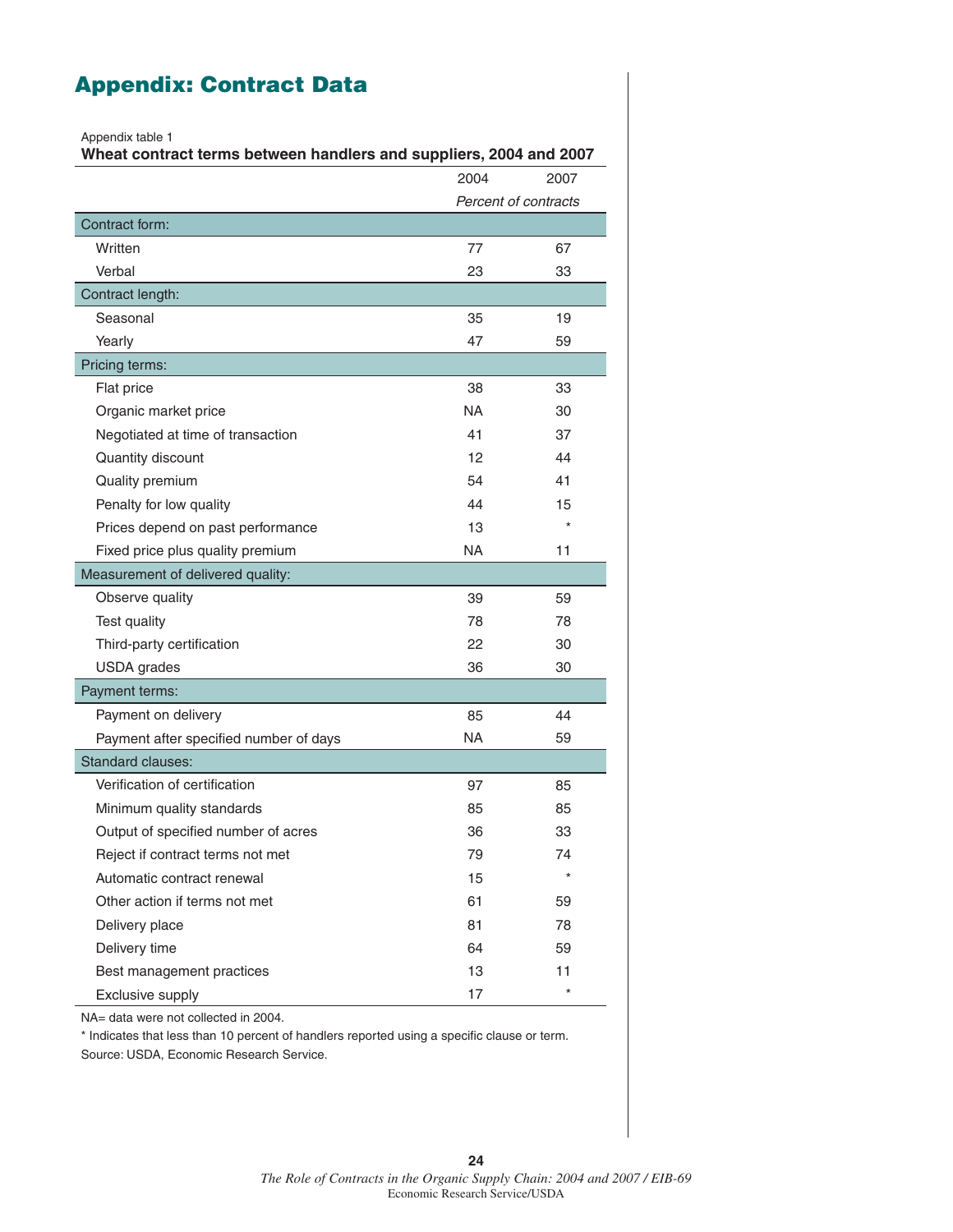| Appendix table 2<br>Corn contract terms between handlers and suppliers, 2004 and 2007 |           |                      |
|---------------------------------------------------------------------------------------|-----------|----------------------|
|                                                                                       | 2004      | 2007                 |
|                                                                                       |           | Percent of contracts |
| Contract form:                                                                        |           |                      |
| Written                                                                               | 82        | 87                   |
| Verbal                                                                                | 18        | 13                   |
| Contract length:                                                                      |           |                      |
| Seasonal                                                                              | 40        | 44                   |
| Yearly                                                                                | 38        | 46                   |
| Pricing terms:                                                                        |           |                      |
| Flat price                                                                            | 56        | 39                   |
| Organic market price                                                                  | NA.       | 32                   |
| Negotiated at time of transaction                                                     | 27        | 24                   |
| Quantity discount                                                                     | 36        | 24                   |
| Quality premium                                                                       | 26        | 10                   |
| Penalty for low quality                                                               | 39        | 39                   |
| Prices depend on past performance                                                     | 14        | $\star$              |
| Fixed price plus quality premium                                                      | NA.       | 10                   |
| Measurement of delivered quality:                                                     |           |                      |
| Observe quality                                                                       | 57        | 59                   |
| Test quality                                                                          | 61        | 76                   |
| Third-party certification                                                             | 37        | 27                   |
| <b>USDA</b> grades                                                                    | 46        | 29                   |
| Payment terms:                                                                        |           |                      |
| Payment on delivery                                                                   | 61        | 41                   |
| Payment after specified number of days                                                | <b>NA</b> | 59                   |
| <b>Standard clauses:</b>                                                              |           |                      |
| Verification of certification                                                         | 88        | 93                   |
| Minimum quality standards                                                             | 78        | 80                   |
| Output of specified number of acres                                                   | 34        | 34                   |
| Reject if contract terms not met                                                      | 72        | 71                   |
| Automatic contract renewal                                                            |           | $\star$              |
| Other action if terms not met                                                         | 55        | 39                   |
| Delivery place                                                                        | 84        | 76                   |
| Delivery time                                                                         | 76        | 61                   |
| Best management practices                                                             | 30        | 22                   |
| Exclusive supply                                                                      | 21        | $\star$              |

\* Indicates that less than 10 percent of handlers reported using a specific clause or term. Source: USDA, Economic Research Service.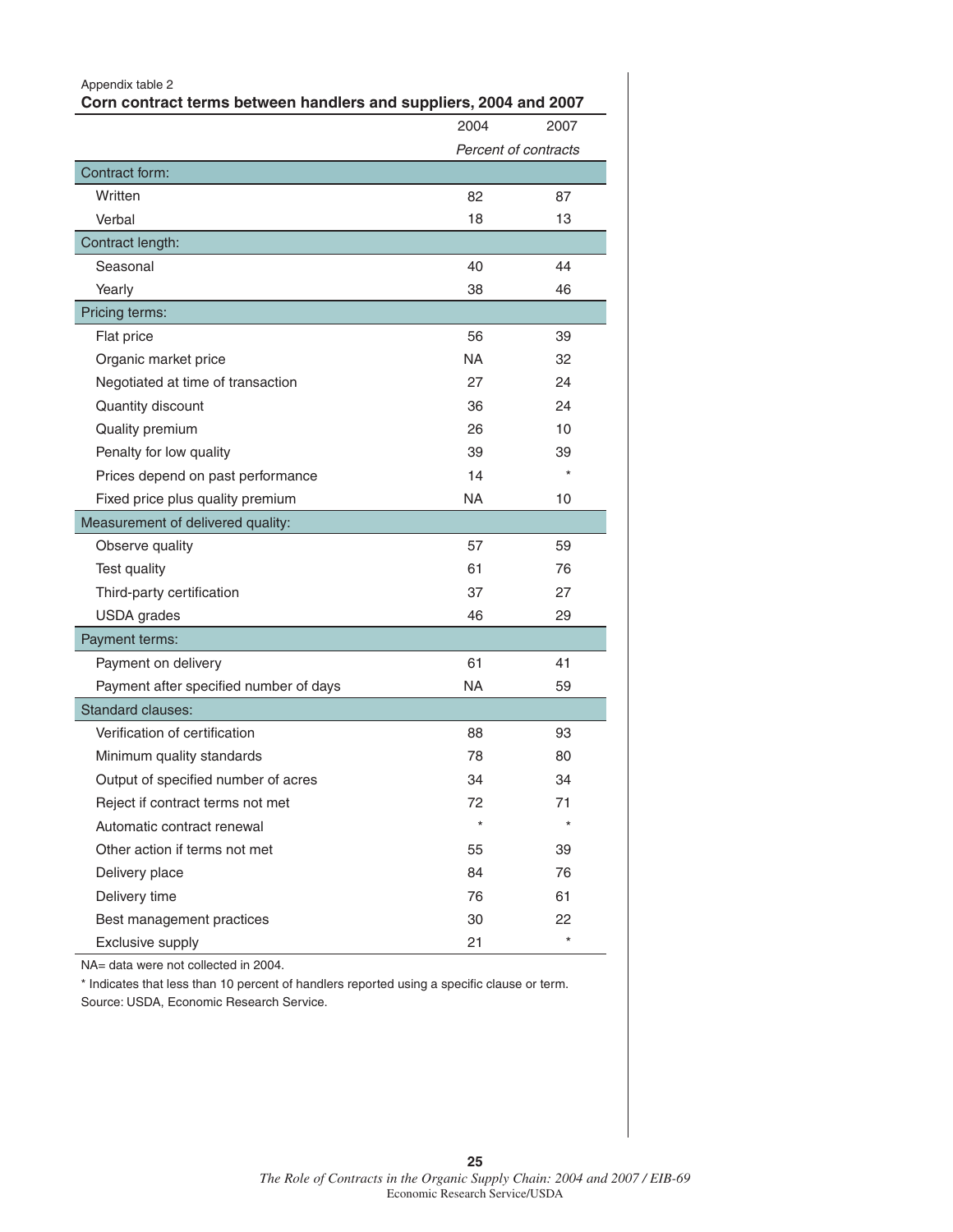#### Appendix table 3 **Soybean contract terms between handlers and suppliers, 2004 and 2007**

|                                        | 2004                 | 2007    |
|----------------------------------------|----------------------|---------|
|                                        | Percent of contracts |         |
| Contract form:                         |                      |         |
| Written                                | 72                   | 66      |
| Verbal                                 | 28                   | 34      |
| Contract length:                       |                      |         |
| Seasonal                               | 32                   | 26      |
| Yearly                                 | 54                   | 51      |
| Pricing terms:                         |                      |         |
| Flat price                             | 45                   | 32      |
| Organic market price                   | <b>NA</b>            | 27      |
| Negotiated at time of transaction      | 35                   | 41      |
| Quantity discount                      | 28                   | 11      |
| Quality premium                        | 27                   | 19      |
| Penalty for low quality                | 36                   | 30      |
| Prices depend on past performance      | 17                   |         |
| Fixed price plus quality premium       | NA                   | $\star$ |
| Measurement of delivered quality:      |                      |         |
| Observe quality                        | 71                   | 68      |
| Test quality                           | 83                   | 70      |
| Third-party certification              | 36                   | 35      |
| <b>USDA</b> grades                     | 24                   | 24      |
| Payment terms:                         |                      |         |
| Payment on delivery                    | 67                   | 49      |
| Payment after specified number of days | NA                   | 38      |
| Standard clauses:                      |                      |         |
| Verification of certification          | 89                   | 95      |
| Minimum quality standards              | 87                   | 84      |
| Output of specified number of acres    | 36                   | 32      |
| Reject if contract terms not met       | 72                   | 68      |
| Automatic contract renewal             | $\star$              | $\star$ |
| Other action if terms not met          | 50                   | 43      |
| Delivery place                         | 71                   | 73      |
| Delivery time                          | 68                   | 70      |
| Best management practices              | 13                   | 19      |
| Exclusive supply                       | 23                   | $\star$ |

NA= data were not collected in 2004.

\* Indicates that less than 10 percent of handlers reported using a specific clause or term.

Source: USDA, Economic Research Service.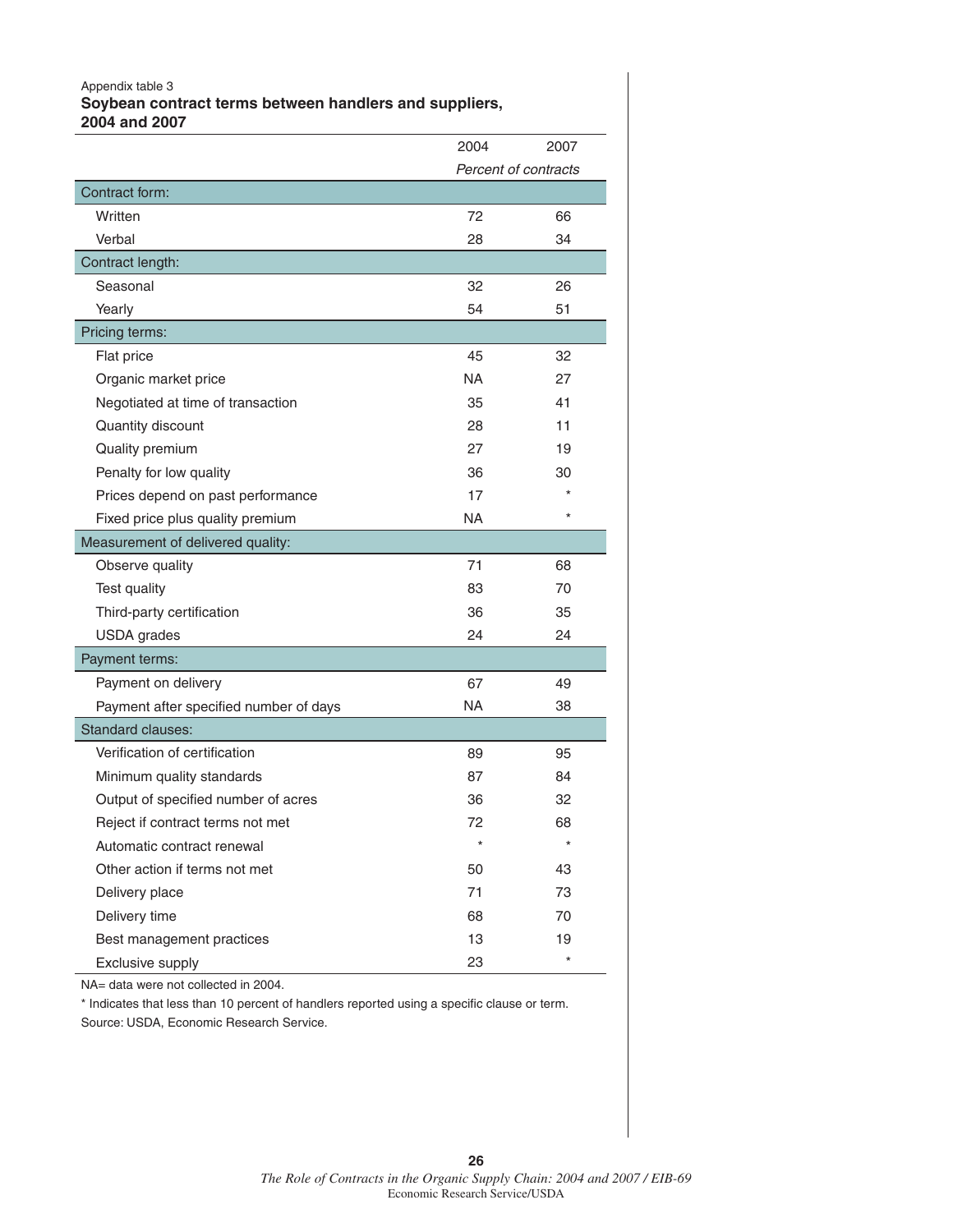| Appendix table 4<br>Milk contract terms between handlers and suppliers, 2004 and 2007 |         |                      |
|---------------------------------------------------------------------------------------|---------|----------------------|
|                                                                                       | 2004    | 2007                 |
|                                                                                       |         | Percent of contracts |
| Contract form:                                                                        |         |                      |
| Written                                                                               | 68      | 70                   |
| Verbal                                                                                | 32      | 30                   |
| Contract length:                                                                      |         |                      |
| Seasonal                                                                              | $\star$ | $\star$              |
| Yearly                                                                                | 43      | 48                   |
| Pricing terms:                                                                        |         |                      |
| Flat price                                                                            | 44      | 22                   |
| Organic market price                                                                  | NA      | 17                   |
| Negotiated at time of transaction                                                     | 23      | 13                   |
| Quantity discount                                                                     | 16      |                      |
| Quality premium                                                                       | 34      | 43                   |
| Penalty for low quality                                                               | 21      | 30                   |
| Prices depend on past performance                                                     |         |                      |
| Fixed price plus quality premium                                                      | NA.     | 30                   |
| Measurement of delivered quality:                                                     |         |                      |
| Observe quality                                                                       | 33      | 22                   |
| Test quality                                                                          | 69      | 74                   |
| Third-party certification                                                             | 24      | $\star$              |
| <b>USDA</b> grades                                                                    | 11      | 13                   |
| Payment terms:                                                                        |         |                      |
| Payment on delivery                                                                   | 49      | $\star$              |
| Payment after specified number of days                                                | NA      | 87                   |
| <b>Standard clauses:</b>                                                              |         |                      |
| Verification of certification                                                         | 78      | 87                   |
| Minimum quality standards                                                             | 73      | 78                   |
| Output of specified number of acres                                                   | 13      | $^{\star}$           |
| Reject if contract terms not met                                                      | 66      | 70                   |
| Automatic contract renewal                                                            | 36      | 26                   |
| Other action if terms not met                                                         | 32      | 43                   |
| Delivery place                                                                        | 59      | 57                   |
| Delivery time                                                                         | 47      | 48                   |
| Best management practices                                                             | 23      | 17                   |
| Exclusive supply                                                                      | 28      | 13                   |

\* Indicates that less than 10 percent of handlers reported using a specific clause or term. Source: USDA, Economic Research Service.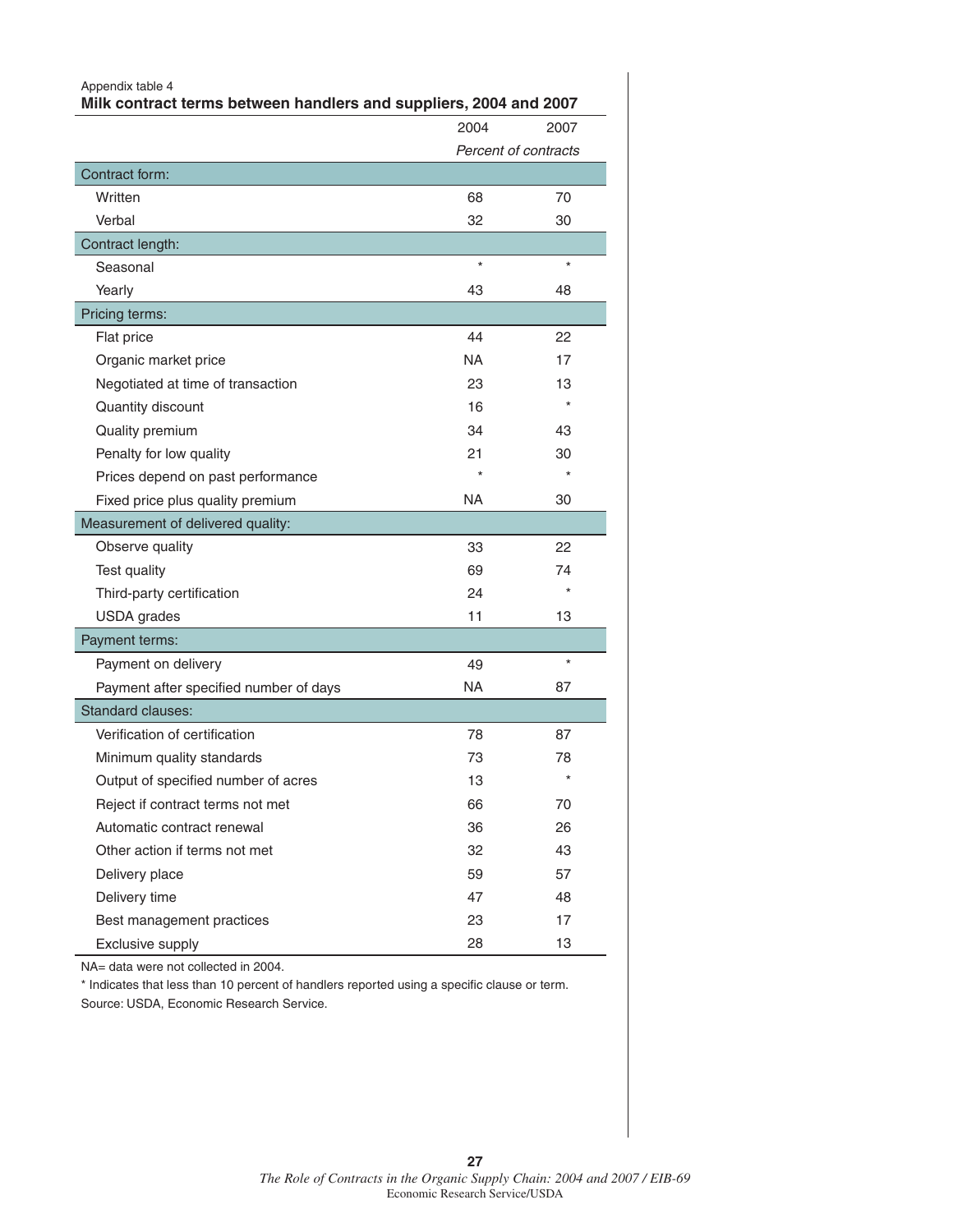#### Appendix table 5

**Tomato contract terms between handlers and suppliers, 2004 and 2007**

|                                        | 2004      | 2007                 |
|----------------------------------------|-----------|----------------------|
|                                        |           | Percent of contracts |
| Contract form:                         |           |                      |
| Written                                | 35        | 56                   |
| Verbal                                 | 43        | 25                   |
| Contract length:                       |           |                      |
| Seasonal                               | $\star$   | $\star$              |
| Yearly                                 | 43        | 48                   |
| Pricing terms:                         |           |                      |
| Flat price                             | 35        | 22                   |
| Organic market price                   | <b>NA</b> | 33                   |
| Negotiated at time of transaction      | 35        | 22                   |
| Quantity discount                      | 23        | 33                   |
| Quality premium                        | 27        | 33                   |
| Penalty for low quality                | 30        | 50                   |
| Prices depend on past performance      |           | 17                   |
| Fixed price plus quality premium       | NA        | $\star$              |
| Measurement of delivered quality:      |           |                      |
| Observe quality                        | 57        | 44                   |
| Test quality                           | 43        | 56                   |
| Third-party certification              | 13        | 22                   |
| <b>USDA</b> grades                     | 35        | 17                   |
| Payment terms:                         |           |                      |
| Payment on delivery                    | 49        | $\star$              |
| Payment after specified number of days | NA        | 61                   |
| <b>Standard clauses:</b>               |           |                      |
| Verification of certification          | 91        | 83                   |
| Minimum quality standards              | 75        | 67                   |
| Output of specified number of acres    | 25        | 22                   |
| Reject if contract terms not met       | 75        | 61                   |
| Automatic contract renewal             | 10        | $\star$              |
| Other action if terms not met          | 40        | 28                   |
| Delivery place                         | 70        | 56                   |
| Delivery time                          | 57        | 56                   |
| Best management practices              | 17        | 17                   |
| Exclusive supply                       | $\star$   | $\star$              |

NA= data were not collected in 2004.

\* Indicates that less than 10 percent of handlers reported using a specific clause or term.

Source: USDA, Economic Research Service.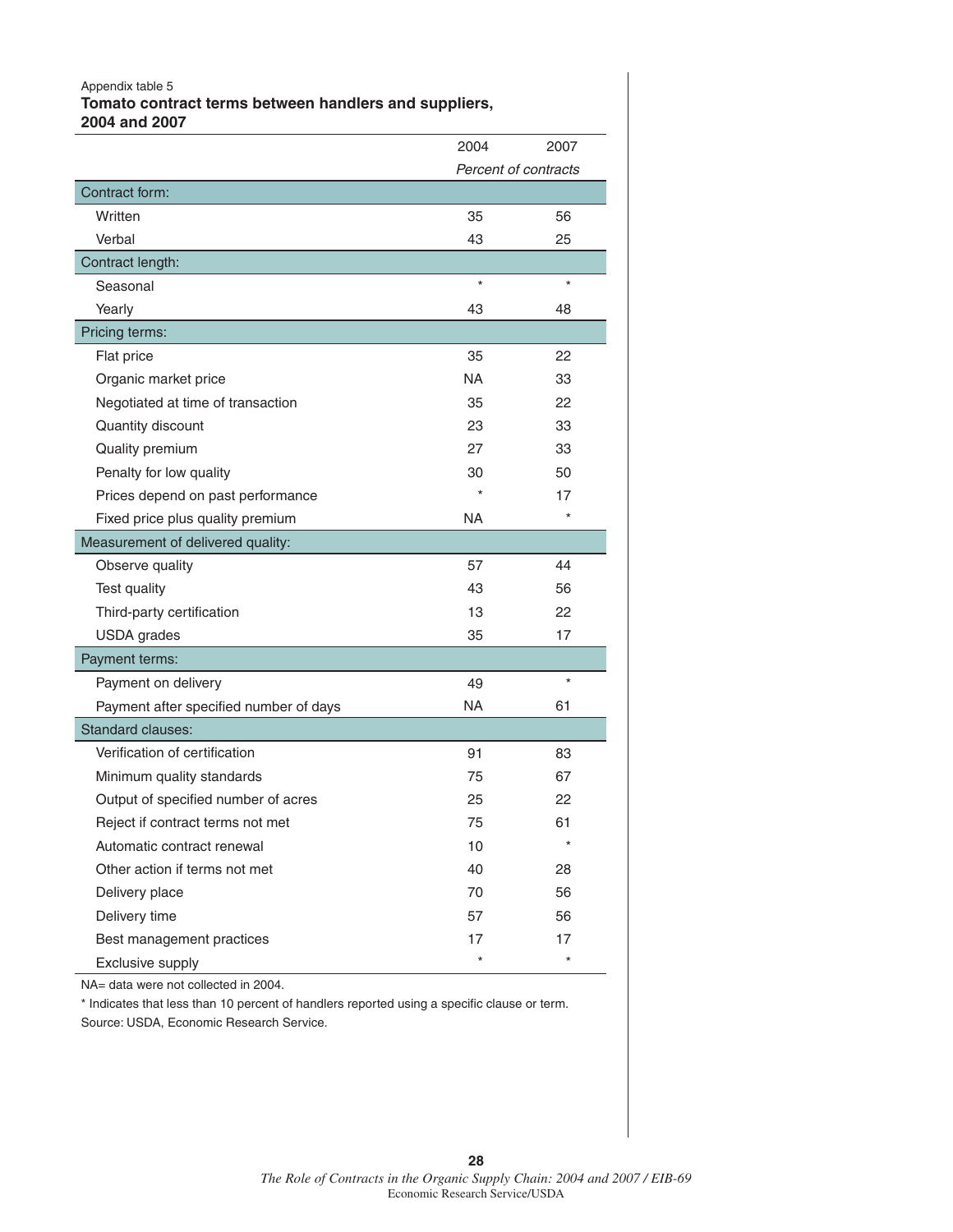| Appendix table 6<br>Nut contract terms between handlers and suppliers, 2004 and 2007 |           |                      |
|--------------------------------------------------------------------------------------|-----------|----------------------|
|                                                                                      | 2004      | 2007                 |
|                                                                                      |           | Percent of contracts |
| Contract form:                                                                       |           |                      |
| Written                                                                              | 70        | 87                   |
| Verbal                                                                               | 30        | 13                   |
| Contract length:                                                                     |           |                      |
| Seasonal                                                                             | 50        | 25                   |
| Yearly                                                                               | 32        | 63                   |
| Pricing terms:                                                                       |           |                      |
| Flat price                                                                           | 32        | 29                   |
| Organic market price                                                                 | NA        | 13                   |
| Negotiated at time of transaction                                                    | 27        | 33                   |
| Quantity discount                                                                    | 19        | 25                   |
| Quality premium                                                                      | 24        | 21                   |
| Penalty for low quality                                                              | 30        | 25                   |
| Prices depend on past performance                                                    |           |                      |
| Fixed price plus quality premium                                                     | NA.       | $\star$              |
| Measurement of delivered quality:                                                    |           |                      |
| Observe quality                                                                      | 64        | 46                   |
| Test quality                                                                         | 45        | 46                   |
| Third-party certification                                                            | 27        | 17                   |
| <b>USDA</b> grades                                                                   | 50        | 38                   |
| Payment terms:                                                                       |           |                      |
| Payment on delivery                                                                  | 41        | 33                   |
| Payment after specified number of days                                               | <b>NA</b> | 50                   |
| <b>Standard clauses:</b>                                                             |           |                      |
| Verification of certification                                                        | 73        | 88                   |
| Minimum quality standards                                                            | 81        | 71                   |
| Output of specified number of acres                                                  | 19        | 13                   |
| Reject if contract terms not met                                                     | 48        | 67                   |
| Automatic contract renewal                                                           | 15        | 17                   |
| Other action if terms not met                                                        | 35        | 33                   |
| Delivery place                                                                       | 70        | 58                   |
| Delivery time                                                                        | 67        | 46                   |
| Best management practices                                                            | 25        |                      |
| Exclusive supply                                                                     |           |                      |

\* Indicates that less than 10 percent of handlers reported using a specific clause or term. Source: USDA, Economic Research Service.

**29**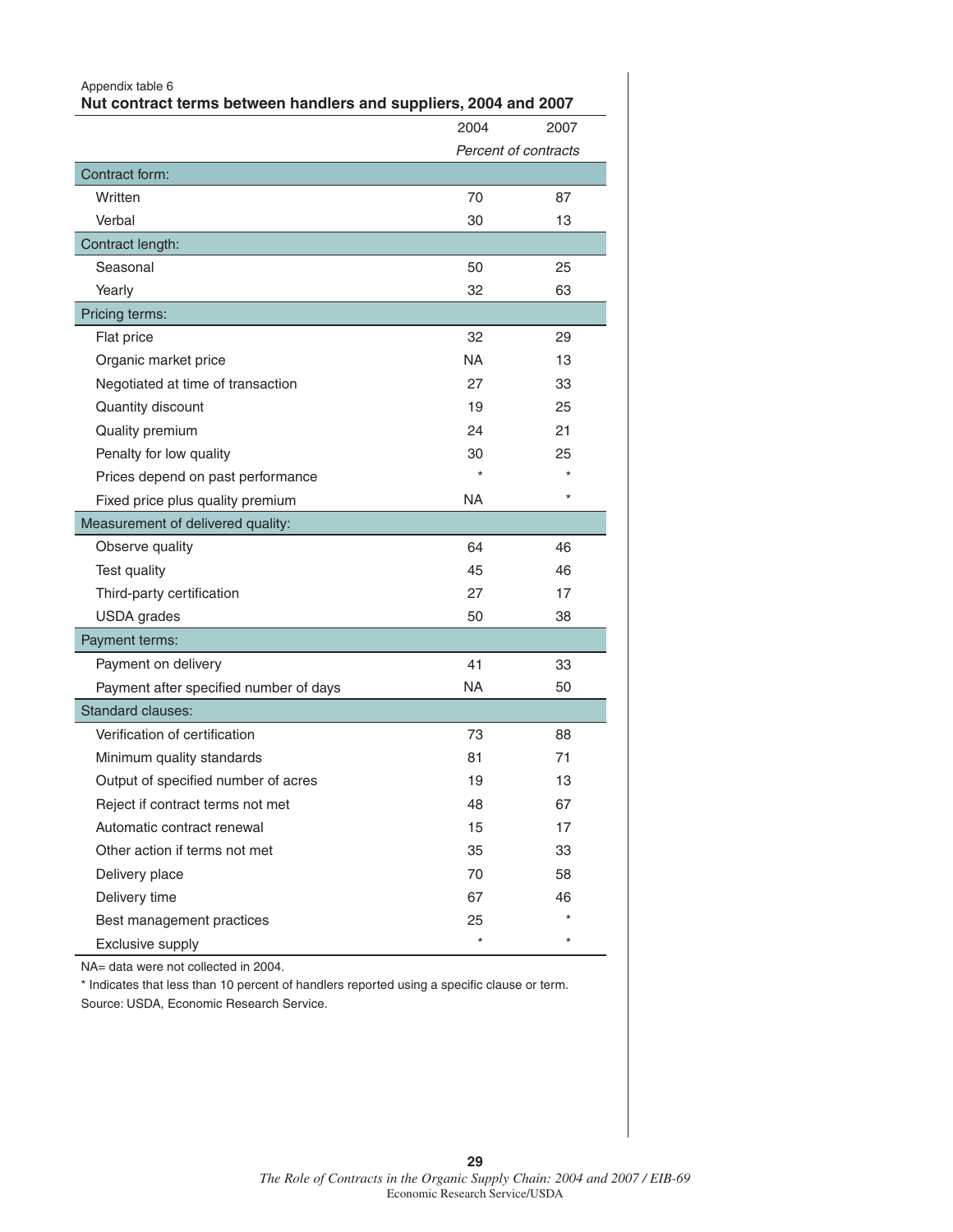Appendix table 7

**Apple/pear contract terms between handlers and suppliers, 2004 and 2007**

|                                        | 2004                 | 2007    |
|----------------------------------------|----------------------|---------|
|                                        | Percent of contracts |         |
| Contract form:                         |                      |         |
| Written                                | 55                   | 67      |
| Verbal                                 | 45                   | 33      |
| Contract length:                       |                      |         |
| Seasonal                               | 45                   | 23      |
| Yearly                                 | 33                   | 55      |
| Pricing terms:                         |                      |         |
| Flat price                             | 16                   | 12      |
| Organic market price                   | <b>NA</b>            | 65      |
| Negotiated at time of transaction      | 44                   | $\star$ |
| Quantity discount                      | 22                   | 15      |
| Quality premium                        | 31                   | 15      |
| Penalty for low quality                | 37                   | 19      |
| Prices depend on past performance      |                      |         |
| Fixed price plus quality premium       | NA.                  | $\star$ |
| Measurement of delivered quality:      |                      |         |
| Observe quality                        | 67                   | 50      |
| Test quality                           | 55                   | 46      |
| Third-party certification              | $\star$              | 31      |
| <b>USDA</b> grades                     | 21                   | 42      |
| Payment terms:                         |                      |         |
| Payment on delivery                    | 39                   | 19      |
| Payment after specified number of days | <b>NA</b>            | 38      |
| <b>Standard clauses:</b>               |                      |         |
| Verification of certification          | 71                   | 65      |
| Minimum quality standards              | 72                   | 46      |
| Output of specified number of acres    | $\star$              | $\star$ |
| Reject if contract terms not met       | 33                   | 50      |
| Automatic contract renewal             | 24                   | 31      |
| Other action if terms not met          | 36                   | 31      |
| Delivery place                         | 57                   | 38      |
| Delivery time                          | 46                   | 27      |
| Best management practices              | 19                   | 23      |
| Exclusive supply                       | $^\star$             | $\star$ |

NA= data were not collected in 2004.

\* Indicates that less than 10 percent of handlers reported using a specific clause or term.

Source: USDA, Economic Research Service.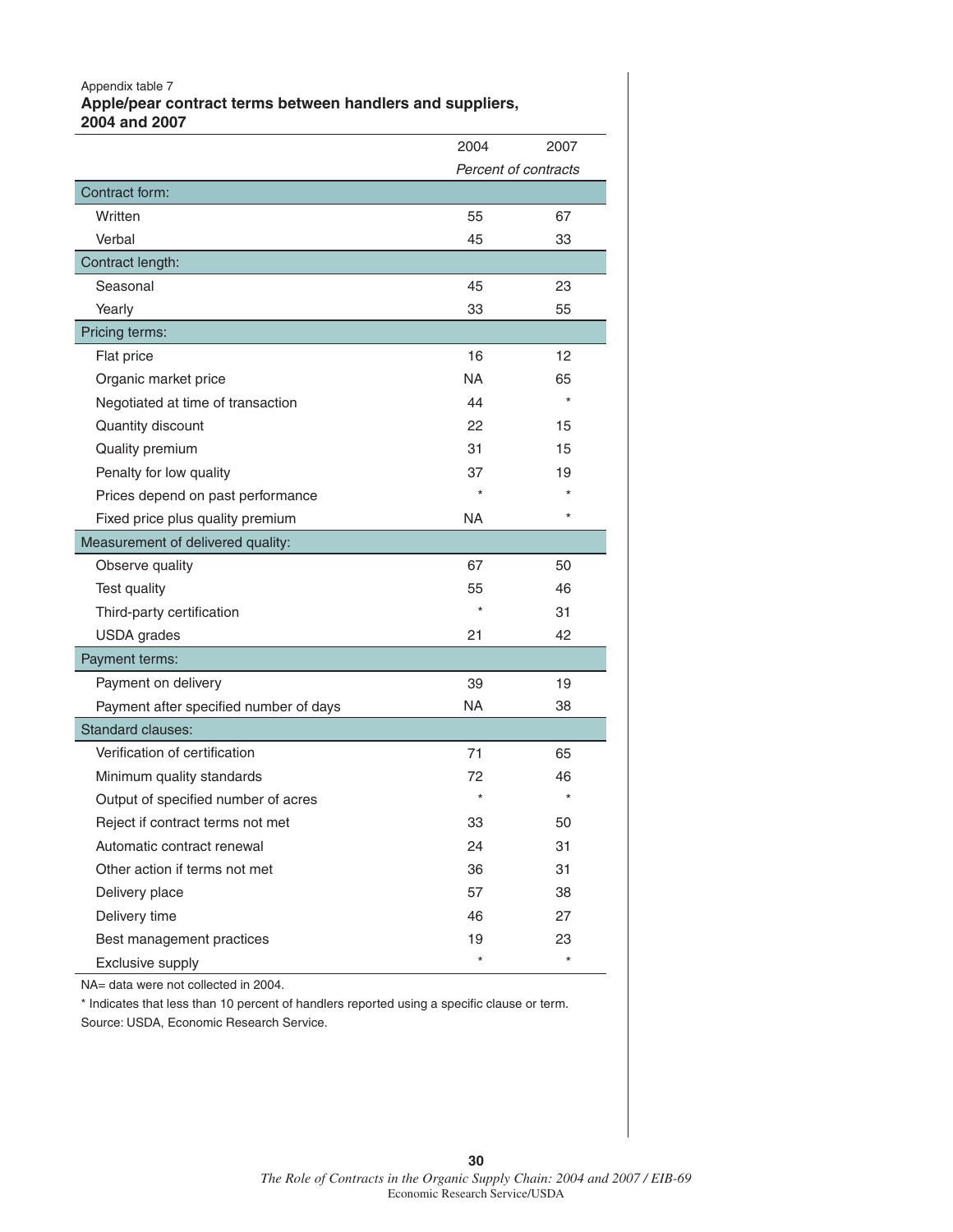| Appendix table 8<br>Coffee contract terms between handlers and suppliers, 2004 and 2007 |           |                      |
|-----------------------------------------------------------------------------------------|-----------|----------------------|
|                                                                                         | 2004      | 2007                 |
|                                                                                         |           | Percent of contracts |
| Contract form:                                                                          |           |                      |
| Written                                                                                 | 84        | 81                   |
| Verbal                                                                                  | 16        | 19                   |
| Contract length:                                                                        |           |                      |
| Seasonal                                                                                | 41        | 41                   |
| Yearly                                                                                  | 18        | 22                   |
| Pricing terms:                                                                          |           |                      |
| Flat price                                                                              | 18        | 13                   |
| Organic market price                                                                    | NA.       | 47                   |
| Negotiated at time of transaction                                                       | 40        | 24                   |
| Quantity discount                                                                       | 30        | 18                   |
| Quality premium                                                                         | 38        | 38                   |
| Penalty for low quality                                                                 | 11        |                      |
| Prices depend on past performance                                                       | 15        | 10                   |
| Fixed price plus quality premium                                                        | <b>NA</b> | 19                   |
| Measurement of delivered quality:                                                       |           |                      |
| Observe quality                                                                         | 66        | 46                   |
| Test quality                                                                            | 78        | 85                   |
| Third-party certification                                                               | 36        | 27                   |
| <b>USDA</b> grades                                                                      | 11        | $\star$              |
| Payment terms:                                                                          |           |                      |
| Payment on delivery                                                                     | 75        | 44                   |
| Payment after specified number of days                                                  | NA.       | 48                   |
| <b>Standard clauses:</b>                                                                |           |                      |
| Verification of certification                                                           | 83        | 75                   |
| Minimum quality standards                                                               | 73        | 54                   |
| Output of specified number of acres                                                     | $\star$   |                      |
| Reject if contract terms not met                                                        | 73        | 51                   |
| Automatic contract renewal                                                              | $\star$   | $\star$              |
| Other action if terms not met                                                           | 36        | 16                   |
| Delivery place                                                                          | 54        | 44                   |
| Delivery time                                                                           | 64        | 49                   |
| Best management practices                                                               | 16        | 15                   |
| Exclusive supply                                                                        | $\star$   | $\star$              |

\* Indicates that less than 10 percent of handlers reported using a specific clause or term. Source: USDA, Economic Research Service.

**31**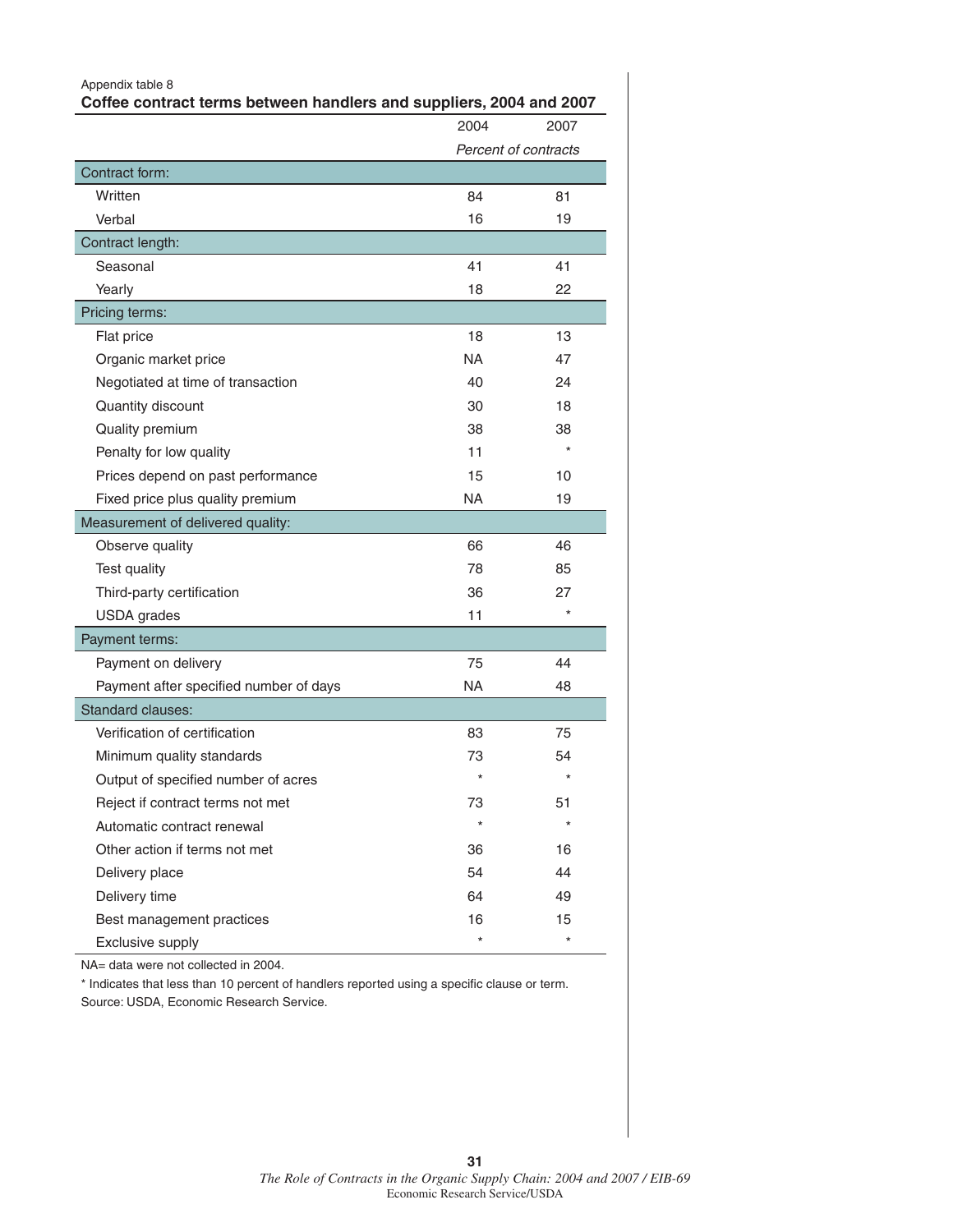#### Appendix table 9 **Poultry contract terms between handlers and suppliers, 2004 and 2007**

|                                        | 2004      | 2007                 |
|----------------------------------------|-----------|----------------------|
|                                        |           | Percent of contracts |
| Contract form:                         |           |                      |
| Written                                | 67        | 62                   |
| Verbal                                 | 33        | 38                   |
| Contract length:                       |           |                      |
| Seasonal                               | 22        | 14                   |
| Yearly                                 | 44        | 57                   |
| Pricing terms:                         |           |                      |
| Flat price                             | 25        | 43                   |
| Organic market price                   | <b>NA</b> | 29                   |
| Negotiated at time of transaction      | 13        |                      |
| Quantity discount                      | 11        | 21                   |
| Quality premium                        | 22        |                      |
| Penalty for low quality                | 33        | 14                   |
| Prices depend on past performance      | 11        |                      |
| Fixed price plus quality premium       | NA        | $\star$              |
| Measurement of delivered quality:      |           |                      |
| Observe quality                        | 38        | 57                   |
| Test quality                           | 38        | 43                   |
| Third-party certification              | 13        | 29                   |
| <b>USDA</b> grades                     | 50        | 36                   |
| Payment terms:                         |           |                      |
| Payment on delivery                    | 89        | 50                   |
| Payment after specified number of days | NA        | 36                   |
| Standard clauses:                      |           |                      |
| Verification of certification          | 75        | 86                   |
| Minimum quality standards              | 50        | 64                   |
| Output of specified number of acres    | 22        |                      |
| Reject if contract terms not met       | 44        | 64                   |
| Automatic contract renewal             | 13        | 14                   |
| Other action if terms not met          | 56        | 50                   |
| Delivery place                         | 100       | 57                   |
| Delivery time                          | 75        | 36                   |
| Best management practices              | 44        | 21                   |
| Exclusive supply                       | 22        | $\star$              |

NA= data were not collected in 2004.

\* Indicates that less than 10 percent of handlers reported using a specific clause or term.

Source: USDA, Economic Research Service.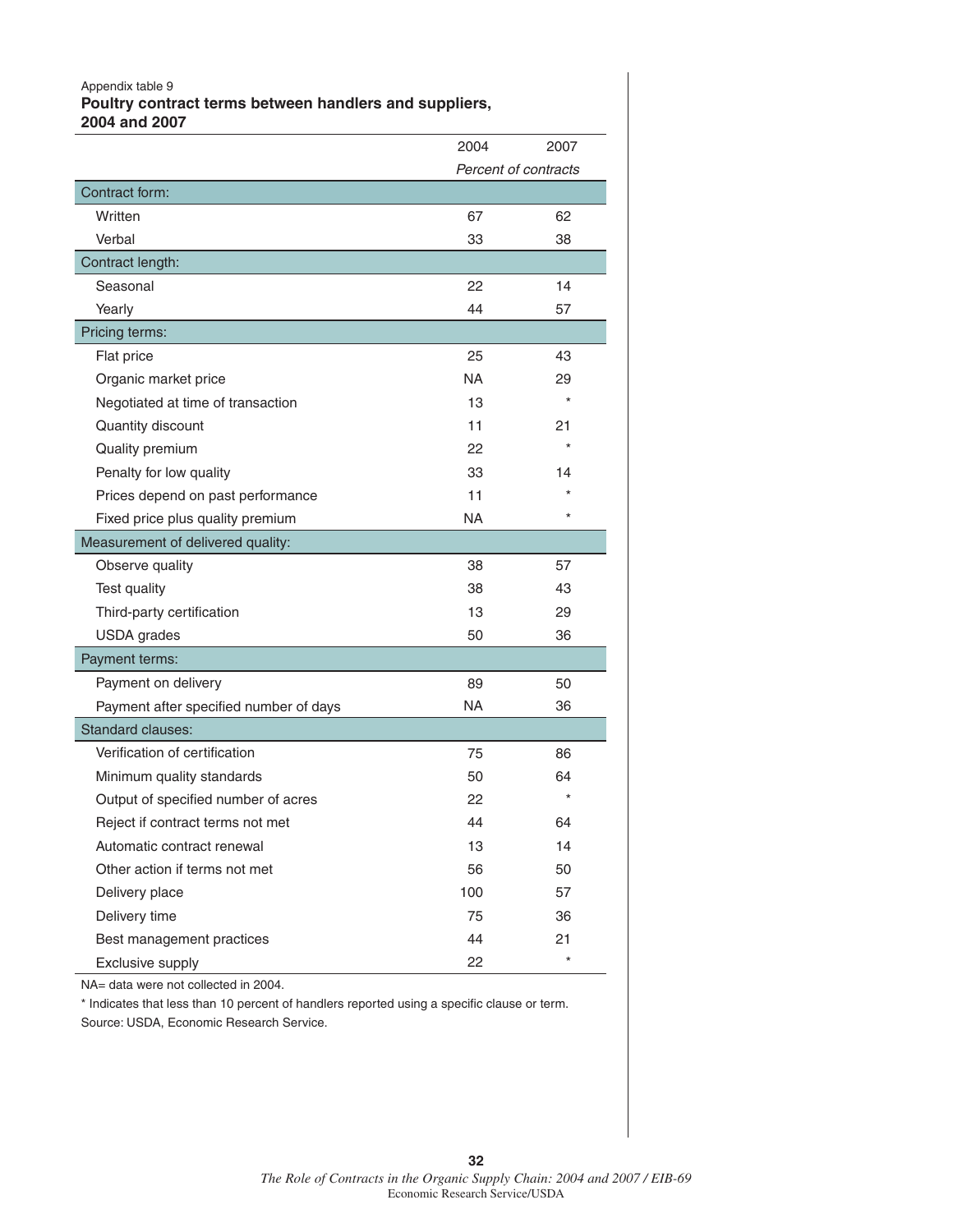| Appendix table 10<br>Seed contract terms between handlers and suppliers, 2004 and 2007 |      |                      |
|----------------------------------------------------------------------------------------|------|----------------------|
|                                                                                        | 2004 | 2007                 |
|                                                                                        |      | Percent of contracts |
| Contract form:                                                                         |      |                      |
| Written                                                                                | 76   | 87                   |
| Verbal                                                                                 | 24   | 13                   |
| Contract length:                                                                       |      |                      |
| Seasonal                                                                               | 41   | 31                   |
| Yearly                                                                                 | 48   | 54                   |
| Pricing terms:                                                                         |      |                      |
| Flat price                                                                             | 67   | $\star$              |
| Organic market price                                                                   |      | 40                   |
| Negotiated at time of transaction                                                      | 11   | 27                   |
| Quantity discount                                                                      | 20   | 47                   |
| Quality premium                                                                        | 24   | 27                   |
| Penalty for low quality                                                                | 52   | 33                   |
| Prices depend on past performance                                                      | 21   | 13                   |
| Fixed price plus quality premium                                                       | NA.  | 13                   |
| Measurement of delivered quality:                                                      |      |                      |
| Observe quality                                                                        | 50   | 53                   |
| Test quality                                                                           | 65   | 80                   |
| Third-party certification                                                              | 15   | 53                   |
| <b>USDA</b> grades                                                                     | 19   | 13                   |
| Payment terms:                                                                         |      |                      |
| Payment on delivery                                                                    | 54   | 20                   |
| Payment after specified number of days                                                 | NA.  | 73                   |
| <b>Standard clauses:</b>                                                               |      |                      |
| Verification of certification                                                          | 71   | 87                   |
| Minimum quality standards                                                              | 88   | 80                   |
| Output of specified number of acres                                                    | 55   | 47                   |
| Reject if contract terms not met                                                       | 83   | 47                   |
| Automatic contract renewal                                                             |      | 13                   |
| Other action if terms not met                                                          | 40   | 33                   |
| Delivery place                                                                         | 81   | 53                   |
| Delivery time                                                                          | 62   | 53                   |
| Best management practices                                                              | 30   | 20                   |
| Exclusive supply                                                                       | 26   | 13                   |

\* Indicates that less than 10 percent of handlers reported using a specific clause or term. Source: USDA, Economic Research Service.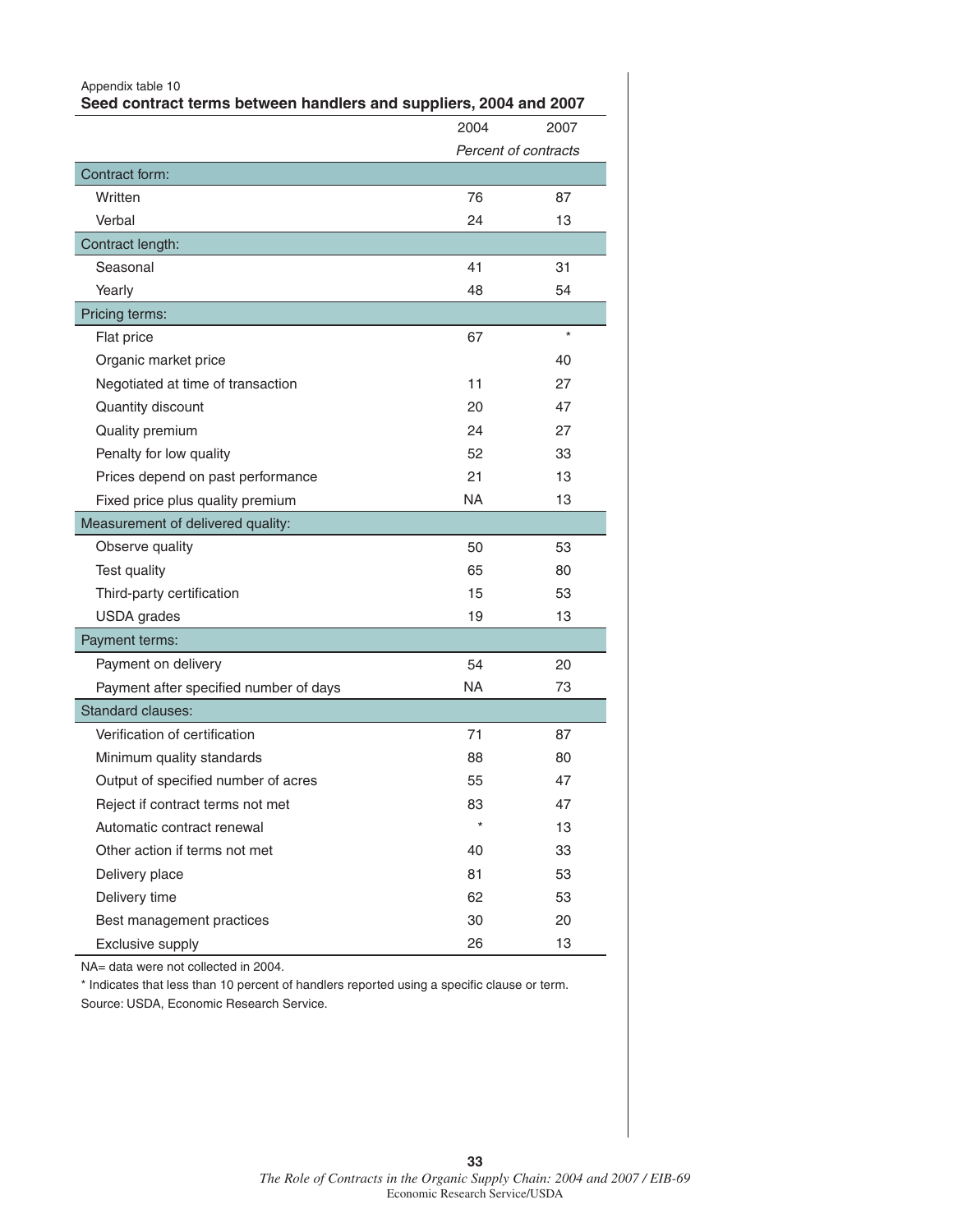| Appendix table 11<br>Grape contract terms between handlers and suppliers, 2004 and 2007 |           |                      |
|-----------------------------------------------------------------------------------------|-----------|----------------------|
|                                                                                         | 2004      | 2007                 |
|                                                                                         |           | Percent of contracts |
| Contract form:                                                                          |           |                      |
| Written                                                                                 | 90        | 89                   |
| Verbal                                                                                  | 10        | 11                   |
| Contract length:                                                                        |           |                      |
| Seasonal                                                                                | 41        | 31                   |
| Yearly                                                                                  | 48        | 54                   |
| Pricing terms:                                                                          |           |                      |
| Flat price                                                                              | 43        | 26                   |
| Organic market price                                                                    | NA.       | 21                   |
| Negotiated at time of transaction                                                       | 17        | 21                   |
| Quantity discount                                                                       | 10        |                      |
| Quality premium                                                                         | 22        | 26                   |
| Penalty for low quality                                                                 | 42        | 26                   |
| Prices depend on past performance                                                       | 11        | 26                   |
| Fixed price plus quality premium                                                        | NA.       | 16                   |
| Measurement of delivered quality:                                                       |           |                      |
| Observe quality                                                                         | 17        | 37                   |
| Test quality                                                                            | 61        | 58                   |
| Third-party certification                                                               | $\star$   | 21                   |
| <b>USDA</b> grades                                                                      | 26        | 21                   |
| Payment terms:                                                                          |           |                      |
| Payment on delivery                                                                     | 22        | 26                   |
| Payment after specified number of days                                                  | <b>NA</b> | 74                   |
| Standard clauses:                                                                       |           |                      |
| Verification of certification                                                           | 77        | 89                   |
| Minimum quality standards                                                               | 64        | 79                   |
| Output of specified number of acres                                                     | 55        | 68                   |
| Reject if contract terms not met                                                        | 62        | 53                   |
| Automatic contract renewal                                                              | 41        | 32                   |
| Other action if terms not met                                                           | 39        | 42                   |
| Delivery place                                                                          | 64        | 79                   |
| Delivery time                                                                           | 40        | 53                   |
| Best management practices                                                               | 37        | 37                   |
| Exclusive supply                                                                        | 12        | $\star$              |

\* Indicates that less than 10 percent of handlers reported using a specific clause or term. Source: USDA, Economic Research Service.

**34**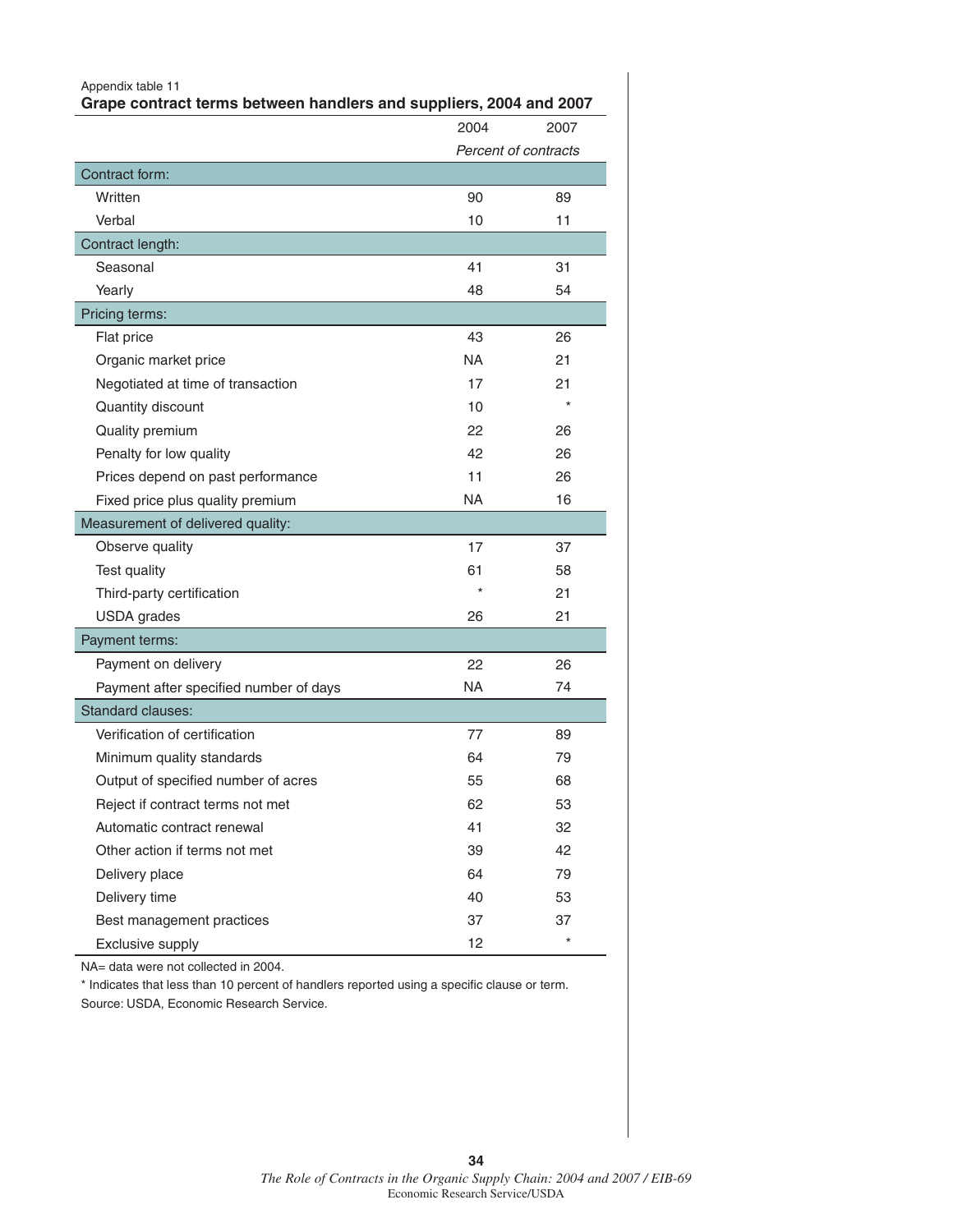| Appendix table 12<br>Berry contract terms between handlers and suppliers, 2004 and 2007 |         |                      |  |  |
|-----------------------------------------------------------------------------------------|---------|----------------------|--|--|
|                                                                                         | 2004    | 2007                 |  |  |
|                                                                                         |         | Percent of contracts |  |  |
| Contract form:                                                                          |         |                      |  |  |
| Written                                                                                 | 70      | 57                   |  |  |
| Verbal                                                                                  | 30      | 43                   |  |  |
| Contract length:                                                                        |         |                      |  |  |
| Seasonal                                                                                | 45      | 43                   |  |  |
| Yearly                                                                                  | 45      | 29                   |  |  |
| Pricing terms:                                                                          |         |                      |  |  |
| Flat price                                                                              | 36      | 14                   |  |  |
| Organic market price                                                                    | NA.     | 29                   |  |  |
| Negotiated at time of transaction                                                       | 64      | 36                   |  |  |
| Quantity discount                                                                       |         |                      |  |  |
| Quality premium                                                                         | $\star$ | 21                   |  |  |
| Penalty for low quality                                                                 | 18      | 21                   |  |  |
| Prices depend on past performance                                                       |         | 14                   |  |  |
| Fixed price plus quality premium                                                        | NA.     | $\star$              |  |  |
| Measurement of delivered quality:                                                       |         |                      |  |  |
| Observe quality                                                                         | 45      | 71                   |  |  |
| Test quality                                                                            | 73      | 57                   |  |  |
| Third-party certification                                                               | 27      | 21                   |  |  |
| <b>USDA</b> grades                                                                      | 18      | 29                   |  |  |
| Payment terms:                                                                          |         |                      |  |  |
| Payment on delivery                                                                     | 91      | 36                   |  |  |
| Payment after specified number of days                                                  | NA.     | 43                   |  |  |
| <b>Standard clauses:</b>                                                                |         |                      |  |  |
| Verification of certification                                                           | 82      | 79                   |  |  |
| Minimum quality standards                                                               | 73      | 64                   |  |  |
| Output of specified number of acres                                                     | 20      | 14                   |  |  |
| Reject if contract terms not met                                                        | 80      | 57                   |  |  |
| Automatic contract renewal                                                              | 11      | 21                   |  |  |
| Other action if terms not met                                                           | 44      | 43                   |  |  |
| Delivery place                                                                          | 82      | 64                   |  |  |
| Delivery time                                                                           | 70      | 36                   |  |  |
| Best management practices                                                               | 20      | 14                   |  |  |
| Exclusive supply                                                                        | $\star$ | $\star$              |  |  |

\* Indicates that less than 10 percent of handlers reported using a specific clause or term. Source: USDA, Economic Research Service.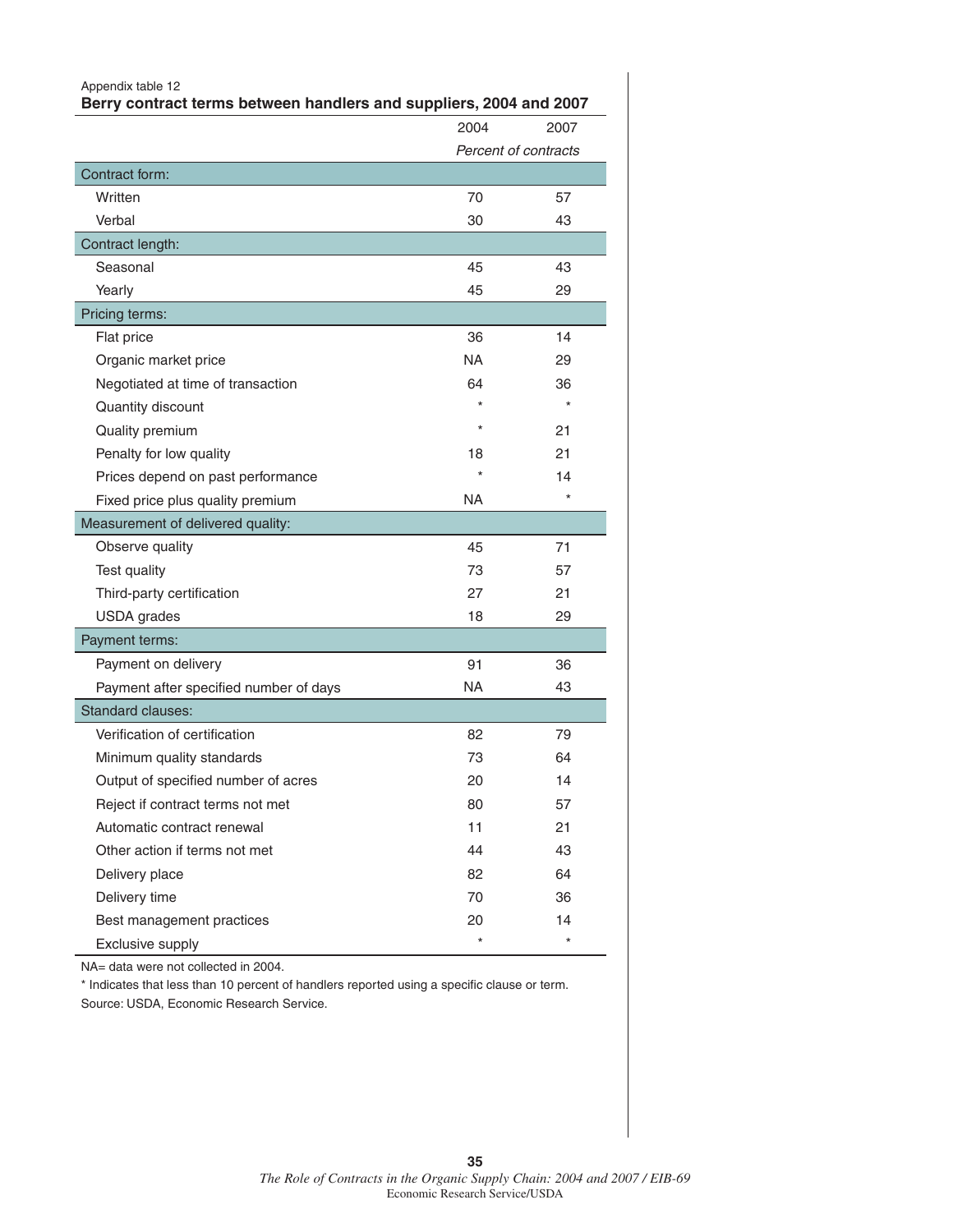| Appendix table 13<br>Rice contract terms between handlers and suppliers, 2004 and 2007 |           |                      |  |
|----------------------------------------------------------------------------------------|-----------|----------------------|--|
|                                                                                        | 2004      | 2007                 |  |
|                                                                                        |           | Percent of contracts |  |
| Contract form:                                                                         |           |                      |  |
| Written                                                                                | 86        | 94                   |  |
| Verbal                                                                                 | 14        | 6                    |  |
| Contract length:                                                                       |           |                      |  |
| Seasonal                                                                               | 21        | 24                   |  |
| Yearly                                                                                 | 57        | 65                   |  |
| Pricing terms:                                                                         |           |                      |  |
| Flat price                                                                             | 43        | 47                   |  |
| Organic market price                                                                   | NA.       | 24                   |  |
| Negotiated at time of transaction                                                      | 29        | 29                   |  |
| Quantity discount                                                                      | 21        | 35                   |  |
| Quality premium                                                                        | 21        | 18                   |  |
| Penalty for low quality                                                                | 21        | 12                   |  |
| Prices depend on past performance                                                      |           |                      |  |
| Fixed price plus quality premium                                                       | NA.       | $\star$              |  |
| Measurement of delivered quality:                                                      |           |                      |  |
| Observe quality                                                                        | 64        | 47                   |  |
| Test quality                                                                           | 50        | 82                   |  |
| Third-party certification                                                              | 21        | 35                   |  |
| <b>USDA</b> grades                                                                     | 36        | 47                   |  |
| Payment terms:                                                                         |           |                      |  |
| Payment on delivery                                                                    | 62        | 35                   |  |
| Payment after specified number of days                                                 | <b>NA</b> | 59                   |  |
| <b>Standard clauses:</b>                                                               |           |                      |  |
| Verification of certification                                                          | 85        | 82                   |  |
| Minimum quality standards                                                              | 77        | 71                   |  |
| Output of specified number of acres                                                    | 31        | 24                   |  |
| Reject if contract terms not met                                                       | 69        | 65                   |  |
| Automatic contract renewal                                                             |           |                      |  |
| Other action if terms not met                                                          | 42        | 41                   |  |
| Delivery place                                                                         | 85        | 76                   |  |
| Delivery time                                                                          | 54        | 41                   |  |
| Best management practices                                                              | 23        | 24                   |  |
| Exclusive supply                                                                       | $\star$   | $\star$              |  |

\* Indicates that less than 10 percent of handlers reported using a specific clause or term. Source: USDA, Economic Research Service.

**36**